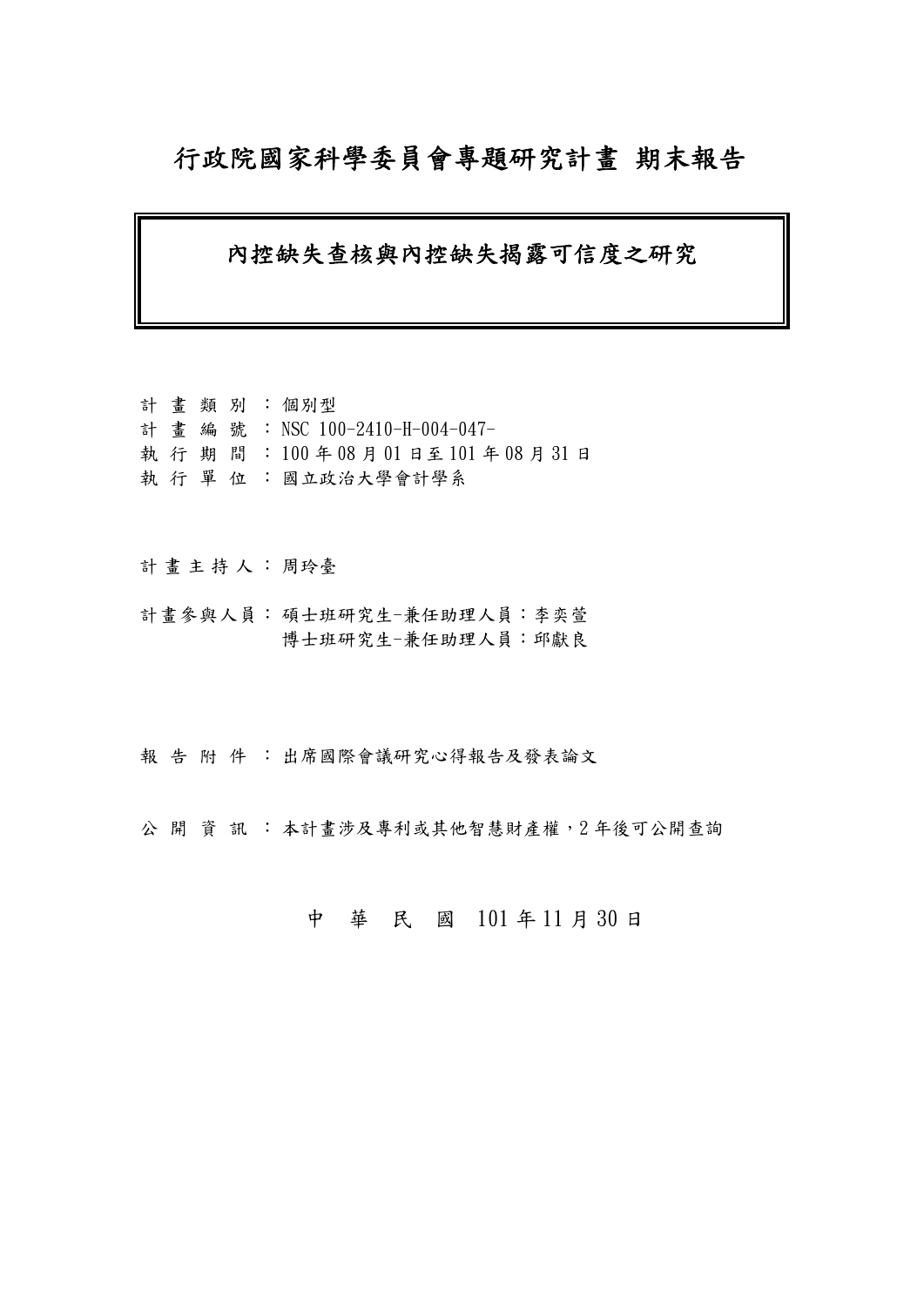- 中 文 摘 要 : 沙賓法 404 條要求管理階層耗費心力地製作內部控制評估報 告,及會計師對於內部控制加以查核。雖然過去研究指出遵 行沙賓法 404 條的成本相當昂貴,但對於沙賓法 404 條是否 能提昇內部控制揭露的品質,卻沒有一致的結論。由於施行 沙賓法時,關於內部控制揭露及內部控制查核之各項管制採 行依時間、依公司規模漸近式實施,藉由分析受不同程度管 制的公司,本研究探討不同管制程度是否對於內部控制揭露 的品質有不同的影響。研究結果指出受到完整 404 條管制的 公司,相對於僅受404(a)條或是302條管制的公司,能夠發 佈較佳品質的內部控制揭露。然而本研究並未發現僅受到 404(a)條管制的公司能夠比僅受 302 條管制的公司發佈較佳 品質的內部控制揭露的證據。本研究的實證證據能作為管制 機關在將來制訂內部控制報導之參考。
- 中文關鍵詞: 沙氏法管制、內部控制揭露品質、內部控制查核,重編
- 英 文 摘 要 : Although prior studies indicate that compliance with Section 404 of SOX, which requires both high-effort management disclosure and internal control audit, is costly, no consistent conclusion that Section 404 improves the disclosure quality of internal control over financial reporting (ICFR) can be drawn from prior research . By analyzing incremental and joint implementation of multiple SOX-based ICFR disclosure and internal control audit mandates, we examine the differential effects of alternative ICFR regulations on the quality of ICFR related public disclosure. Our results reveal that companies subject to full Section 404 issue higher-quality internal control reports than those subject to Section 302 or Section  $404(a)$ only. However, we find no supporting evidence that companies subject to Section 404(a) issue better quality internal control reports than those subject to Section 302 only. This study provides evidence for policymakers to assess the effectiveness of internal control reporting regulations in the future.
- 英文關鍵詞: SOX regulation, quality of internal control disclosure, internal control audit, restatement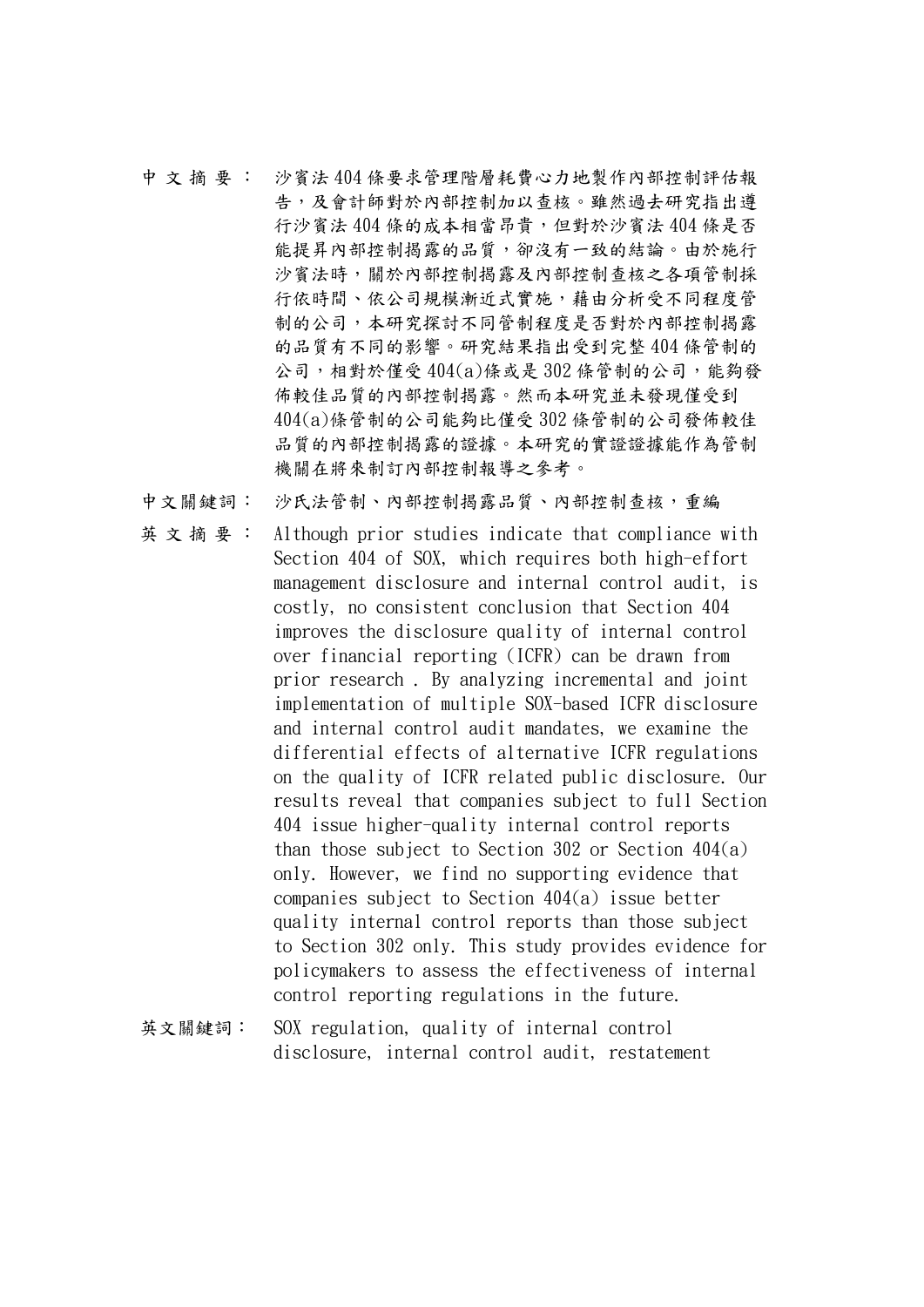# **ICFR Disclosure Quality under Different SOX Regimes**

Hsien-Lian Chiu

Department of Accounting College of Commerce National Chengchi University Phone: +886934272115 E-mail: [96353504@nccu.edu.tw](mailto:96353504@nccu.edu.tw)

Ling-Tai Lynette Chou

Department of Accounting College of Commerce National Chengchi University Phone: +886-2-29393091 ext. 81245 E-mail: [chou@nccu.edu.tw](mailto:chou@nccu.edu.tw)

# **November 2012**

- 1. We thank helpful comments from anonymous reviewers of 2012 AAA Section, Annual, and Northeastern Region Meetings and workshop participants at National Chengchi University. Research funding provided by NSC, Taiwan (100-2410-H-004-047) is greatly appreciated.
- 2. The data used in this study is extracted from AuditAnalytics and Compustat whose access is limited to eligible users. To follow the terms of use, we cannot transfer or distribute the data to any other party.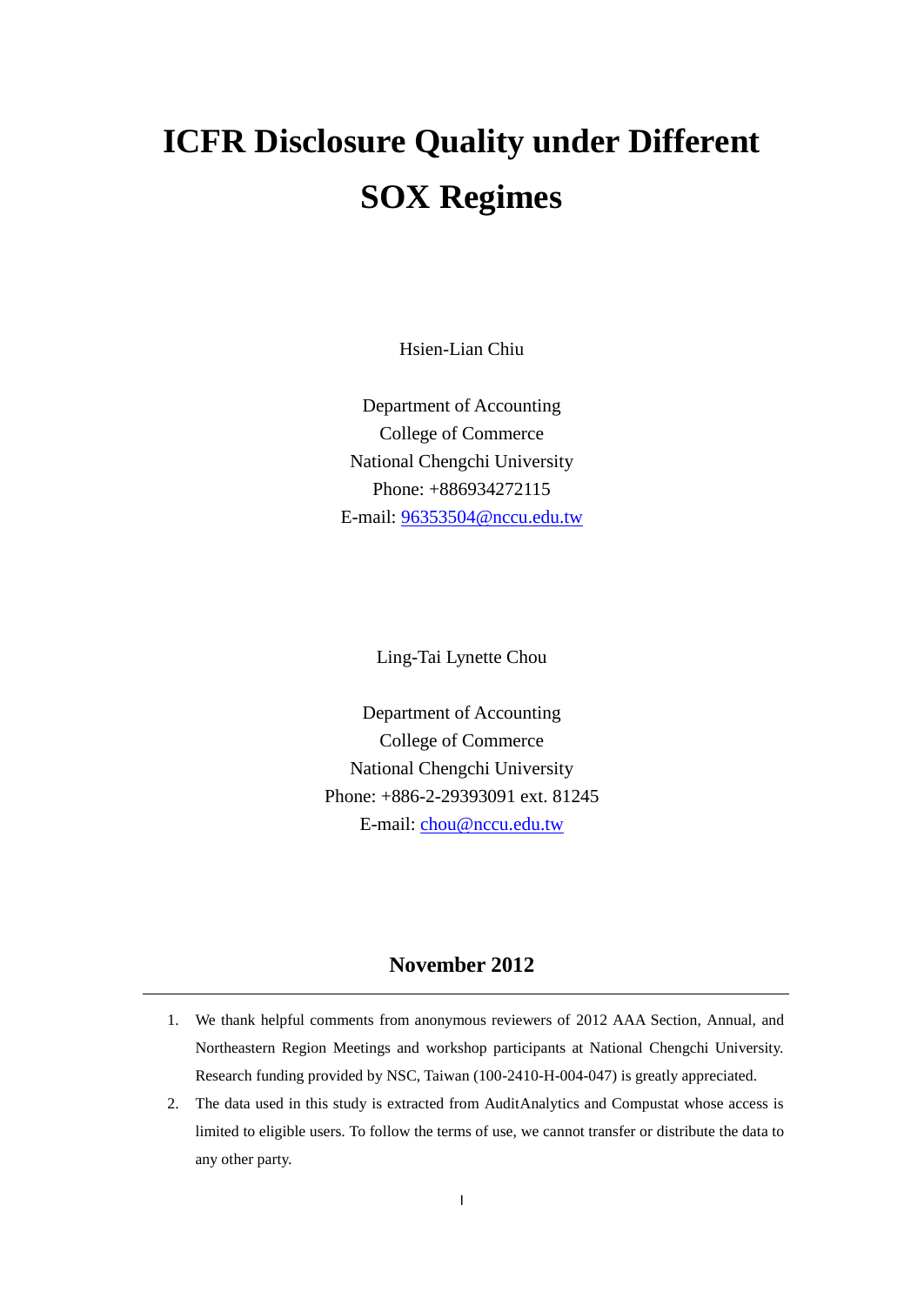# **Abstract**

Although prior studies indicate that compliance with Section 404 of SOX, which requires both high-effort management disclosure and internal control audit, is costly, no consistent conclusion can be drawn from prior research that Section 404 can improve the disclosure quality of internal control over financial reporting (ICFR). By analyzing incremental and joint implementation of multiple SOX-based ICFR disclosure and internal control audit mandates, we examine the differential effects of alternative ICFR regulations on the quality of ICFR related public disclosure. Our results reveal that companies subject to full Section 404 issue higher-quality internal control reports than those subject to Section 302 or Section 404(a) only. However, we find no supporting evidence that companies subject to Section 404(a) issue better quality internal control reports than those subject to Section 302 only. This study provides evidence for policymakers to assess the effectiveness of internal control reporting regulations in the future.

*Keyword: SOX regulation, quality of internal control disclosure, internal control audit, restatement*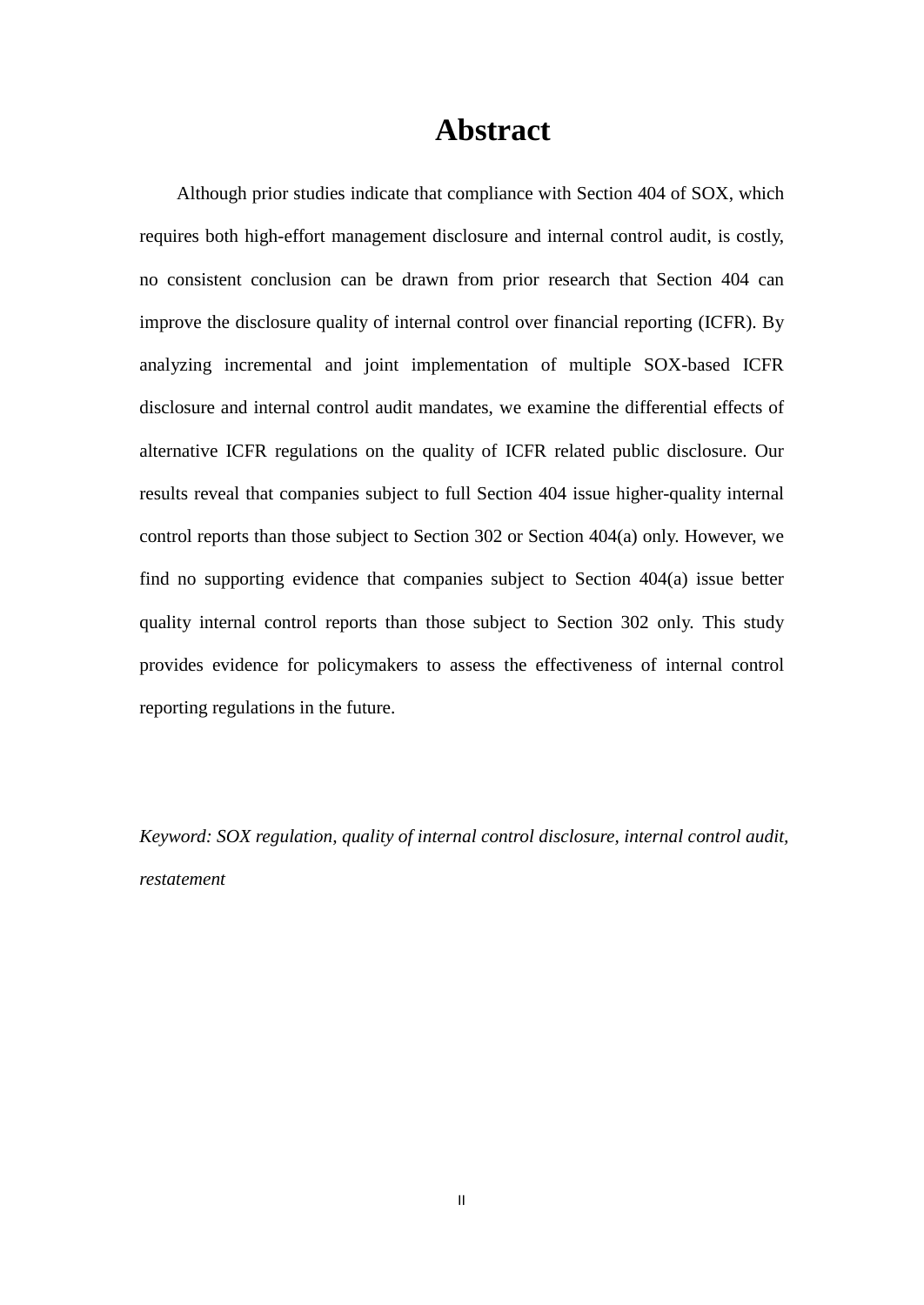# **ICFR Disclosure Quality under Different SOX Regimes**

# **1. INTRODUCTION**

This study examines the differential effects of the alternative regulations of internal control over financial reporting (ICFR) on the quality of ICFR related public disclosures. In order to restore investors' confidence after a number of high-profile accounting scandals, the Congress in 2002 passed the *Sarbanes-Oxley Act* (SOX), one of whose main goals is to improve the reliability of financial information quality by strengthening the assessment and reporting process of ICFR. Section 302 of SOX, effective on August 29, 2002 (SEC 2002), requires management to self-evaluate and conclude on the effectiveness of ICFR in periodic reports. Section 404, effective on November 15, 2004, requires that (1) company management report the effectiveness of internal control structure and procedures based on a formal assessment at the end of each fiscal year (Section 404(a)) and (2) their assessment be attested by external auditors (Section 404(b)).

Many executives contended against high compliance costs from Section 404 regulations<sup>1</sup> and a series of hearings were held to address concerns over disproportionately high compliance costs for smaller issuers (Cox 2007). To reduce compliance burden for small companies, Section 404 was implemented incrementally over time and bifurcated by size of public companies. Compliance with Section 404(a) was deferred until December 15, 2007 for non-accelerated filers (companies whose

 $\overline{a}$ 

<sup>&</sup>lt;sup>1</sup> Collins, Pete, "Senior Executives Divided on Cost of Complying with Sarbanes-Oxley Act," PWC Management Barometer, July 2, 2003,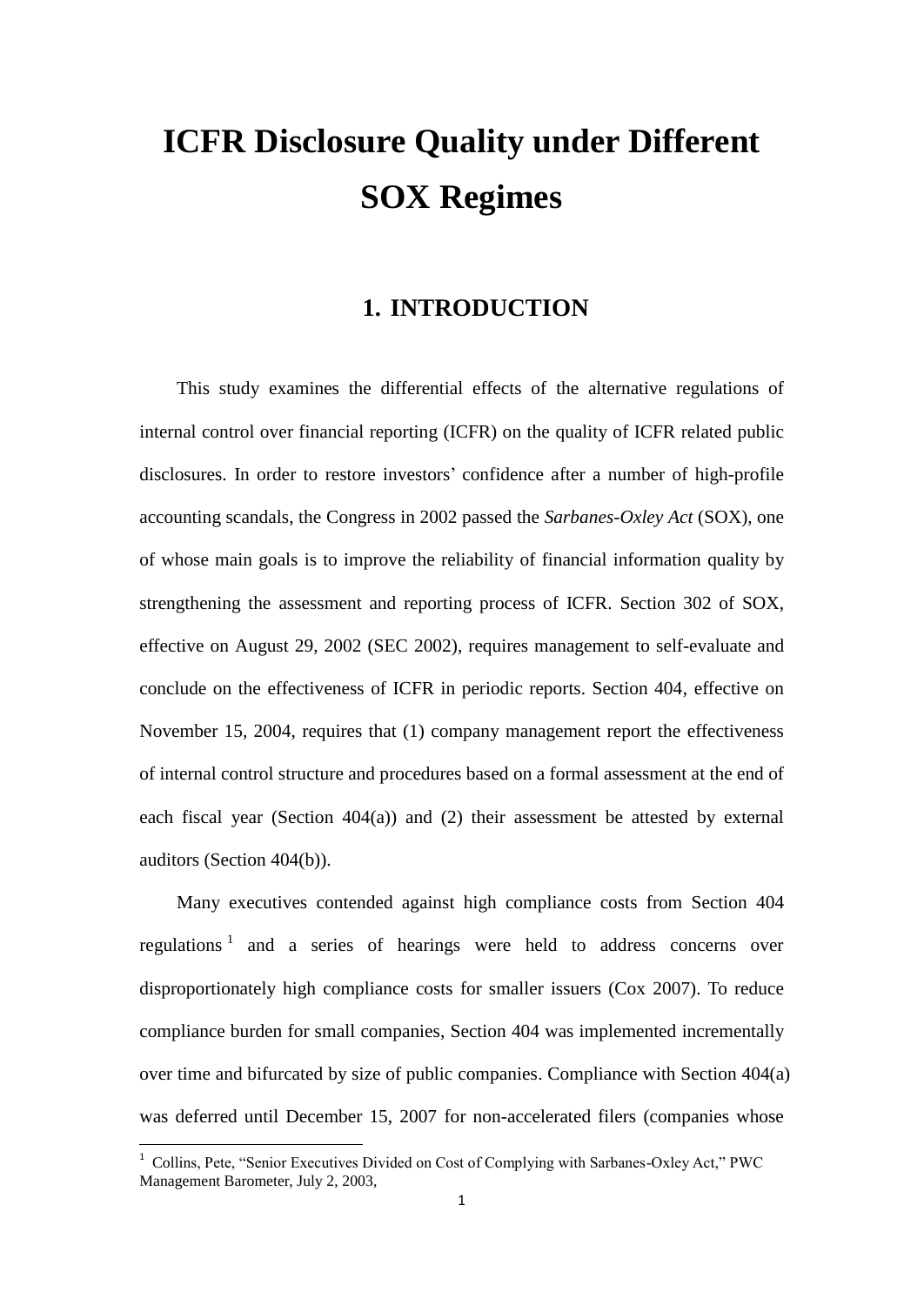public float is less than 75 million as of six months before the fiscal year-end) and they were granted extensions of exemption from internal control audit six times. In 2009 and 2010, there were also keen debates as to whether a permanent exemption of Section 404(b) for non-accelerated filers should be included in the *Dodd-Frank Wall Street Reform and Consumer Protection Act,* part of the [Obama financial regulatory](http://en.wikipedia.org/wiki/Obama_financial_regulatory_reform_plan_of_2009)  [reform plan of 2009.](http://en.wikipedia.org/wiki/Obama_financial_regulatory_reform_plan_of_2009) The final bill passed in the mid of 2010 by the Congress rules that non-accelerated filers do not have to comply with Section 404(b) requirement. The incremental and bifurcated implantation of Section 404 is illustrated in Figure 1. Since compliance with the requirements of Section 404 is costly, especially Section 404(b) (Hartman 2007; Eldridge and Kealey 2005; Kinney and Shepardson 2010), we address a crucial research question in this study: whether the burdensome requirements can improve the quality of public ICFR disclosure.

#### [Insert Figure 1 here]

One purpose of the internal control disclosure requirements is to provide financial statement users with a warning of potential accounting problems that could result from weak internal controls as well as the likelihood that financial statements are of questionable reliability and may be restated later due to internal control weaknesses. Despite the fact that the ICFR disclosure quality cannot be either observed or directly measured, we argue that high quality internal control disclosures should exhibit two features: (1) offering credibility when associated with clean internal control reports and (2) demonstrating relevance for material weaknesses discovered. As to the first feature, high-quality clean internal control reports should imply actually effective internal control systems and therefore the likelihood of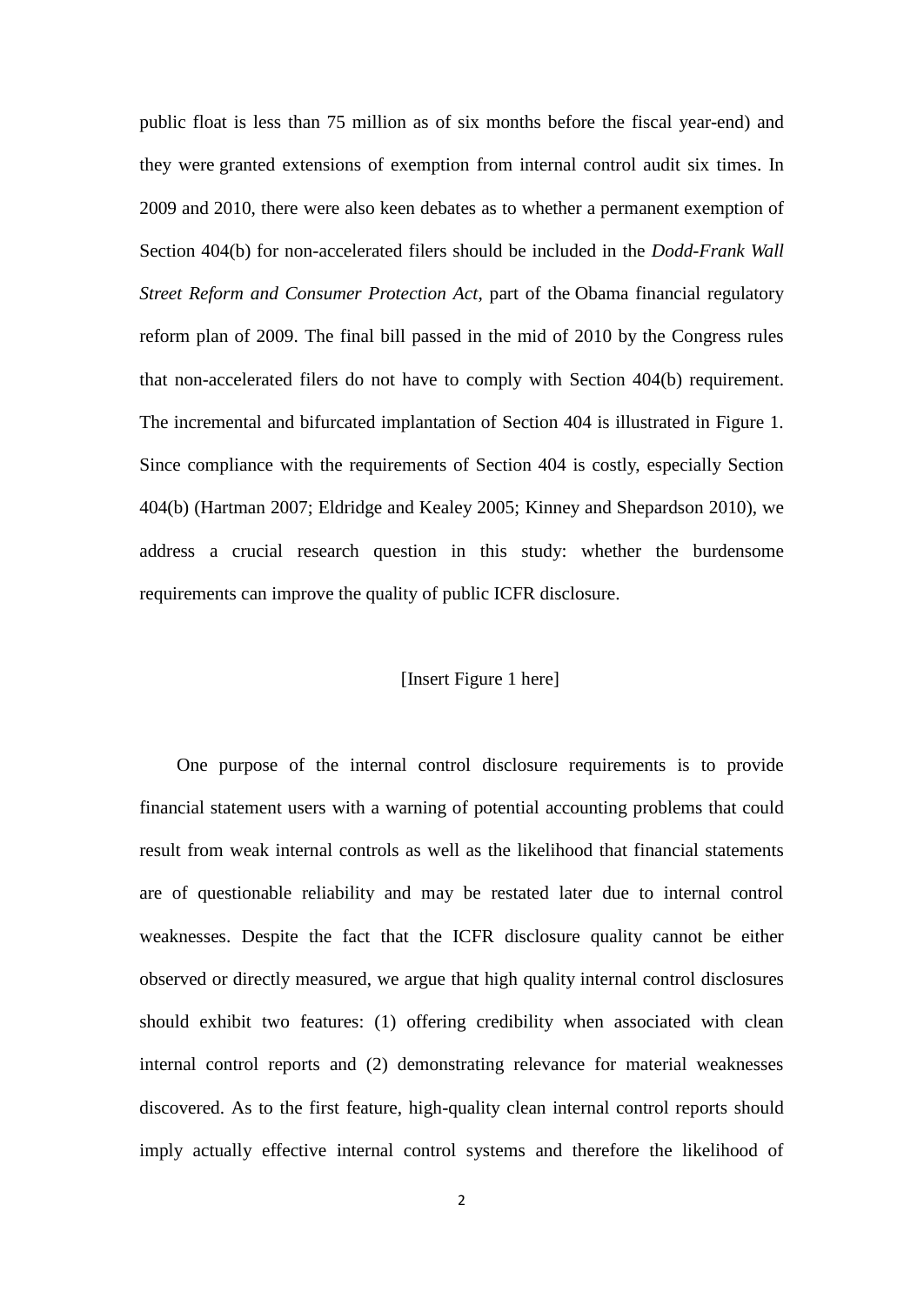associated financial statements to be restated is expected to be lower. As to the second feature, disclosed material weaknesses should be relevant and severe enough to remind market participants of higher likelihood of financial restatements.

In some cases, only one of the two features can be achieved. For example, if the management and/or auditors are too conservative, they tend to overstate the severity of internal control problems and unduly conclude the internal control systems as ineffective. Their disclosed material weaknesses are less likely to be followed by subsequent restatements. However, suppose that the said management and/or auditors issue clean internal control reports, investors might become more confident about the quality of financial information. On the other hand, management may intentionally withhold the unfavorable information that there exist internal control problems in order not to decrease their equity-based compensation or damage their job security, or they may not be competent enough to perform adequate and sufficient internal control assessment procedures. In this case, their clean internal control disclosures are not credible while their disclosed material weaknesses can be a strong indicator of potential upcoming restatements. Even though the quality of ICFR public disclosures cannot be observed, we measure the quality in our research design by examining the afore-mentioned two features of public ICFR reports.

We compare the relative disclosure quality of ICFR reports issued by companies under different regulation regimes. Due to the incremental and bifurcated implementation of Section 404, we can identify three non-overlapping groups of U.S. companies which are respectively subject to one of the three levels of SOX regulations of ICFR (in descending order):

(1) Full Section 404 – "accelerated filers" (companies whose public float is 75 million or more as of six months before the fiscal year-end) after November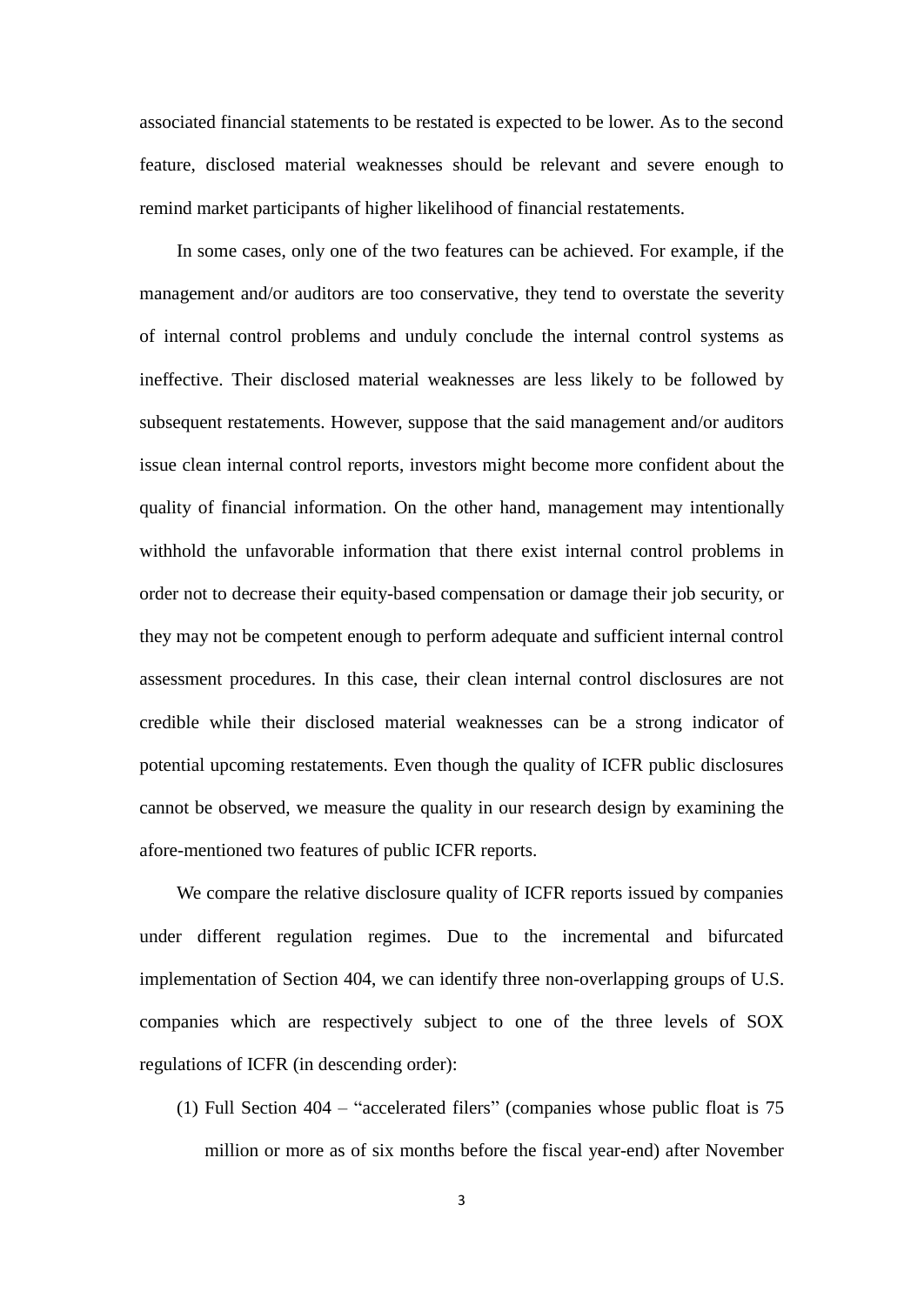15, 2004: Those companies are subject to Section 302, Section 404(a) and Section 404(b). That is, managers of those companies need to make a high effort preparing ICFR reports and ICFR audit is required.

- (2) Section 404(a) non-accelerated filers after December 15, 2007: Those companies are subject to Section 302 and Section 404(a). Only high management effort to prepare ICFR reports is required.
- (3) Section 302 all public companies prior to November 15, 2004 and non-accelerated filers in the period of November 15, 2004–December 15, 2007: Compliance of only Section 302 is required for this group. Neither high effort management ICFR reports nor ICFR audits are mandated.

Our evidence shows that full Section 404 can improve disclosure quality of internal control reports. Given clean ICFR reports, companies subject to full Section 404 are less likely to restate than those of Section 302 and Section 404(a) groups. If the conclusion is ineffective ICFR, companies of the full Section 404 group are more likely to restate than those of Section 302 or Section 404(a) group. Companies under full Section 404 regime are more capable of providing assurance (advance warning) of the reliability of their financial statements if they conclude their ICFR as effective (ineffective). In the additional test, we also find ICFR reports are of better disclosure quality if attested by brand name auditors. On the other hand, we find no supporting evidence that Section 404(a) only can improve the reporting quality of internal control disclosures. Given clean ICFR reports, the likelihood of financial restatements for Section 404 (a) group and that for Section 302 group is not significantly different. Similarly, given disclosed weak controls, the likelihood of restatements between the two groups is not significantly different either. In sum, the results indicate that companies subject to full Section 404 regulation can provide higher-quality internal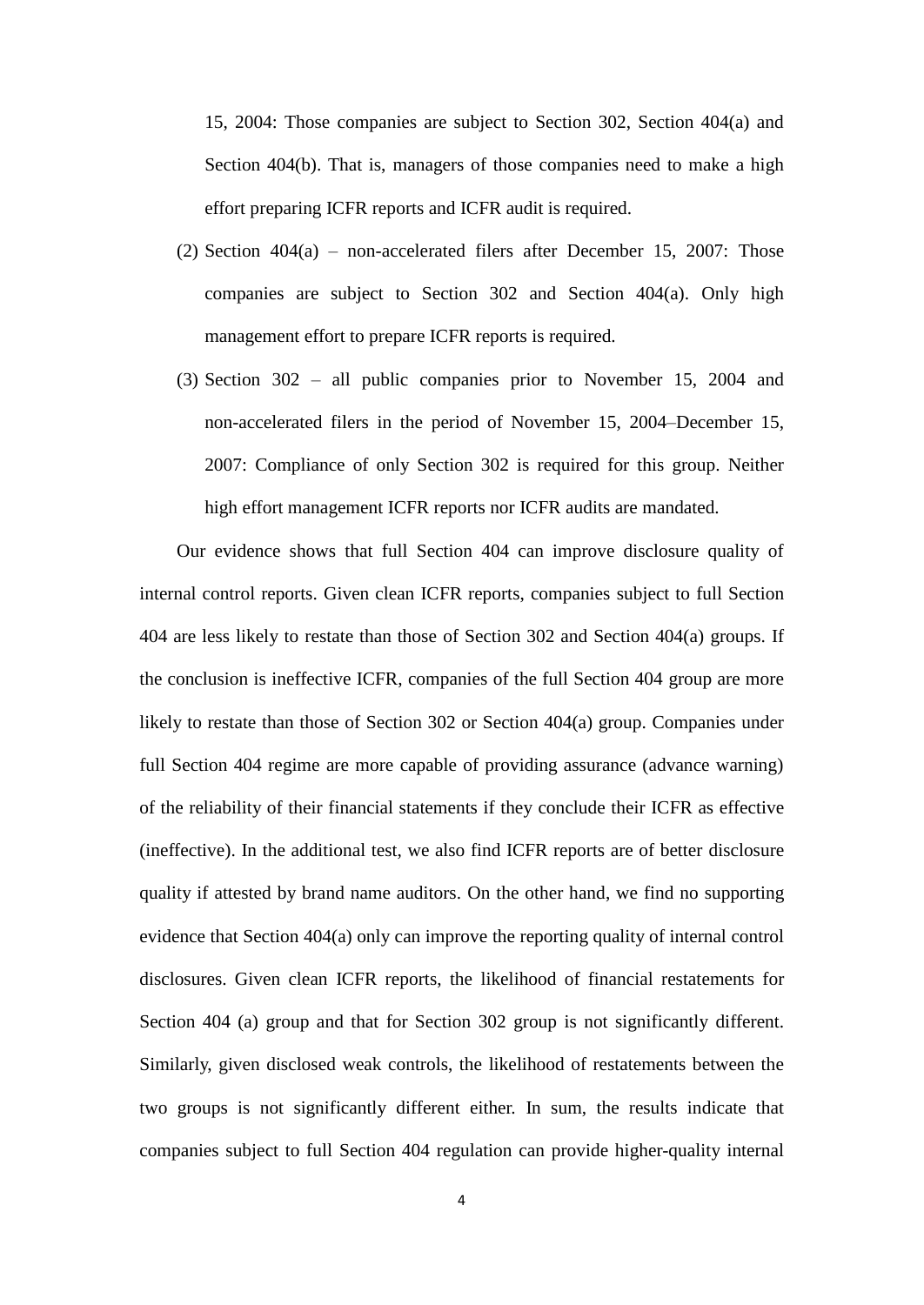control reports than those subject to Section 302 or Section 404(a) regulation. The robustness tests indicate our results are not sensitive to size effect and the choices of measurement timing of financial restatements.

Our study makes several contributions. First, while most studies which investigate disclosure quality focus on financial statements, this paper contributes to the contemporaneous literature of the quality of public ICFR disclosures. By developing a measurement method based on the relation between disclosed ICFR effectiveness and financial restatements, we compare the relative quality of ICFR disclosures under differential ICFR regulation regimes. Second, we provide findings regarding whether auditor attestation can improve the quality of internal control disclosure. Although prior research suggests that financial audit can enhance the credibility of financial reports (Healy and Palepu 2001), there is little research investigating whether auditor attestation also has positive effects on the reporting quality of internal control disclosures. This study provides evidence that external auditor attestation can improve the quality of internal control disclosure. Finally, while non-accelerated filers are not required to comply with Section 404(b) according to the *Dodd-Frank Wall Street Reform and Consumer Protection Act,* the Government Accountability Office is requested to evaluate the effects of the exemption. This study provides useful evidence to policymakers for setting up future internal control auditing and reporting rulings.

The remainder of this paper is organized as follows. The next section presents the related literature and our hypotheses. Section 3 describes our research design and sample selection. Our results are presented in Section 4. Section 5 reports the sensitivity and additional tests. Finally, Section 6 concludes our research.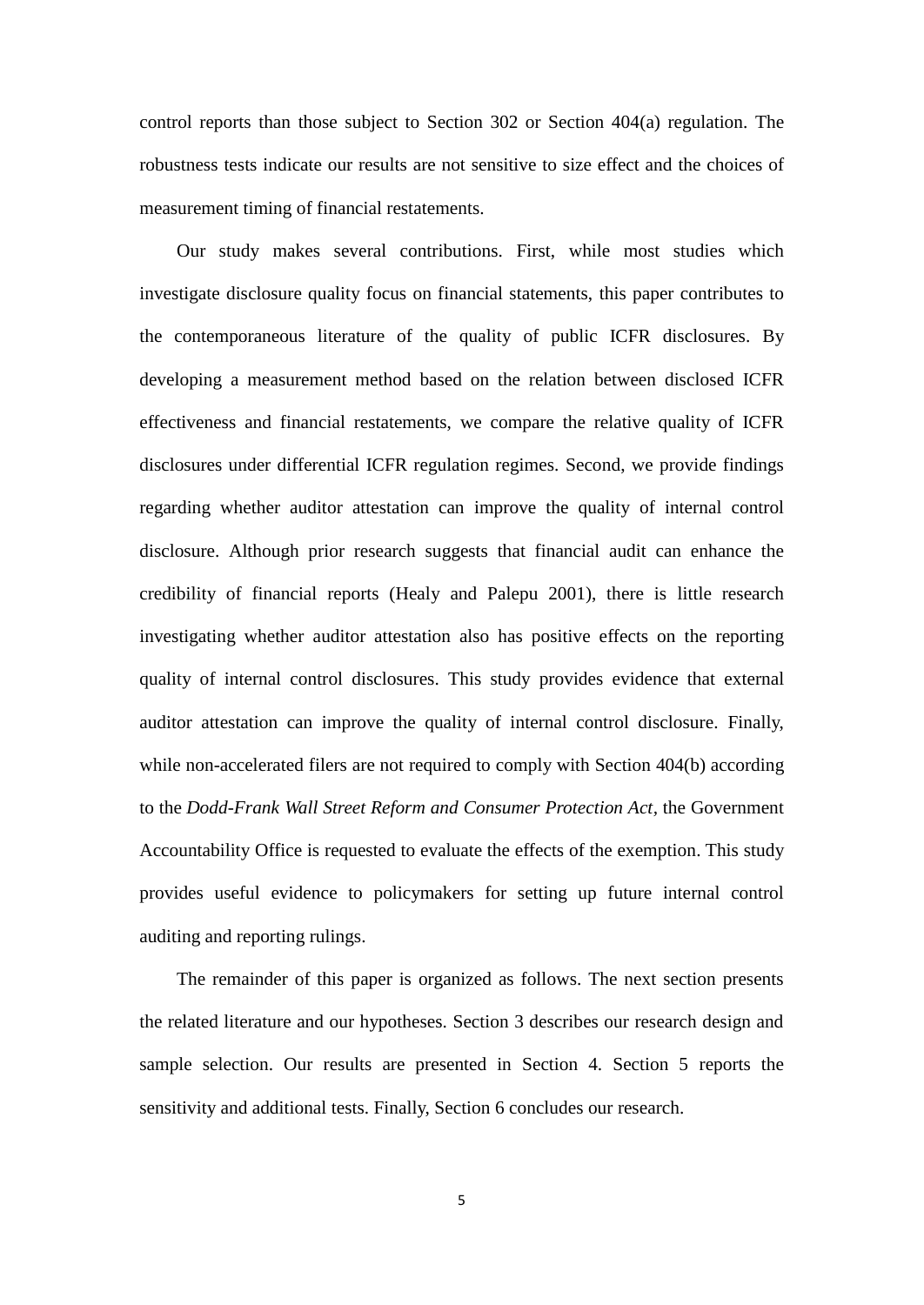# **2. RELATED LITERATURE AND HYPOTHESIS DEVELOPMENT**

# **2.1 Regulations of Internal Control over Financial Reporting**

Prior to the passage of SOX, public companies were required to disclose information about internal controls only when a Form 8-K was filed after an auditor change. Sections 302 and 404 of SOX are the first statutory legislation that requires public companies disclose the effectiveness of internal controls. Section 302, effective on August 29, 2002 (SEC 2002), requires managers of public companies to evaluate and conclude on the effectiveness of their internal control systems in periodic reports. Section 404 which became effective on November 15, 2004 contains two subsections. Under Section 404(a) managers are mandated to prepare reports of their assessments of the effectiveness of company internal control systems in annual reporting. Under Section 404(b) public accounting firms that audit the issuers' financial reports shall also attest to the management internal control assessments. Starting from August 27, 2007 external auditors are required to directly express an opinion on the effectiveness of internal control systems rather than attest to management assessment (SEC 2007b).

Section 404 is the most contentious part of SOX due to its high compliance costs. Some surveys and empirical evidence show that audit fees have increased substantially after Section 404 implementation (Hartman 2007; Eldridge and Kealey 2005). In order to be classified as non-accelerated filers which are exempted from compliance with Section 404, small companies intentionally kept their sizes small while large companies had incentives to become smaller (Gao et al. 2009). Some public companies also chose to go private (Engel et al. 2007) or go dark (Leuz et al. 2008) and foreign companies decided to delist from the U.S. stock markets to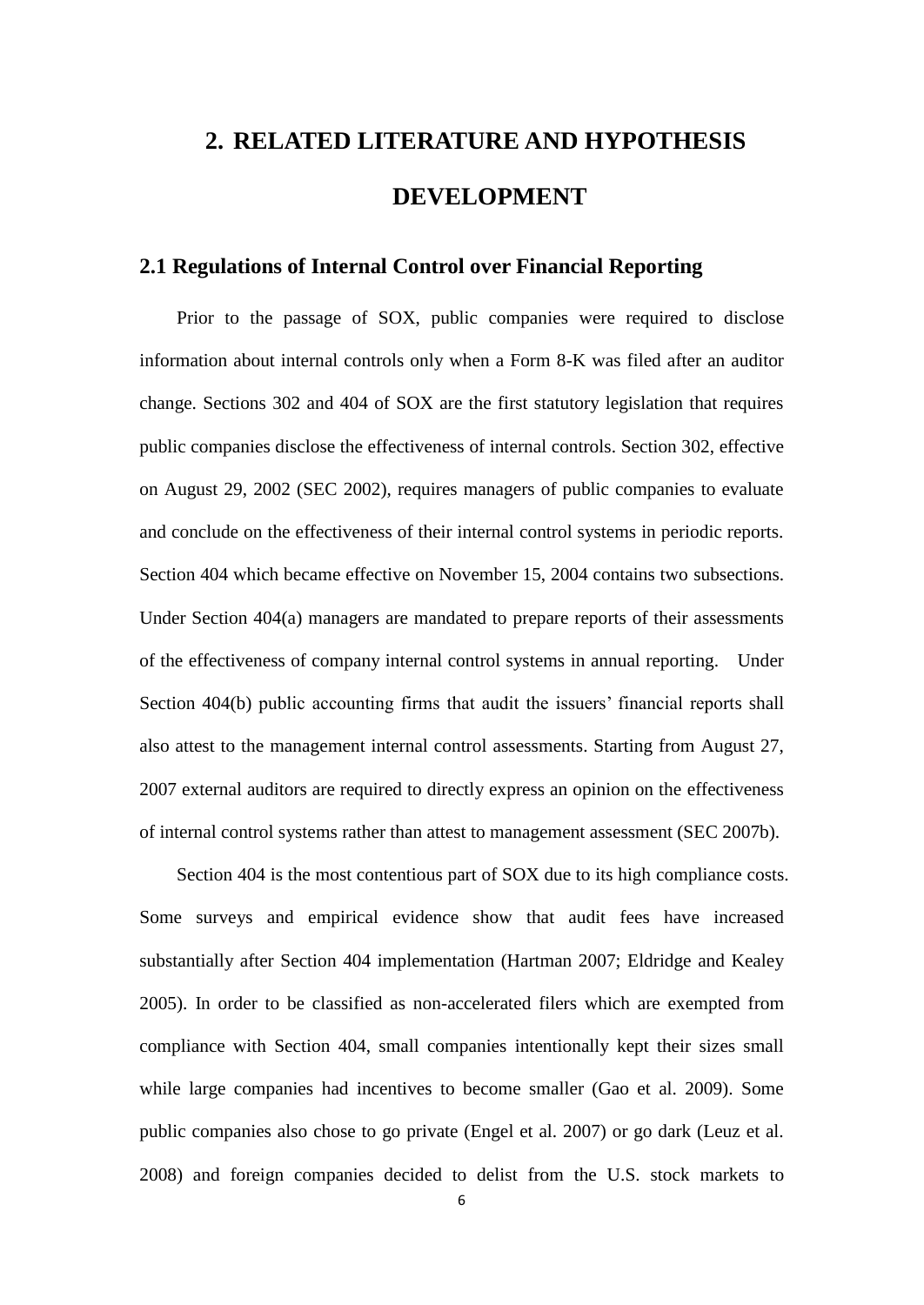circumvent the compliance of Section 404 (Piotroski and Srinivasan 2008).

 Due to concerns over overwhelming burden of compliance with Section 404(b) on small companies, U.S. Securities and Exchange Commission repeatedly extended the deadline of compliance with Section 404(b) for non-accelerated filers. In 2009 and 2010, there were also keen debates as to whether a permanent exemption of Section 404(b) for non-accelerated filers should be granted in the *Dodd-Frank Wall Street Reform and Consumer Protection Act*. The House Financial Services Committee in the mid of 2010 finally approved an amendment to exempt small companies from Section 404(b). Although the dispute over the scope of Section 404 has been settled, understanding of the effects of different levels of regulation regime (i.e., from self-evaluation, formal assessment, to formal assessment plus an independent audit) on ICFR disclosure quality remains limited.

#### **2.2 Related Research**

Even though the objective of Section 404 is to provide meaningful disclosures to investors about the effectiveness of internal control systems (SEC 2007a), prior studies do not find consistent evidence about whether the stricter Section 404 regulation can improve the quality of ICFR reports. Some research papers suggest that the reliability of ICFR reports or disclosures may be negatively affected without auditor involvement in testing and reporting the effectiveness of internal controls (Hammersley et al., 2008; Bedard and Graham 2011; Bedard et al., 2009; Hermanson and Ye 2009). On the other hand, a few studies do not find evidence that ICFR audit provides additional benefits to internal control disclosures. Lu et al. (2010) find that public companies in Canada subject to SOX North, which is similar to Section 302, generally make credible internal control disclosures. Kinney and Shepardson (2011)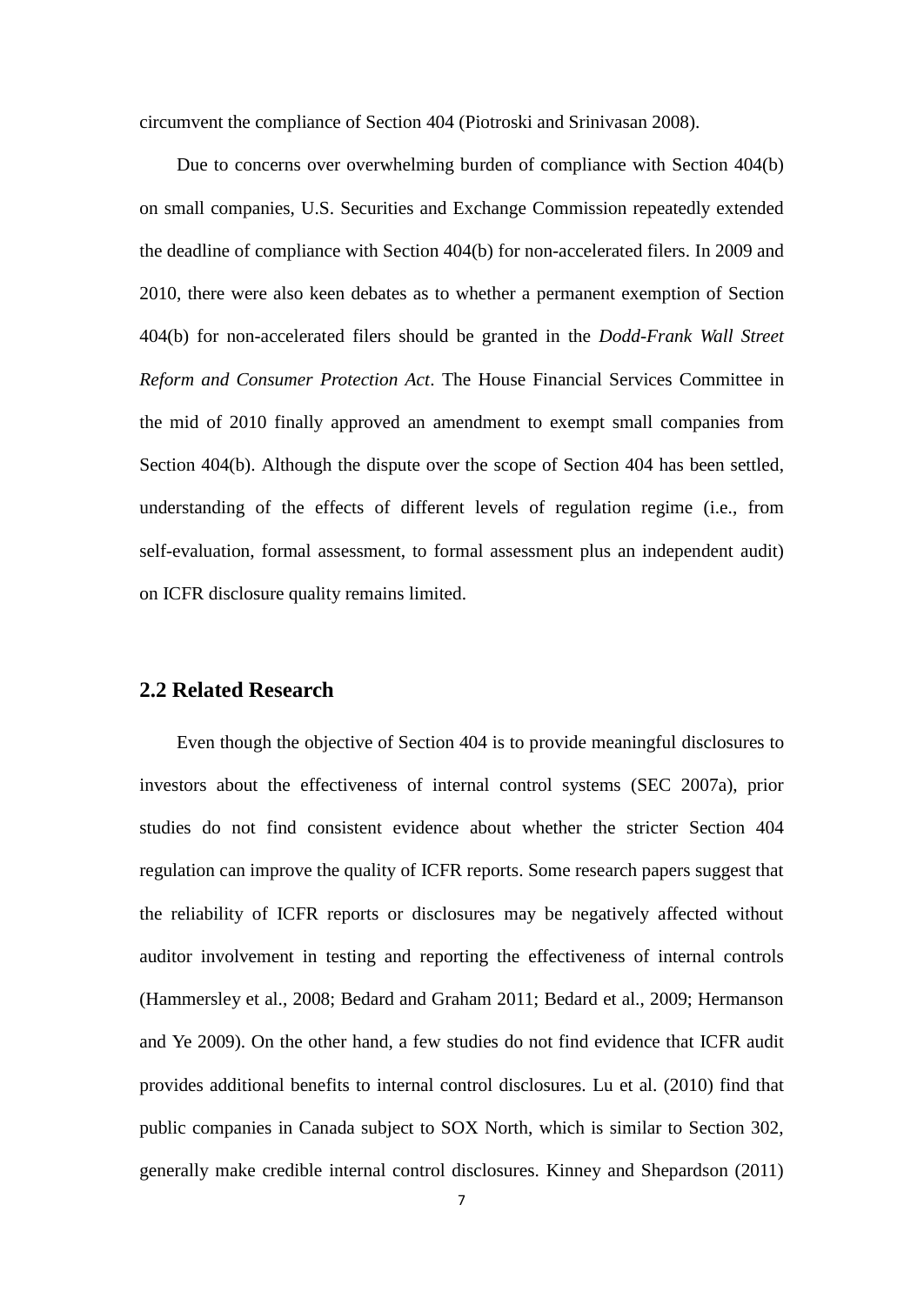show that small companies which first implement unaudited internal control reports under Section 404(a) regime experience comparably significant increase in material weakness disclosure rates as first-time accelerated filers for the same year do. However, the increased disclosure rate of material weaknesses under Section 404(a) regime does not necessarily mean better quality of ICFR reports because it is uncertain whether or not the public can receive assurance (noteworthy warning) if they are provided clean (negative) ICFR reports. These studies which just take public ICFR reports at face value do not examine the disclosure quality of internal control reports. In this study, we go one step further to examine and compare the quality of ICFR reports under different regulation regimes in the view of the aforementioned two features.

Based on restating companies subject to Section 404 whose original misstatements are resulted from control weaknesses, Rice and Weber (2012) find that despite being subject to outside audit, only a small proportion of these companies disclose control weaknesses during their misstatement period. Although the purpose of both Rice and Weber (2012) and our study is to examine the disclosure quality of ICFR reports under the SOX regulation, there exist two major differences. First, Rice and Weber (2012) only focus on Section 404 and they do not compare the disclosure quality of ICFR under three levels of regulations. Our study investigates whether, relative to Section 302, stricter regulation such as Section 404(a) or full Section 404, can enhance the quality of public internal control disclosures. Second, since the sample of Rice and Weber (2012) only includes restating companies whose misstatements are linked to control weaknesses, the non-random sample may present a potential self-selection problem. We complement their study by drawing on a sample of restating and non-restating companies under three different regimes.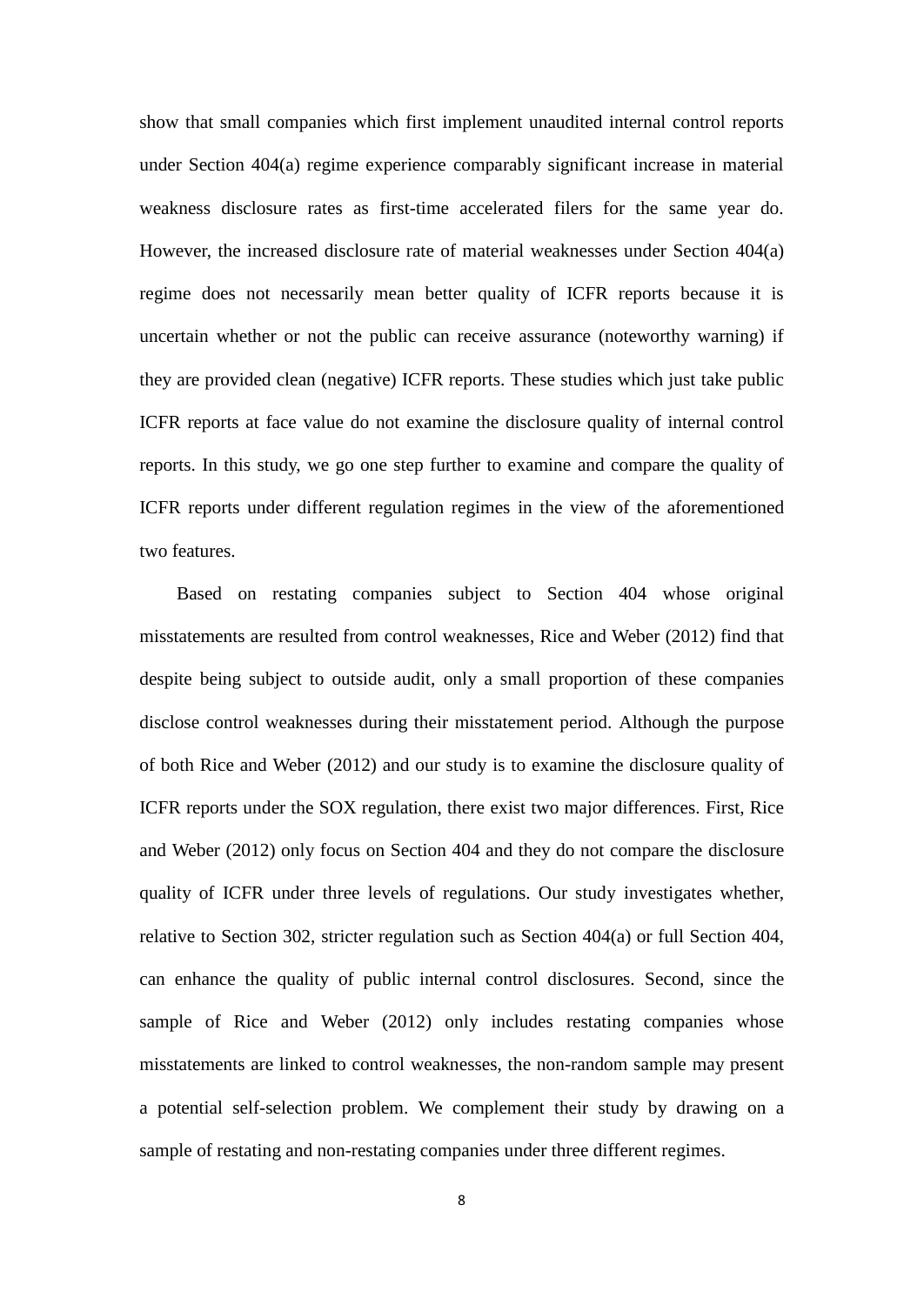#### **2.3 ICFR Reports and Restatements**

Internal control over financial reporting is the process designed and maintained by management to provide reasonable assurance regarding the reliability of financial statements (PCAOB 2007). Transactions may not be recorded accurately or in accordance with generally accepted accounting principles if one or more internal control problems exist. Therefore, the effectiveness of a company's internal control system is a key determinant of the reliability of financial reporting (PCAOB 2004).

Prior research finds that a weak internal control system may negatively affect earnings quality through (1) intentionally biased accruals resulted from earnings management or (2) unintentional errors in accrual estimation (Ashbaugh-Skaife et al. 2008; Doyle et al. 2007a). Moreover, when material weaknesses exist in internal control systems, there is a reasonable possibility that a material misstatement of the entity's financial statements will not be timely prevented, or detected and corrected (PCAOB 2007; AICPA 2008). Thus, effective internal control systems can decrease the likelihood of material misstatements which lead to subsequent restatements. When management delivers faithful representation of the ICFR, the market participants should be able to infer more (less) credible financial information from effective (ineffective) ICFR reports.

# **2.4 The Disclosure Quality of ICFR Reports and Section 404(a)**

Conceptually, to conclude internal control systems as ineffective, three conditions must be met: there exist deficiencies; managers discover internal control deficiencies and managers decide to disclose those deficiencies (Ashbaugh-Skaife et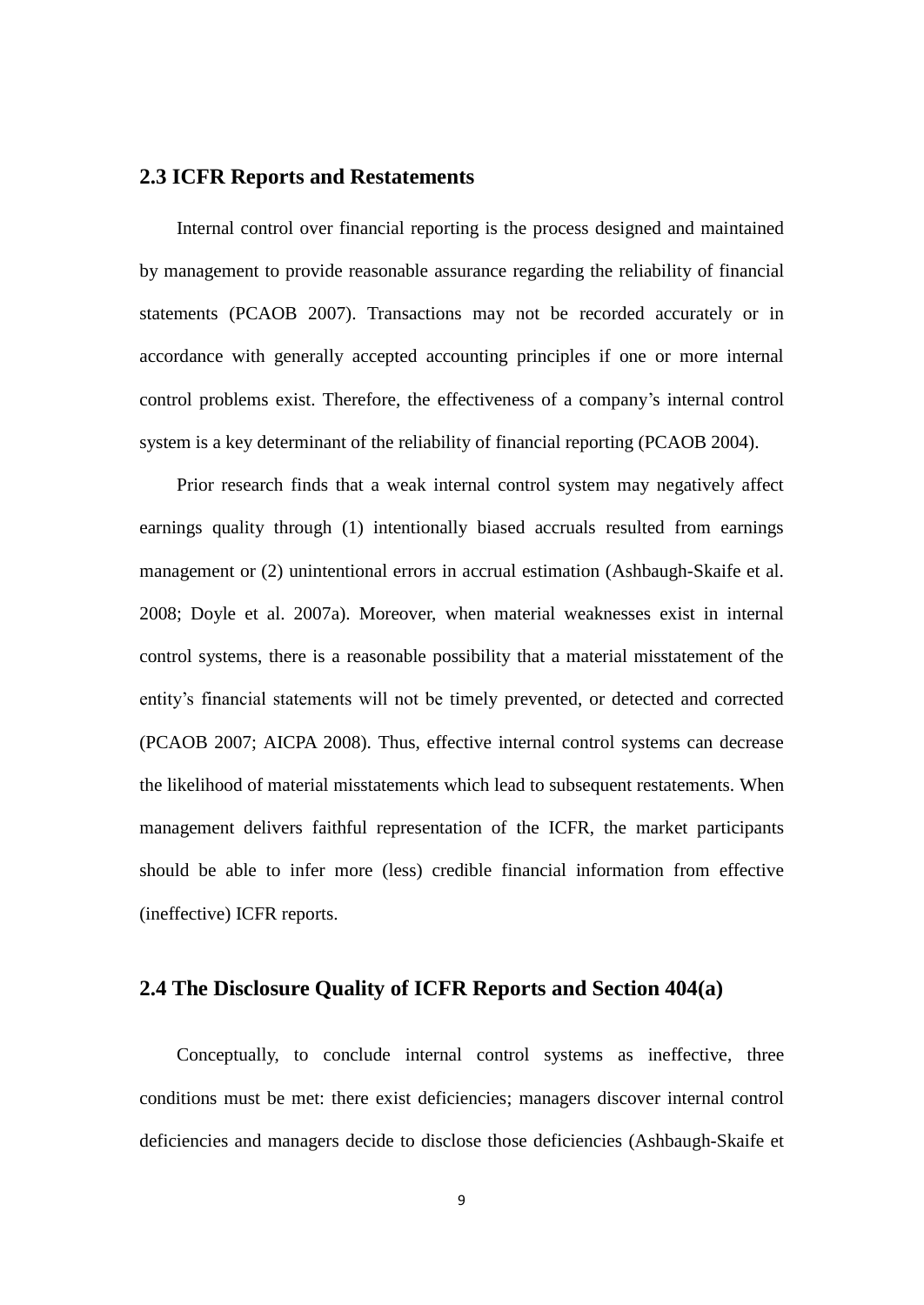al. 2007). Thus, management detection capability and disclosure incentives are important factors to high-quality ICFR reports. As to detection capability, material weaknesses may not be discovered if managers are not competent enough to apply adequate and sufficient assessment procedures of internal control systems. Section 404(a) requires management documentation which contains a formal assessment of internal controls. The assessment must be made according to publicly recognized internal controls framework, such as Committee of Sponsoring Organizations of the Treadway Commission (COSO) or Control Objectives for Information and related Technology (COBIT) framework. SEC have issued for managers a clear guidance of complying Section 404(a) (SEC 2007c) with the intent of bringing information regarding effectiveness of internal control systems into public view (SEC 2007d). The requirement of Section 404(a) may enhance detection capability of the management and mitigate the problem of incompetence of managers in examining internal control systems. Thus, we expect that internal control disclosures under Section 404(a) regime are of better quality than those under Section 302 regime. Our Hypothesis 1 is stated as follows:

**Hypothesis 1**: Compared with companies under Section 302 regime, companies under Section 404(a) regime are less (more) likely to restate their financial statements even if both their internal control systems are concluded as effective (ineffective).

### **2.5 The Disclosure Quality of ICFR Reports and Full Section 404**

Some prior studies indicate disclosure incentives of control systems are associated with firm size, corporate governance, ownership structure, and firm growth (Bronson et al. 2006; Deumes and Knechel 2008). Thus, even if internal control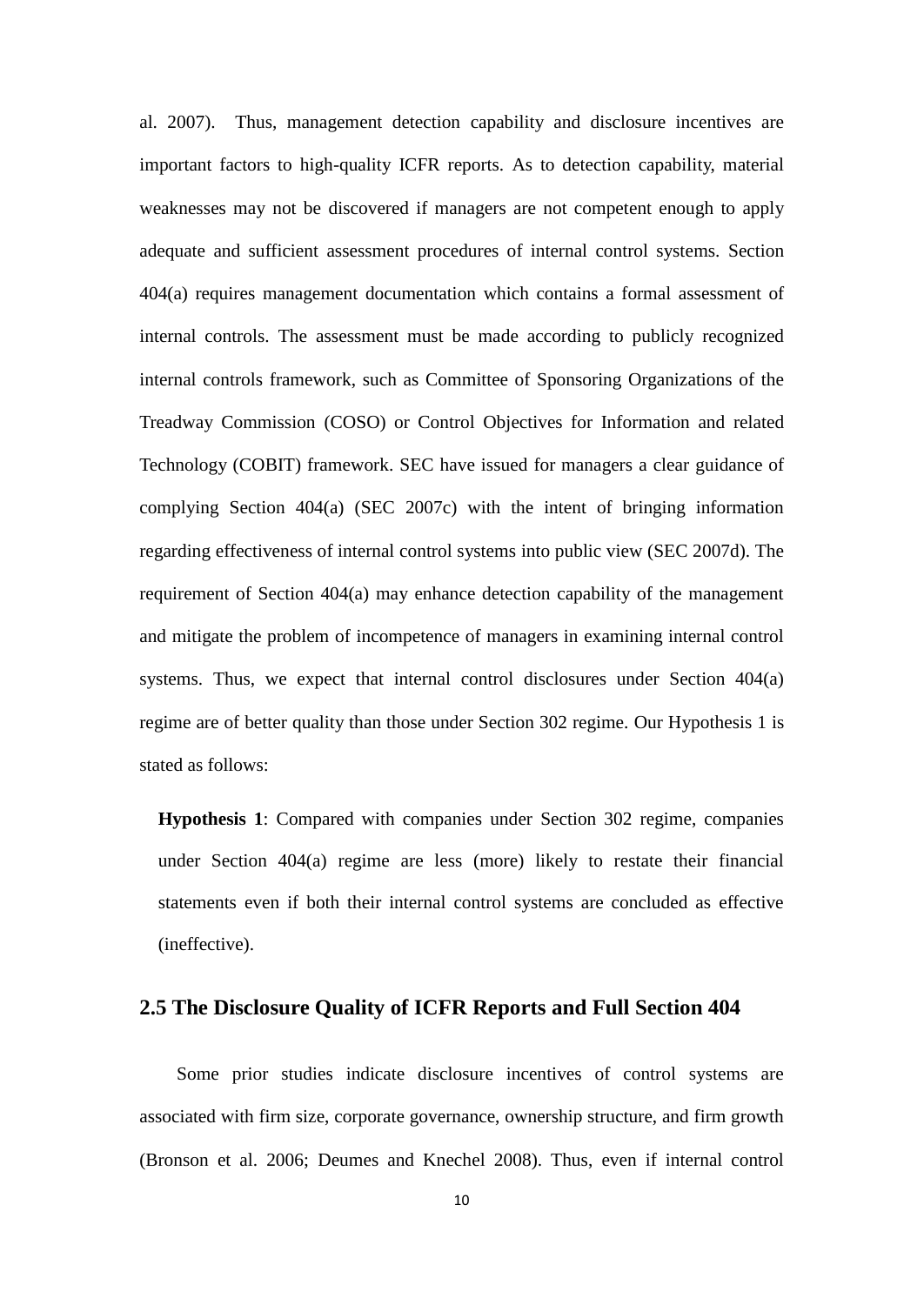weaknesses are actually discovered, not all managers have equal level of incentives to issue high-quality ICFR reports. Besides, disclosure of internal control weaknesses is unpleasant news to investors which leads to negative stock market reaction (Hammersley et al. 2008; Beneish et al. 2008). Management compensation and turnover is also influenced by types of internal control reports issued (Wang 2011). As a result, managers may have incentives to withhold unfavorable information related to internal control systems in order not to decrease their equity-based compensation or harm their job security.

External auditors have professional knowledge, training and experience in examining internal control systems and they can help management discover internal control problems. Most internal control weaknesses are detected by auditors rather than by management and material weaknesses are more likely to be disclosed at the fourth quarter when auditors are on-site and when auditors have experience with internal control audits (Bedard and Grahma 2008; Hammersley et al. 2008). In addition, auditors are also regarded as an effective monitoring mechanism for corporate governance (Becker et al. 1998). A survey conducted by the U.S. SEC indicates that investors regard auditor attestation of internal control as an important measure given the auditors' expertise and independence in the evaluation of internal control systems (SEC 2009). We argue that managers may feel compelled to truthfully disclose weaknesses of their internal control systems if their disclosures need to be attested by external auditors under full Section 404 regime. Moreover, classic theories indicate that low cost signals are not credible (Spence 1973; Ross 1977; Comment and Jarrel 1991) and compliance cost under Section 404 regime is significantly higher than Section 302 and Section 404(a) regime (Kinney and Shepardson 2010). Thus, we posit that the quality of internal control disclosures will be enhanced if auditor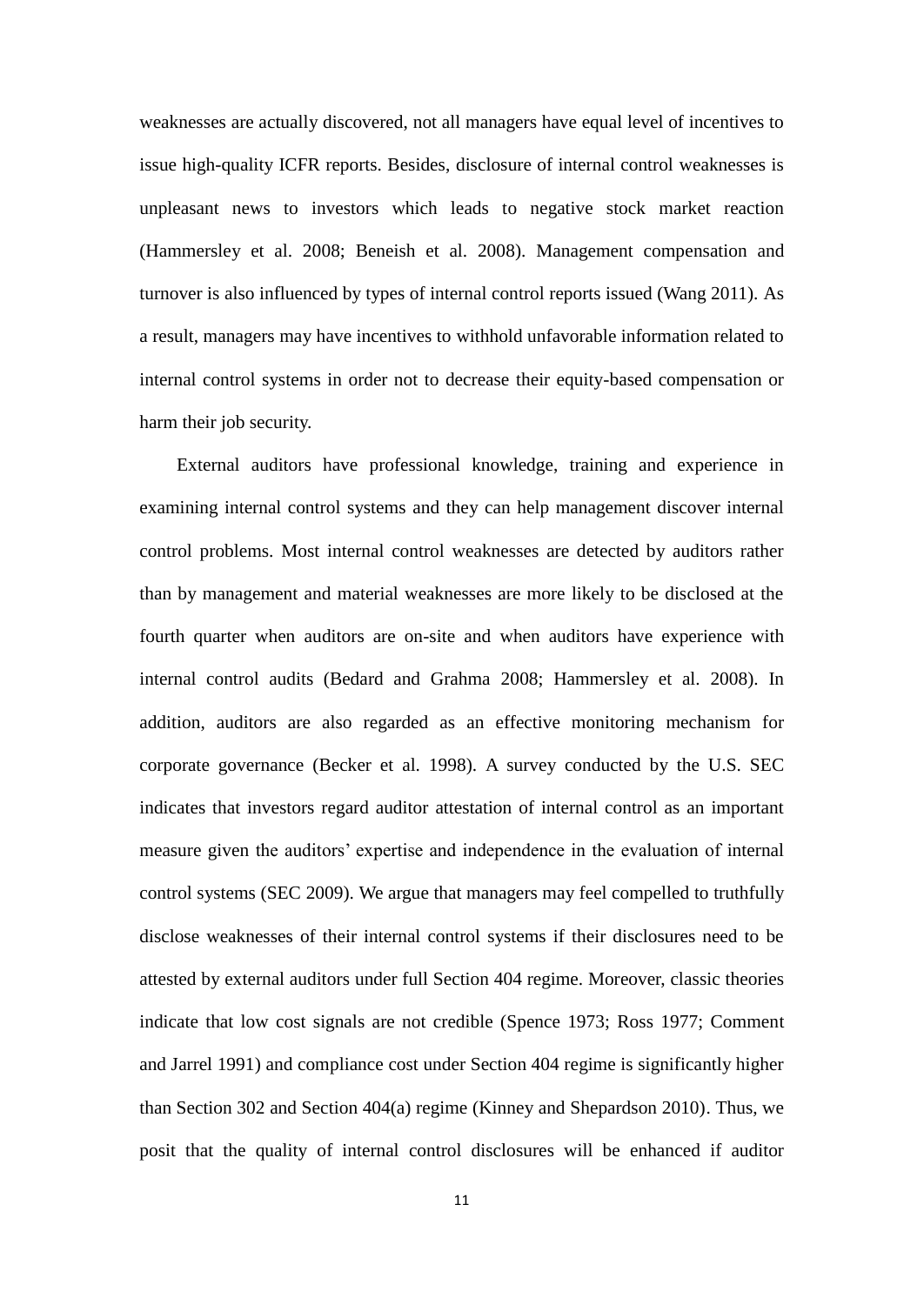attestation is required. We state our Hypothesis 2 as:

**Hypothesis 2a**: Compared with companies under Section 302 regime, companies under full Section 404 regime are less (more) likely to restate their financial statements even if both their internal control systems are concluded as effective (ineffective).

**Hypothesis 2b**: Compared with companies under Section 404(a) regime, companies under full Section 404 regime are less (more) likely to restate their financial statements even if both their internal control systems are concluded as effective (ineffective).

# **3. RESEARCH DESIGN**

## **3.1 Sample Selection**

Our sample originates from Audit Analytics (Section 302 disclosure, Section 404 reports and restatements) and Compustat (financial information). We begin with 50,608 firm-year observations covered by both Compustat and Audit Analytics for the fiscal year 2002 through 2010. Next, we exclude foreign firms (n=692), firms which are not listed in NYSE, Nasdaq or AMEX (n=6,350), firms operating in financial sector or regulated industries (n=16,233), non-accelerated filers which voluntarily issue Section 404 reports (n=758) and firms with unavailable necessary data (n=1,659). Following the procedure, the final sample is composed of 24,916 firm-year observations.

### **3.2 Empirical Models and Variable Definition**

We first test our hypotheses with the following logistic model: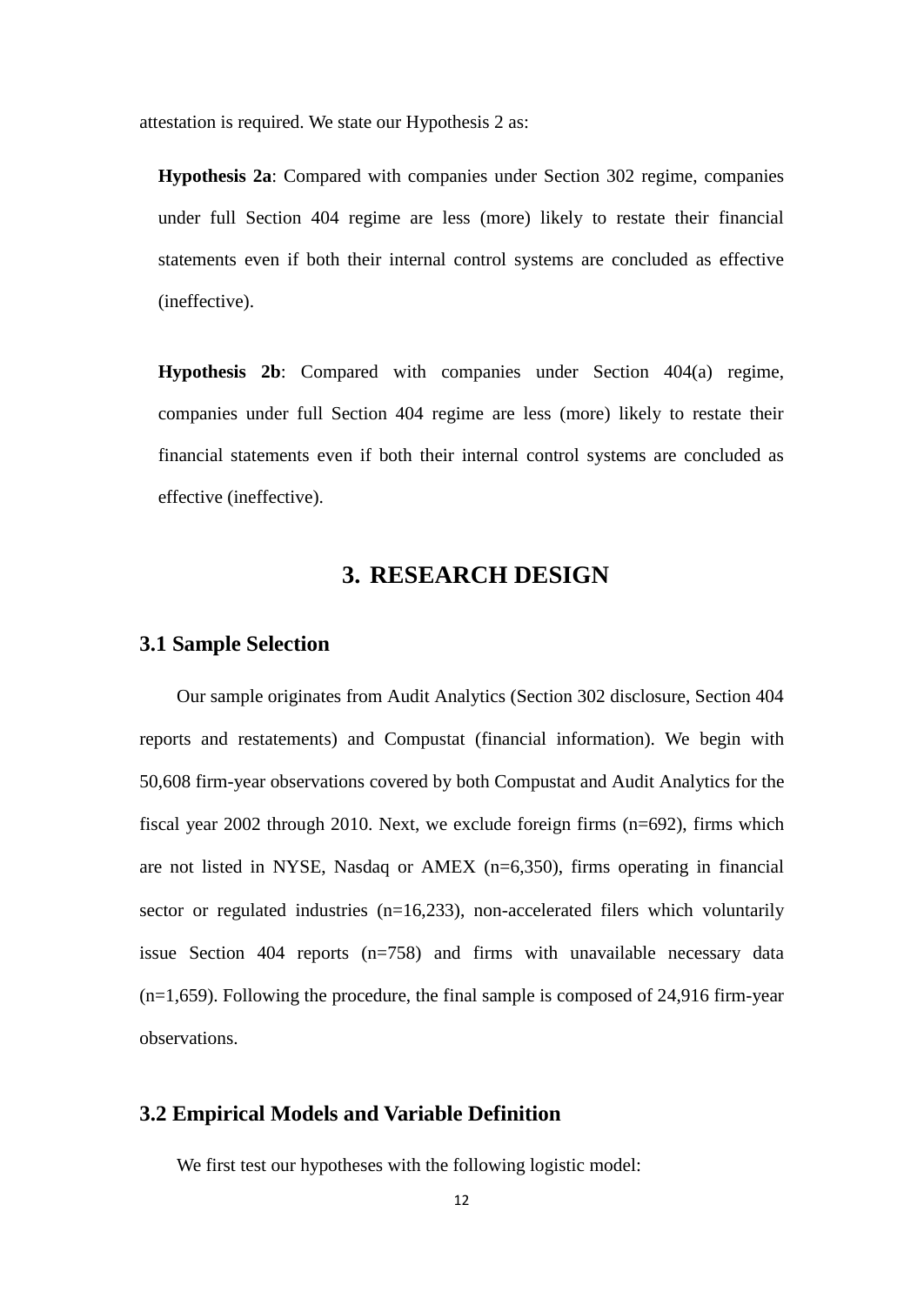$$
Prob(RESTAT) = \beta_0 + \beta_1 EFFECTIVE + \beta_2SOX404(a) + \beta_3SOX404 +
$$
  

$$
\beta_4 EFFECTIVE * SOX404(a) + \beta_5 EFFECTIVE * SOX404 +
$$
  

$$
\beta_6 SIZE + \beta_7 ROA + \beta_8 LEV + \beta_9 PER + \beta_{10} MBR +
$$
  

$$
\beta_{11} BIGN + \delta \cdot YEAR + \varepsilon
$$

*RESTAT* is our dependent variable which equals one if the company restates its financial reports of the same year in which the internal control report is issued and zero otherwise. We exclude technical restatements and only consider financial restatements due to errors or frauds<sup>2</sup> because they are *de facto* reporting failures which are supposed to be prevented, or detected and corrected beforehand by effective internal control systems. EFFECTIVE is coded 1 if a company concludes its internal control system as effective in the 10-K filing and zero otherwise. The effectiveness of internal control systems are supposed to reflect the issuer's financial reporting quality. Therefore, we expect  $\beta_1$  to be significantly negative.

*SOX*404(*a*) is coded one if the firm-year observation is from Section 404(a) group, that is, non-accelerated filers after December 15, 2007 and zero otherwise. *SOX*404 is coded one if the firm-year observation is from the full Section 404 group, that is, accelerated filers after November 15, 2004 and zero otherwise. We expect that clean internal control disclosures under Section 404(a) regime are more credible than those under Section 302 regime according to Hypothesis 1.  $\beta_4$  and  $\beta_2 + \beta_4$  are expected to be significantly negative. If Section 404(a) can help provide noteworthy warnings that internal control systems are actually weak when managers claim their control systems as ineffective, we expect  $\beta_2$  to be significantly positive. Under Hypothesis 2a full Section 404, which includes requirement of management ICFR

 $\overline{a}$ 

<sup>2</sup> Besides errors and frauds, restatements can be a result of changes in accounting principles. These mandated restatements are not included in our analysis because they are essentially not reporting failures.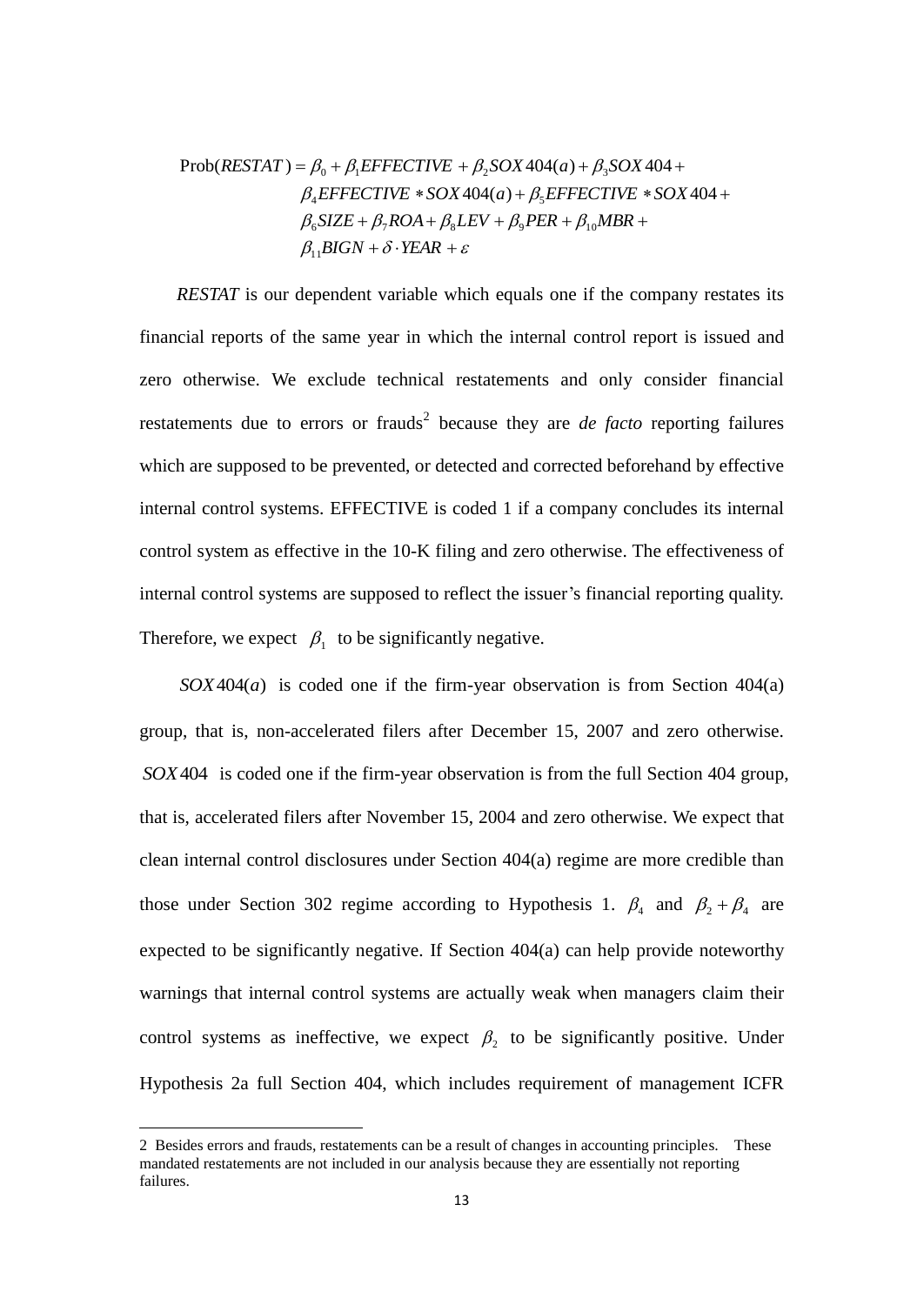reports and ICFR audit, is posited to better improve the quality of ICFR disclosures than Section 302.  $\beta_5$  and  $\beta_3 + \beta_5$  are expected to be significantly negative and  $\beta_3$ to be significantly positive. Similarly, under Hypothesis 2b if companies under full Section 404 regime issue better-quality ICFR reports than those under Section 404(a) regime, we expect  $\beta_3 - \beta_2$  to be significantly positive and  $\beta_3 + \beta_5 - \beta_2 - \beta_4$  to be significantly negative.

We include SIZE as a control variable, measured by the natural log of total assets whose unit is millions of dollars because prior studies indicate that large companies are more likely to make financial restatements (Baber et al. 2006). Prior studies (Kinney and McDaniel 1989; DeFond and Jiambalvo 1991) find that companies making less profit or having higher leverage are more likely to restate their financial statements. Thus, we include ROA and LEV as control variables. ROA equals net income before extraordinary items divided by total assets and LEV equals total liabilities divided by total assets. We also control firm growth using market to book ratio (MBR) and price to earnings ratio (PER) because Richardson et al. (2002) and Jagadison et al. (2005) show high-growth companies are more likely to restate their financial reports. Finally, Teoh and Wong (1993) and DeFond and Jiambalvo (1993) document that brand name (Big 4) auditors can provide better audit service than non-Big 4 auditors. We include BIGN as a control variable which equals one if the auditor is a brand name auditor and zero otherwise. YEAR is a set of dummy variables representing each of the fiscal years. To mitigate the effect of possible spurious outliners, we winsorize all of the continuous variables at the 0.01 and 0.99 percentiles.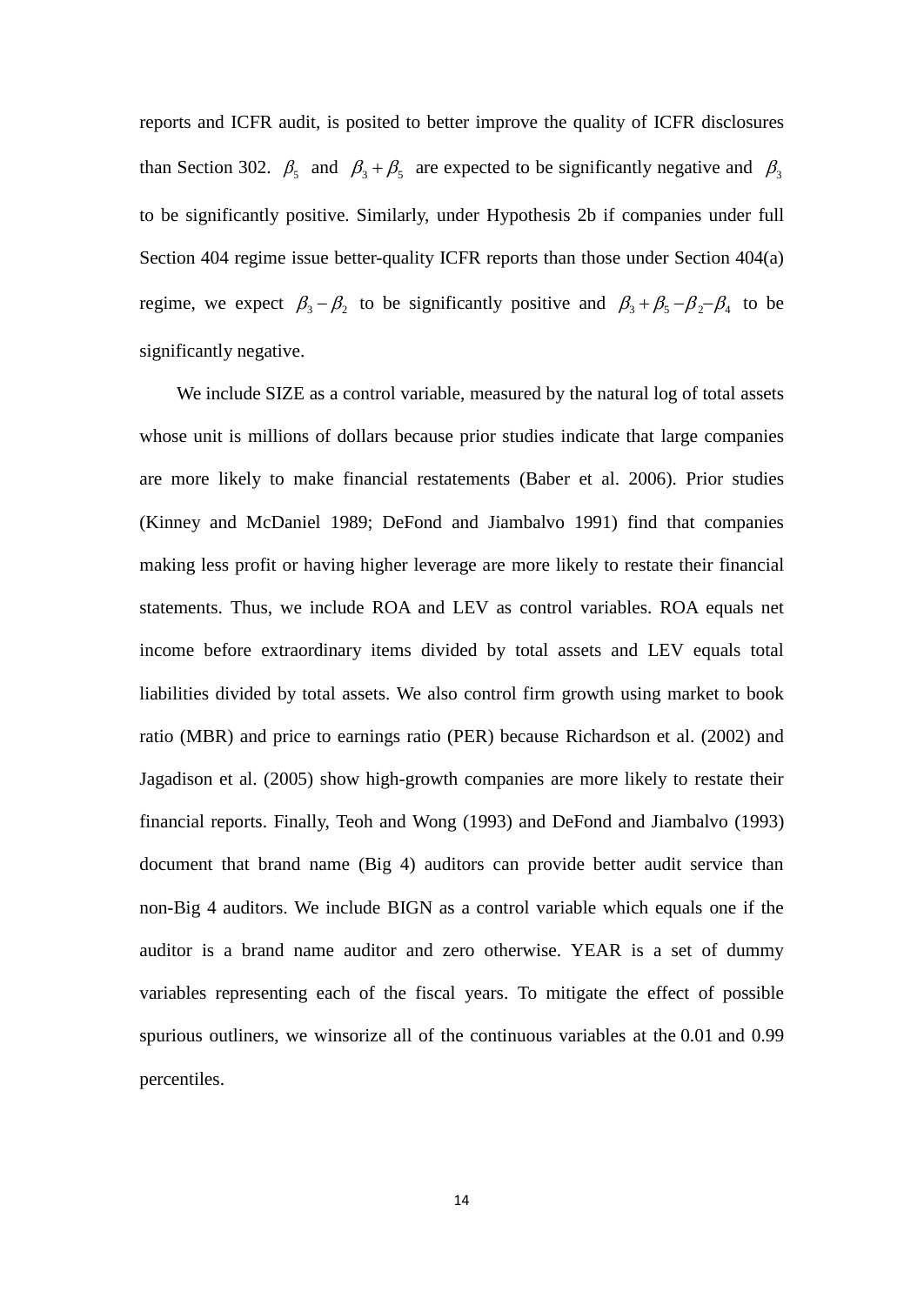# **4. RESULTS**

## **4.1 Descriptive Statistics**

Panel A of Table 1 provides temporal distribution of financial restatements and reported ineffective internal controls. The frequency of restatements dramatically rose in 2003, 2004 and 2005. It might be because the U.S. legal environment and the capital market became more stringent after the enactment of SOX. In the meantime, the frequency of reported ineffective internal controls also dramatically rose in 2004 and 2005. The possible reason is that the mandated management internal control reports and auditor attestation drive managers to discover and disclose internal control problems.

In Table 1, Panel B and Panel C present the descriptive statistics of variables for the full sample and subsamples subject to each SOX regulation regime respectively. Approximately 93% of the observations in our sample claim their controls are effective. The percentages of effective control systems for companies under Section 302, Section 404(a) and full Section 404 regimes are 95%, 82%, and 93%, respectively. Due to the incremental and bifurcated implementation of Section 404, it is not surprising that companies under full Section 404 regime are on average larger than those under Section 302 and Section 404(a) regimes. We notice that firms of Section 404(a) group make less profit than those of full Section 404 group (ROA of -42.77% versus -0.23%; p-value of 0.00). In addition, companies under Section 404(a) regime use more leverage and their P/E and M/B ratios are lower than those under full Section 404 regime. Finally, accelerated filers are more willing to hire brand name auditors than non-accelerated filers.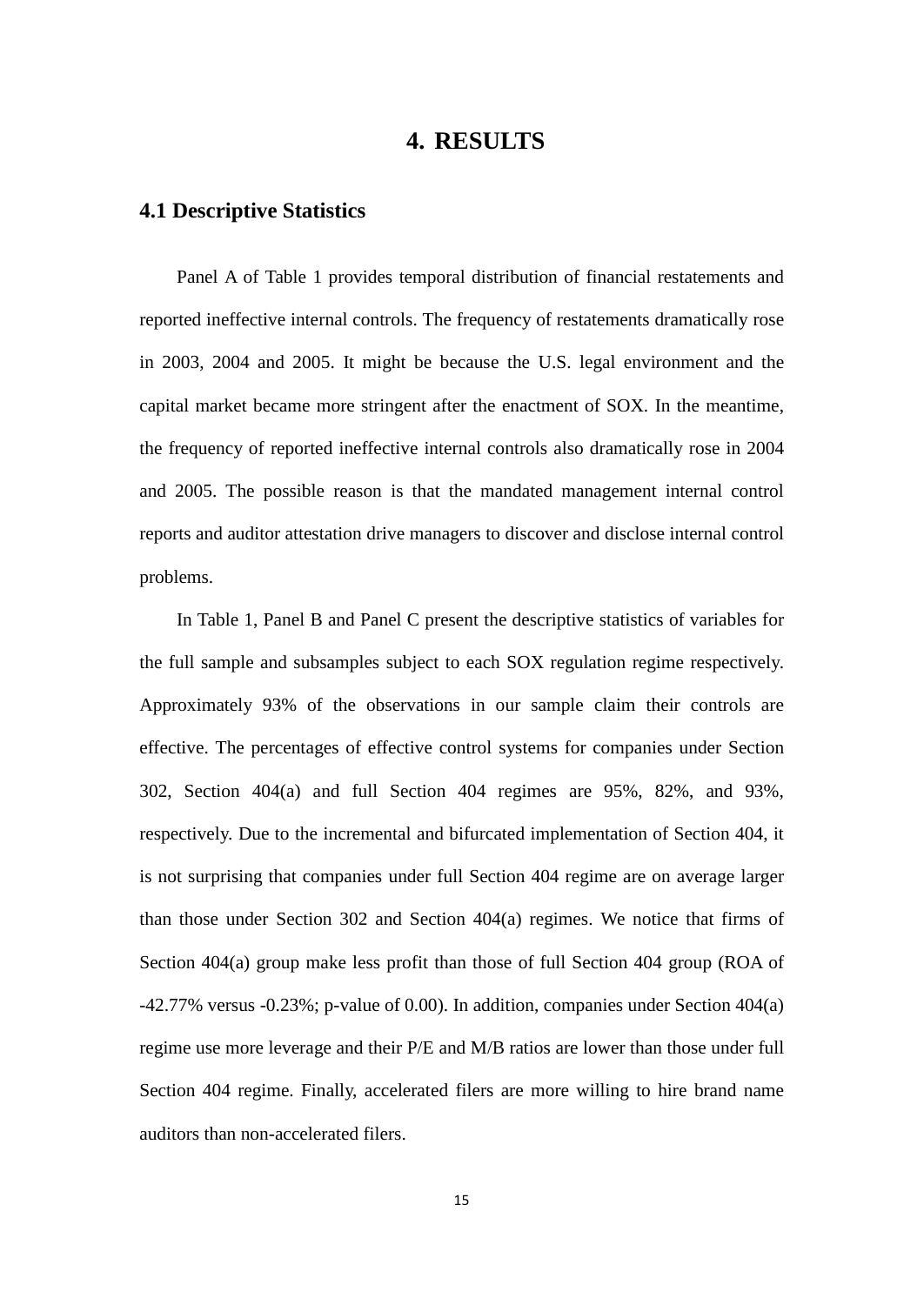Table 2 presents the correlations among the variables of the full sample. Effective internal controls are negatively correlated with the occurrence of financial restatements. Except the coefficient between BIGN and SIZE, other significant coefficients of correlation are relatively small.

#### [Insert Table 2 here]

 We employ chi-square tests to examine the relation between effective internal control systems and the likelihood of financial restatements. Among 1,815 companies which concluded ineffective internal controls in their 10-K filings, 796 (43.86%) companies restated their financial reports. On the other hand, among 23,101 companies which concluded effective internal controls, only 3,046 (13.19%) companies restated their financial statements. It shows that in general there exists a significant negative relation between the effectiveness of internal control systems and the likelihood of financial restatements ( $\chi^2 \approx 1200$ , p<0.000). Besides, we find that the relation between the effectiveness of internal control systems and restatements under Section 404(a) regime ( $\chi^2$ =152.78, p<0.000) is no more significant than the relation under Section 302 regime ( $\chi^2$ =191.07, p<0.000). It does not support H1 that internal control reports under Section 404(a) regime are of better-quality than those under Section 302 regime.

 Finally, we find that the magnitude of the relation between the effectiveness of internal control systems and financial restatements under full Section 404 regime  $(\chi^2 \approx 1300, \text{ p} < 0.000)$  is stronger than that under both Section 302 and Section 404(a)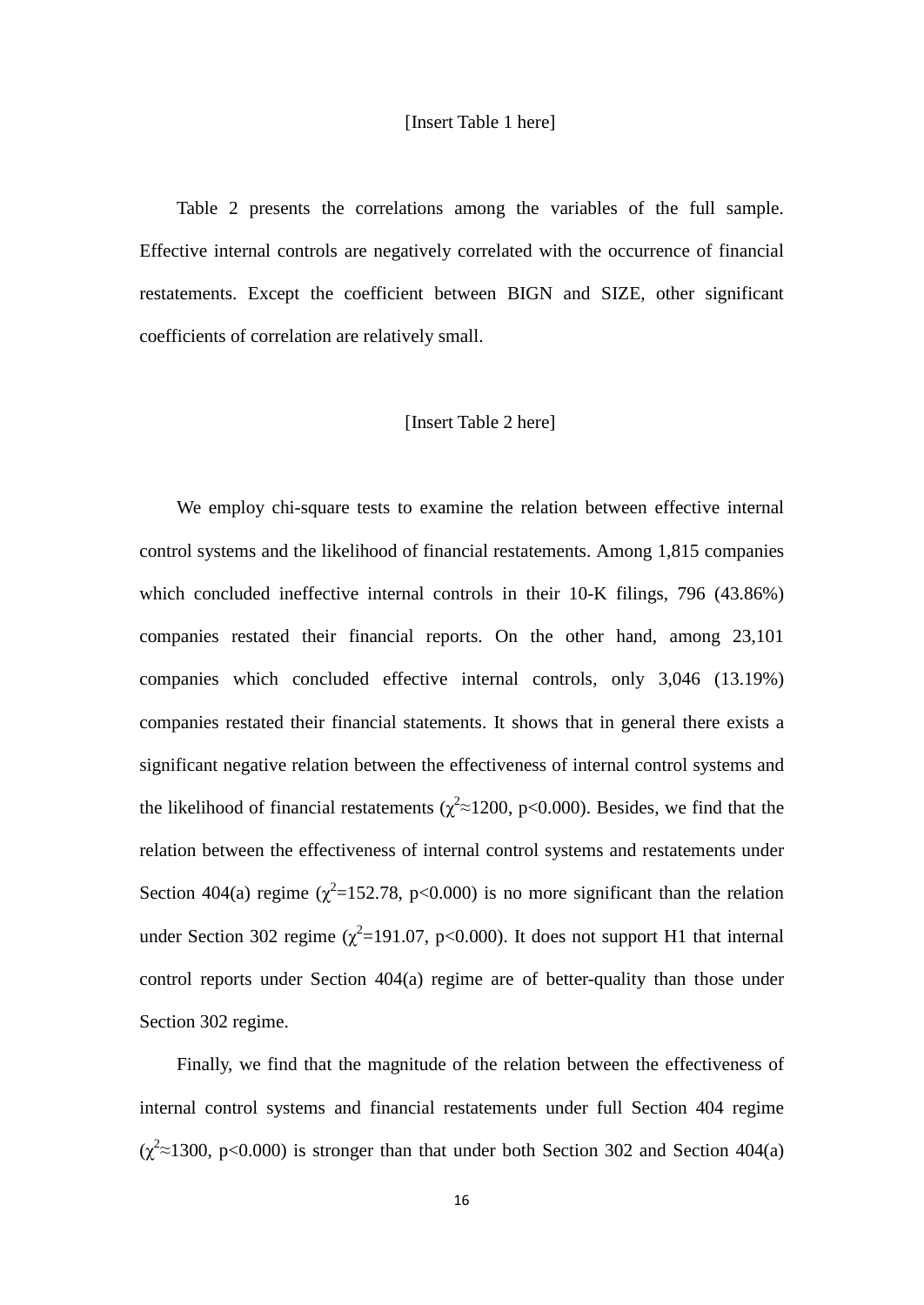regimes. Among companies which disclosed ineffective controls, the percentages of companies which restated financial statements are 51.59%, 26.73% and 48.70% under Section 404, Section 404(a) and Section 302 regime respectively. On the other hand, among companies which disclosed effective controls, the percentages of companies which did not restate financial statements are 89.68%, 92.22% and 80.59% under Section 404, Section 404(a) and Section 302 respectively. In sum, the requirements of full Section 404 can improve the disclosure quality of internal control reports, supporting H2a and H2b.

## **4.2 Multivariate Empirical Results**

Table 3 presents the logistic regression results for the base model and our main model in column 1 and 2 respectively. The Hosmer-Lemeshow tests show that both of the models have an appropriate fit  $(p=0.342$  and  $p=0.400$ , respectively). For the base model, the significantly negative coefficient on EFFECTIVE demonstrates that public management ICFR reports are generally credible. Disclosed ICFR effectiveness suggests lower likelihood of financial restatements. *Ceteris paribus*, occurrences of effective controls decrease odds of financial restatements by 83.56%. Our result is consistent with Doyle et al. (2007a) who conclude that weak internal control environment may allow for potential unintentional clerical errors or intentional earnings management both of which result in poor earnings quality.

For our main model, the significantly negative coefficient on EFFECTIVE means that internal control disclosures under Section 302 regime are generally credible. Although the signs of the coefficients on SOX404(a) and EFFECTIVE\*SOX404(a) are not consistent with our expectation, the coefficients are not significant. The joint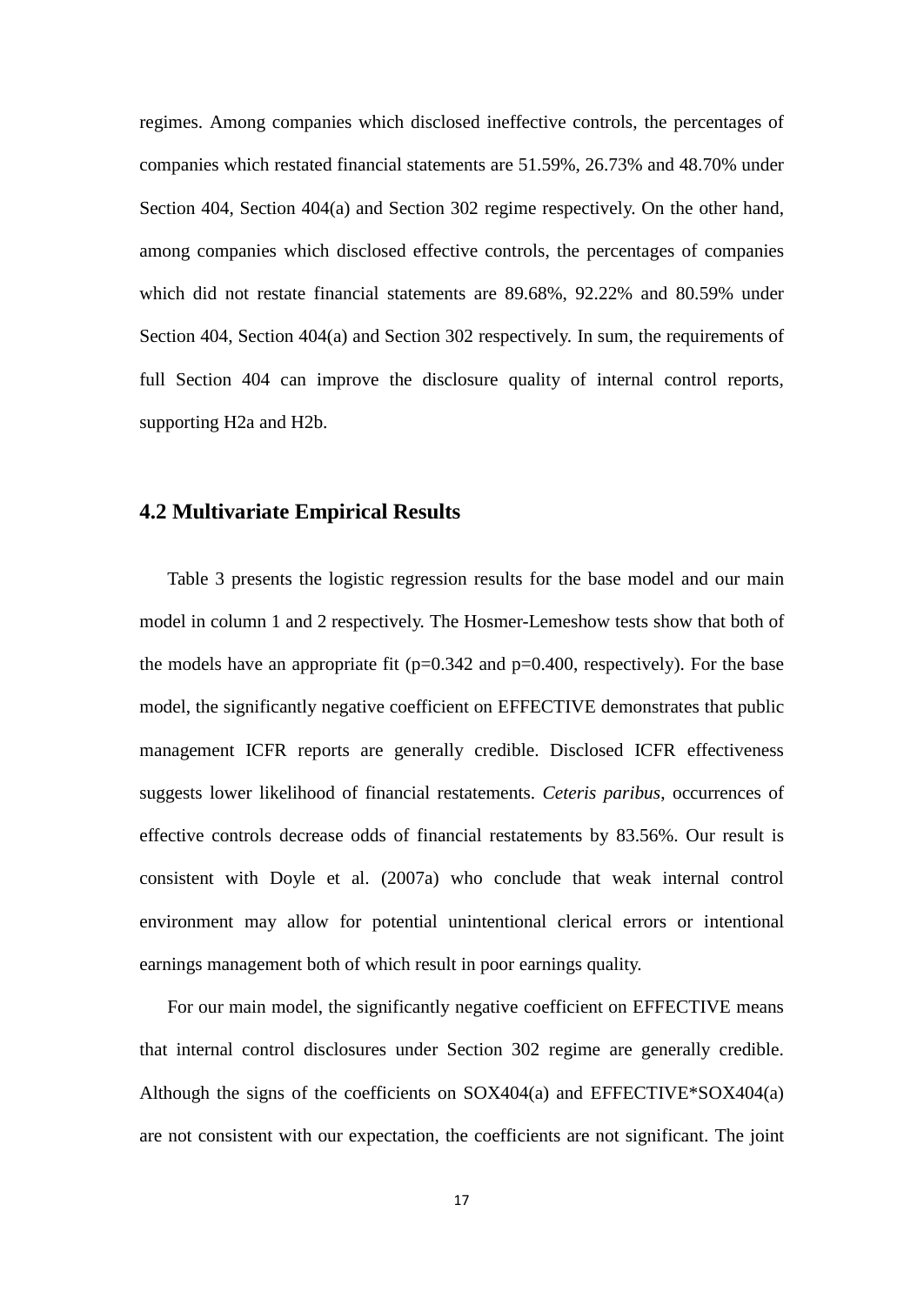test shows that the negative sum of coefficients  $\beta_2 + \beta_4$  conforms to our expectation but it is insignificant, either. Companies under Section 404(a) regime cannot provide more assurance (noteworthy warnings) if their conclusion as to internal controls is effective (ineffective). Thus, based on the above results we do not find supporting evidence that relative to Section 302, the requirement of Section 404(a) alone helps enhance the disclosure quality of ICFR reports.

The significantly positive coefficient on SOX 404 shows that given disclosure of ineffective internal control systems, the likelihood of restatements is higher for companies subject to full Section 404 than for companies subject to Section 302. The odds of financial restatements increase by 36.98% if the disclosures of ineffective controls are issued by companies subject to full Section 404 rather than Section 302. Users of financial reports can receive more noteworthy advance warnings of potential restatements resulted from weak controls under Section 404 regime. In addition, both  $\beta_5$  and  $\beta_3 + \beta_5$  are significantly negative, indicating given disclosures of effective controls, the likelihood of restatements is lower for companies subject to full Section 404 than for companies subject to Section 302. The odds of financial restatements decrease by 45.73% if the disclosures of effective controls are issued by companies subject to Section 404 rather than Section 302. In sum, we provide evidence that internal control reports are of better quality if they are issued by companies subject to full Section 404 than by companies subject to Section 302, supporting our H2a.

Finally,  $\beta_3 + \beta_5 - \beta_2 - \beta_4$  is significantly negative, indicating that compared with Section 404(a), full Section 404 which additionally requires ICFR audit can achieve higher-level credibility for disclosures of effective internal controls. The odds of financial restatements decline by 21.42% if disclosures of effective controls are issued by companies under full Section 404 regime than those under Section 404(a) regime.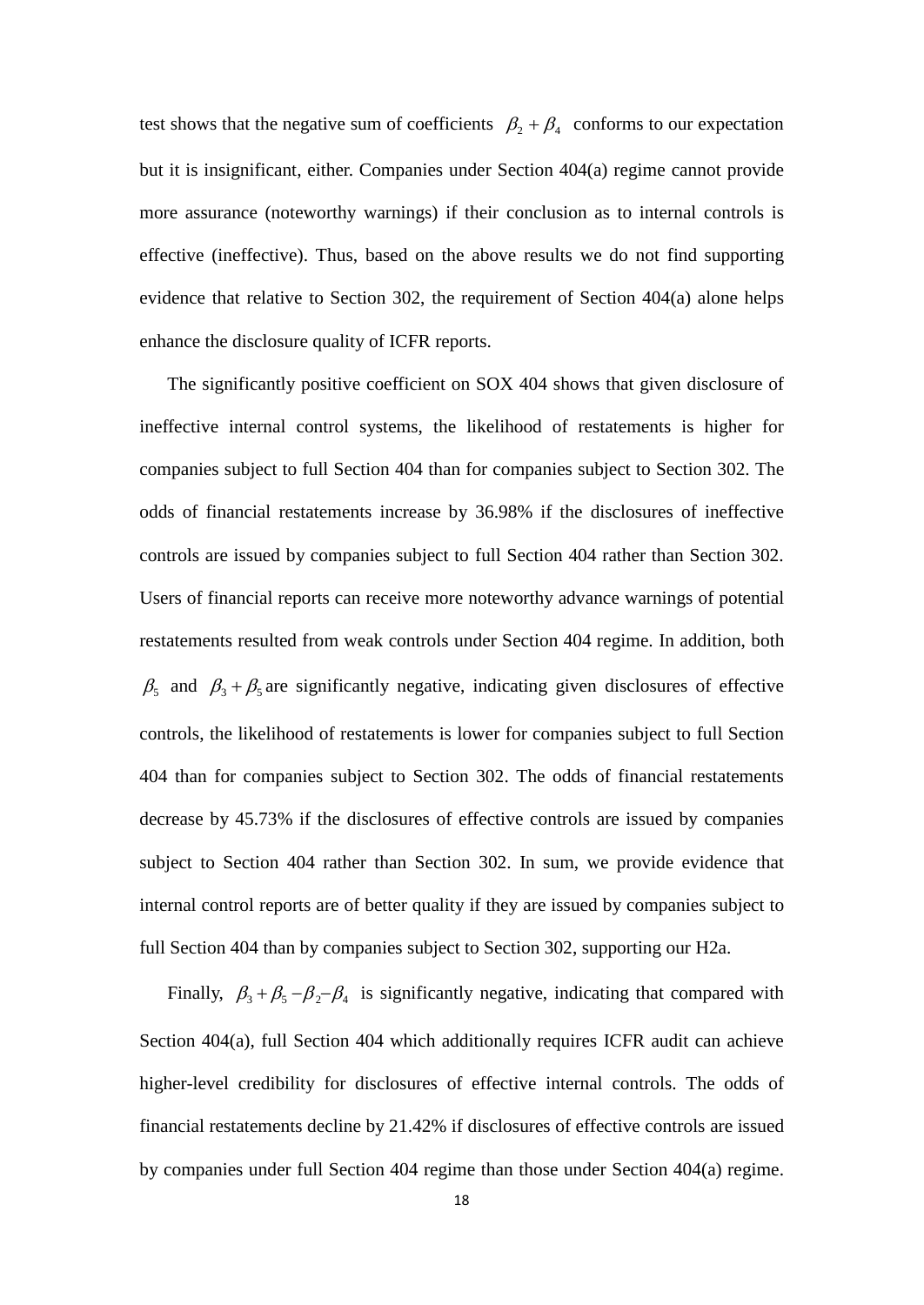We also find  $\beta_3 - \beta_2$  is significantly positive. Compared with Section 404(a) regime, the materiality of disclosures of ineffective controls under full Section 404 regime is stronger. The odds of financial restatements increase by 53.57% if the disclosures of ineffective controls are issued by companies subject to full Section 404. We provide supporting evidence for H2b that the disclosure quality of internal control reports becomes better if the reports need to be audited.

As to control variables for firm innate characteristics, the coefficient of SIZE is significantly positive, consistent with the finding of Baber et al. (2006). Besides, the significant positive coefficient of LEV indicates that as we expected companies having higher leverage are more likely to restate their financial statements. The coefficient of MBR is significant but the sign of the coefficient is negative. Other control variables are not significantly associated with the likelihood of financial restatements.

[Insert Table 3 here]

## **4.3 Comparison with the Results of Prior Studies**

Based on our sample, the disclosure rates of material weaknesses among Section 302, Section 404(a) and Section 404 groups are 4.64%, 18.27% and 6.6%, respectively. Consistent with Kinney and Shepardson (2011), it is shown that the implementation of Section 404(a) for non-accelerated filers can significantly increase the disclosure rate of material weaknesses. In the further analysis, however, we find that the percentages of restatement companies in those disclosing material weaknesses are 49.74%, 26.83%, 51.60% for Section 302, Section 404(a) and Section 404 groups,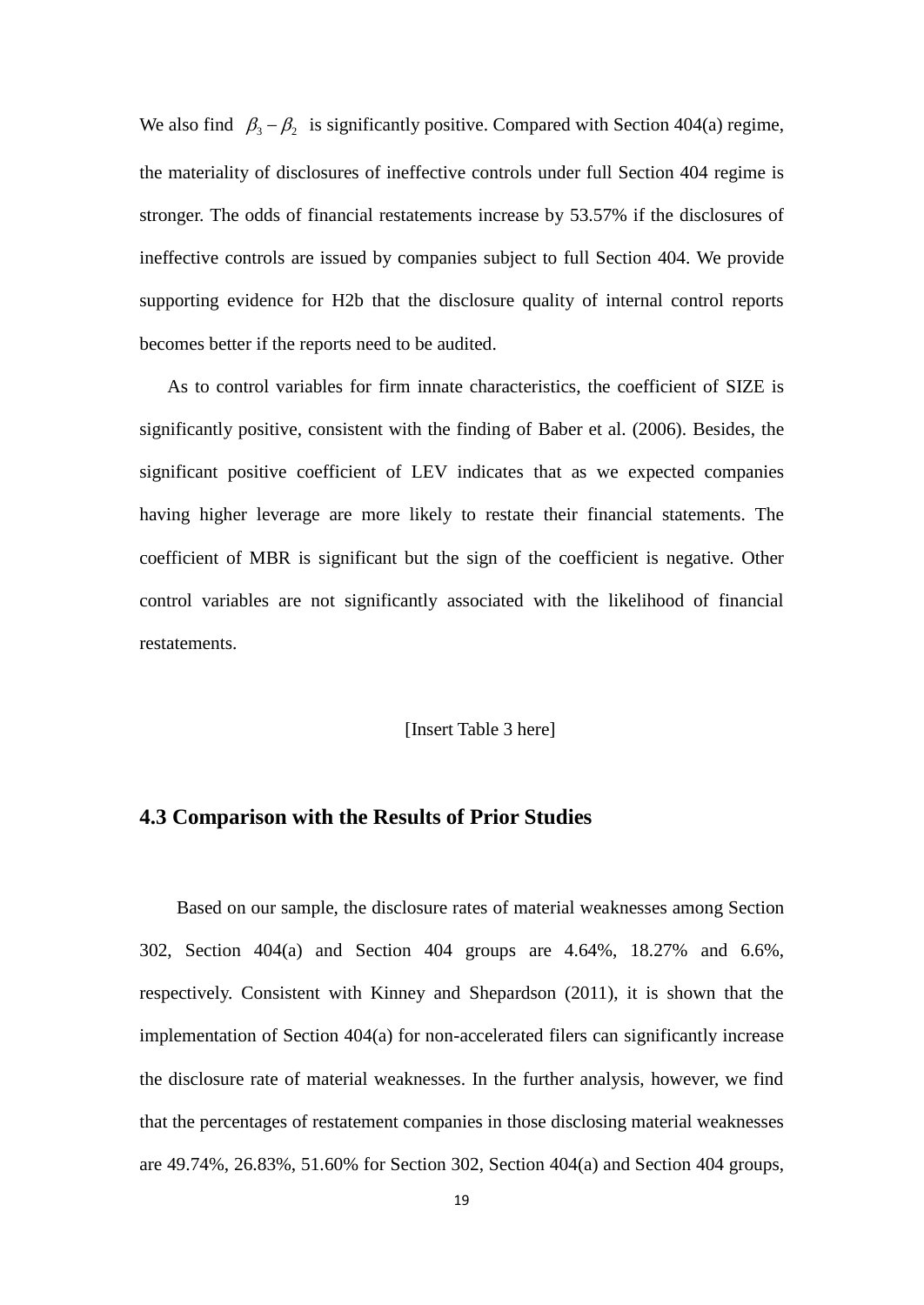respectively. On the other hand, the percentages of restatement companies in those disclosing no material weaknesses are 19.35%, 7.77%, 10.33% for Section 302, Section 404(a) and Section 404 groups, respectively. It is noticed that managers of non-accelerated filers in the initial years of implementation of Section 404(a) seem to overstate internal control problems. Although initial implementation of Section 404(a) can drive management to disclose internal control problems, based on our results, it cannot improve ICFR disclosure quality as much as Section 404.

 Rice and Weber (2011) indicate that under Section 404 regime, only a small group of restatement firms disclose material weaknesses during their restatements periods and argue that Section 404 is ineffective. Consistent with Rice and Weber (2011) we also find only 26.11% of restatement firms disclose material weaknesses during the restatement periods for Section 404 group. However, this percentage for Section 302 group is 11.12%, which is even lower than Section 404 group ( $\chi^2 \approx 129$ , p<0.000). The percentage for Section 404(a) group is 43.57%, the highest among the three groups. It may be because management inclines to overstate material weaknesses during the initial implementation years of Section 404(a). Based on aforementioned two disclosure features, our evidence shows that compared with Section 302, Section 404 which requires management ICFR report and ICFR audit, does provide incremental benefits in improving ICFR disclosure quality.

# **5. SESITIVITY AND ADDITIONAL TESTS**

# **5.1 Periods of Financial Restatements**

Some may argue that internal control problems discovered in the end of a year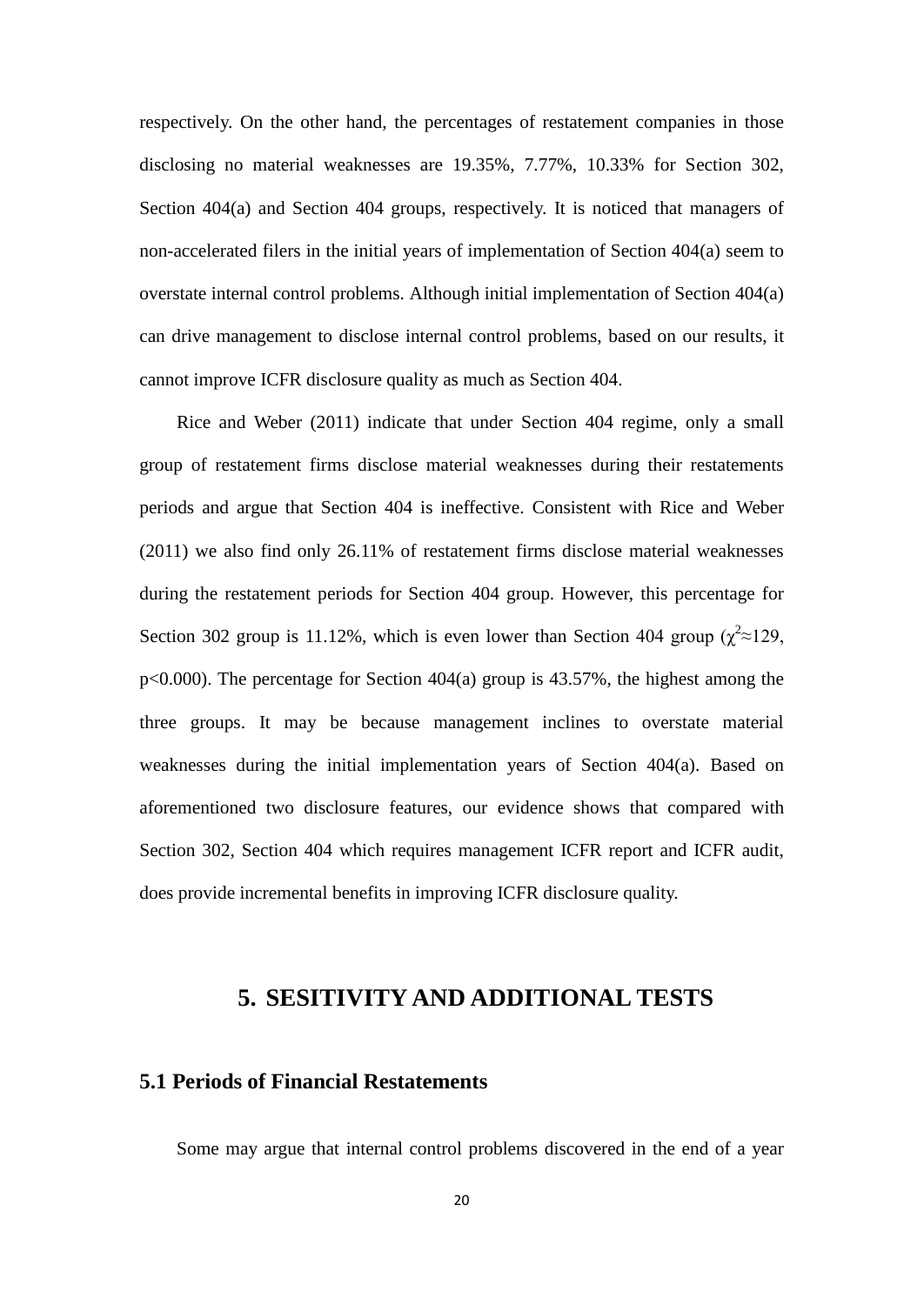cannot be corrected in a short time and might lead to financial restatements of following fiscal years. Others may argue internal control problems generally have existed a long time prior to their disclosures. Thus, we alter the definition of *RESTAT* and code *RESTAT\_PS* one if a company restates its current year or prior year financial reports, and zero otherwise. We also code *RESTAT\_SF* one if a company restates its current year or next year financial reports, and zero otherwise. The results with the alternative dependent variables are presented in Table 4 and are quite similar with our main results. Our results are not sensitive to choices of the period of restatements.

#### [Insert Table 4 here]

# **5.2 Size Effects**

Due to the incremental and bifurcated implementation of Section 404, SOX 404(a) and SOX 404 variables are also proxies for market values of companies. The first, second and third quartile of the market value variable in our sample is around 99.62, 373.90 and 1382.01 million, respectively, showing that our sample contains quite a few companies subject to full Section 404 that are much larger than non-accelerated filers. It is our concern that some innate characteristics of these extreme large companies are very different from those of smaller companies and these characteristics may affect the quality of ICFR disclosure. Although we have controlled for some firm characteristics in our test, it is still possible that our results are attributed to the effects of other firm characteristics that cannot be directly observed or measured.

 To address the concern, we use a subsample including companies from the period 2002-2003 in which all companies are subject to Section 302. To examine if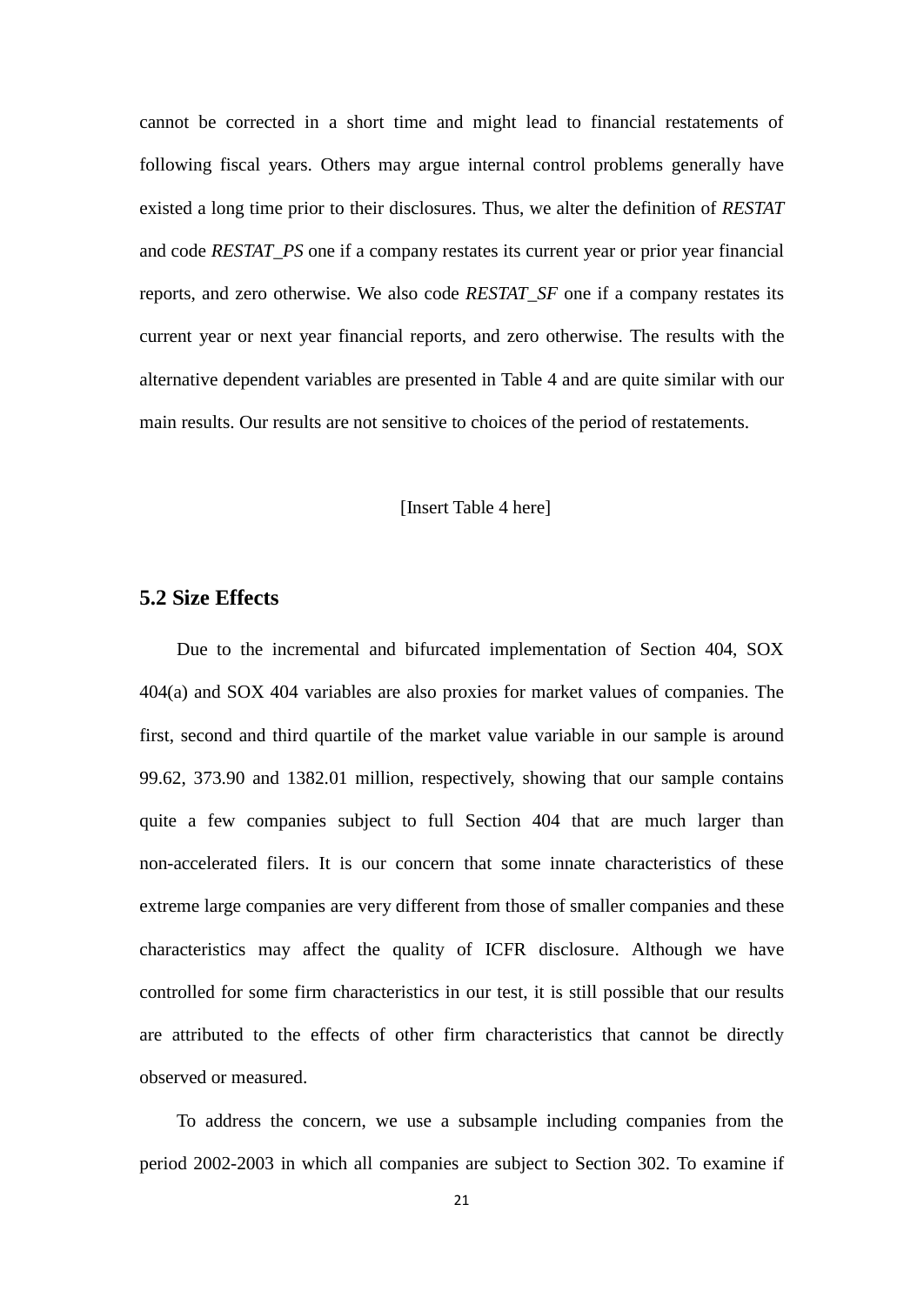the innate characteristics associated with size jointly have an effect on the ICFR disclosure quality, we control the regulation effect and interact SIZE with EFFECTIVE or INEFFECTIVE (equal 1 if a firm concludes its internal controls as ineffective) to estimate the regression models below:

$$
Prob(RESTAT) = \beta_0 + \beta_1 EFFECTIVE + \beta_2 EFFECTIVE * SIZE + \beta_3 SIZE + \beta_4 ROA + \beta_5LEV + \beta_6 PER + \beta_7 MBR + \beta_8 BIGN + \delta \cdot YEAR + \varepsilon
$$

 $\beta_4ROA + \beta_5LEV + \beta_6PER + \beta_7MBR + \beta_8BIGN + \delta \cdot YEAR + \varepsilon$  $Prob(RESTAT) = \beta_0 + \beta_1 INEFFECTIVE + \beta_2 INEFFECTIVE * SIZE + \beta_3 SIZE +$ 

The result (not tabulated) shows that both coefficients on EFFECTIVE\*SIZE and INEFFECTIVE\*SIZE are not significant and we do not find any evidence that the quality of ICFR disclosures differs with firm size.

## **5.3 Impact of 2008 Financial Crisis**

 Section 404 (a) became effective for non-accelerated filers starting December 15, 2007 during the period of 2007–2008 financial crisis. The crisis reduced consumer wealth, increased unemployment rates and slowed down economic activities. In addition to financial institutions, the majority companies of other industries also performed quite poorly during the crisis. High proportion of our sample period for Section 404(a) non-accelerated filers overlaps the time span of the crisis. Since Doyle et al. (2007b) document that financially weaker companies are more likely to report internal control weaknesses, it may explain why we find companies under Section 404(a) regime inclined to overstate material weaknesses. Besides, it remains unknown whether companies under Section 404 regime also exhibit the same tendency during the crisis.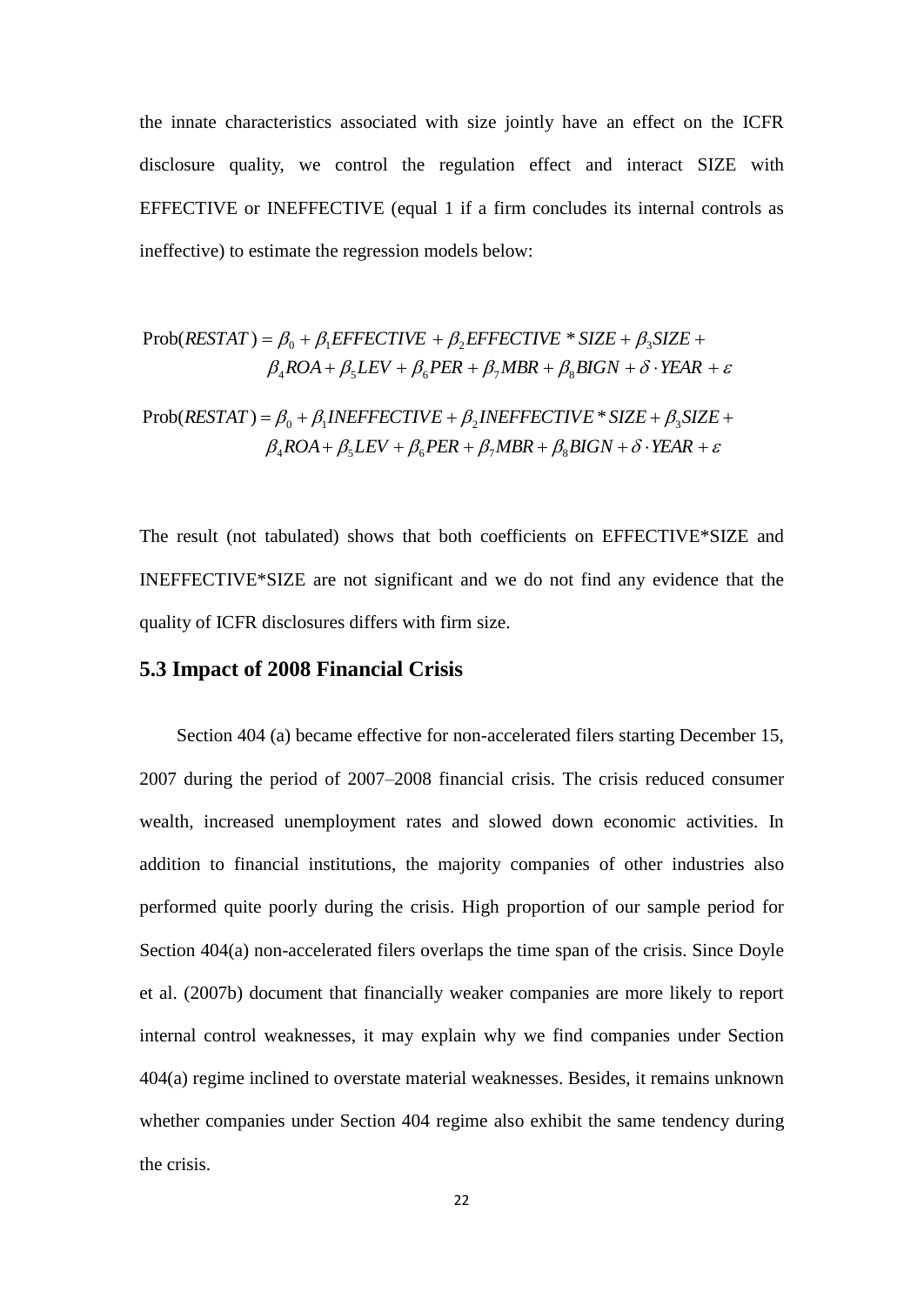We control the effect of time periods by drawing a sample covering observations in 2007, 2008 and 2009 to compare the ICFR disclosure quality between Section 404(a) group and Section 404 group. The model below is estimated and we find  $\beta_2$ is significantly positive, meaning that even in the period of financial crisis, companies under Section 404 regime do not tend to overstate material weaknesses because those accelerated filers reporting ineffective internal controls still show higher likelihood of restatements than their non-accelerated counterparts. So we can find that the difference in regulation regimes plays an important role in ICFR disclosure quality even during economic downturn.

$$
Prob(RESTAT) = \beta_0 + \beta_1 EFFECTIVE + \beta_2SOX404 + \beta_3 EFFECTIVE * SOX404 + \beta_4 SIZE
$$
  
+  $\beta_5ROA + \beta_6LEV + \beta_7PER + \beta_8MBR + \beta_9BIGN + \delta \cdot YEAR + \varepsilon$ 

# **5.4 Auditor Attribute**

 Numerous studies following the theoretical foundation of DeAngelo (1981) and Dopuch and Simunic(1980) indicate that brand name auditors enhance financial reporting quality (Palmrose 1988; Becker et al. 1998; Khurana and Raman 2004; Behn et al. 2008). However, no extant research investigates the association between the quality of ICFR reports and brand name auditors. Brand name auditors may provide better-quality ICFR audits because they have more clients subject to full Section 404 and accumulate more experience in ICFR audits. Brand name auditors also have higher incentives to protect and invest in reputation (Dopuch and Simunic 1980). To address this question, we eliminate firms subject to Section 302 and Section 404(a) from our sample and keep only firms subject to full Section 404. We interact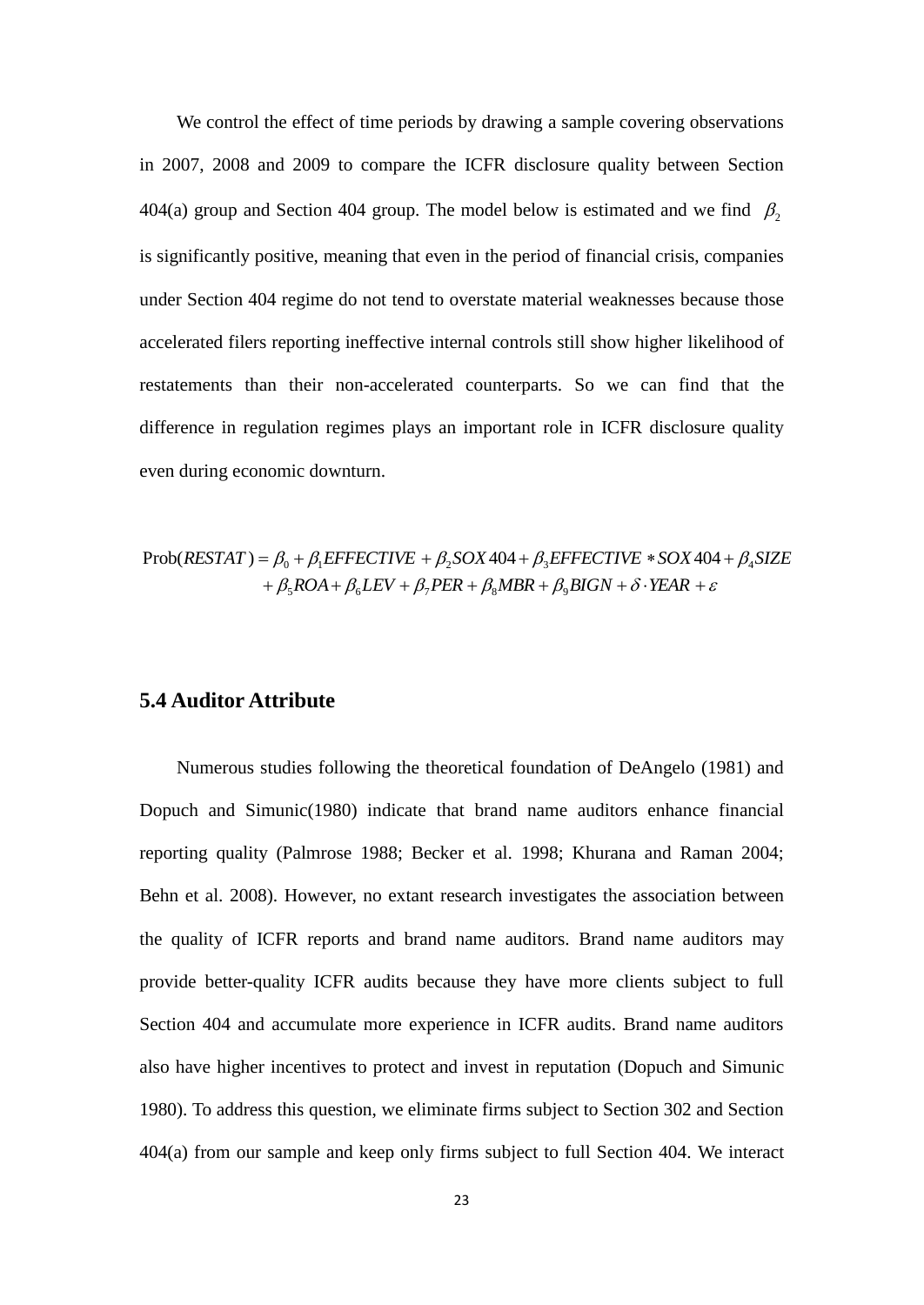BIGN with EFFECTIVE and estimate the regression model below:

# $\beta_5ROA + \beta_6LEV + \beta_7PER + \beta_8MBR + \delta \cdot YEAR + \varepsilon$  $Prob(RESTAT) = \beta_0 + \beta_1 BIGN + \beta_2 EFFECTIVE + \beta_3 EFFECTIVE * BIGN + \beta_4 SIZE +$

 The results are presented in Table 5. The significantly positive coefficient of BIGN and the significantly negative coefficient of EFFECTIVE\*BIGN show that the quality of ICFR reports can be enhanced through ICFR audit by brand name auditors.

#### [Insert Table 5 here]

### **5.5 Remediation Effect**

 Concluding the ICFR as ineffective may drive managers to remediate discovered internal control problems. Small companies whose organizations are less complex may be able to remediate control weaknesses more easily and quickly. Instead of blaming non-accelerated filers for overstating material weaknesses, it may be that companies under Section 404(a) regime remediate their control weaknesses more quickly and hence do not need to restate financial statement afterwards. Thus, ineffective ICFR systems disclosed by companies under Section 404(a) may not necessarily lead to subsequent restatements. To resolve the concern, we employ chi-square tests to see if there is a relation between regulation regimes and remediation of weaknesses. We find companies under Section 404 regime are more likely than companies under Section 404(a) regime to remediate weaknesses within one year ( $\chi^2 \approx 91.61$ , p<0.000). As a result, we do not find evidence to support the concern that companies under Section 404(a) regime more quickly remediate their control weaknesses and reduce the likelihood of restatements.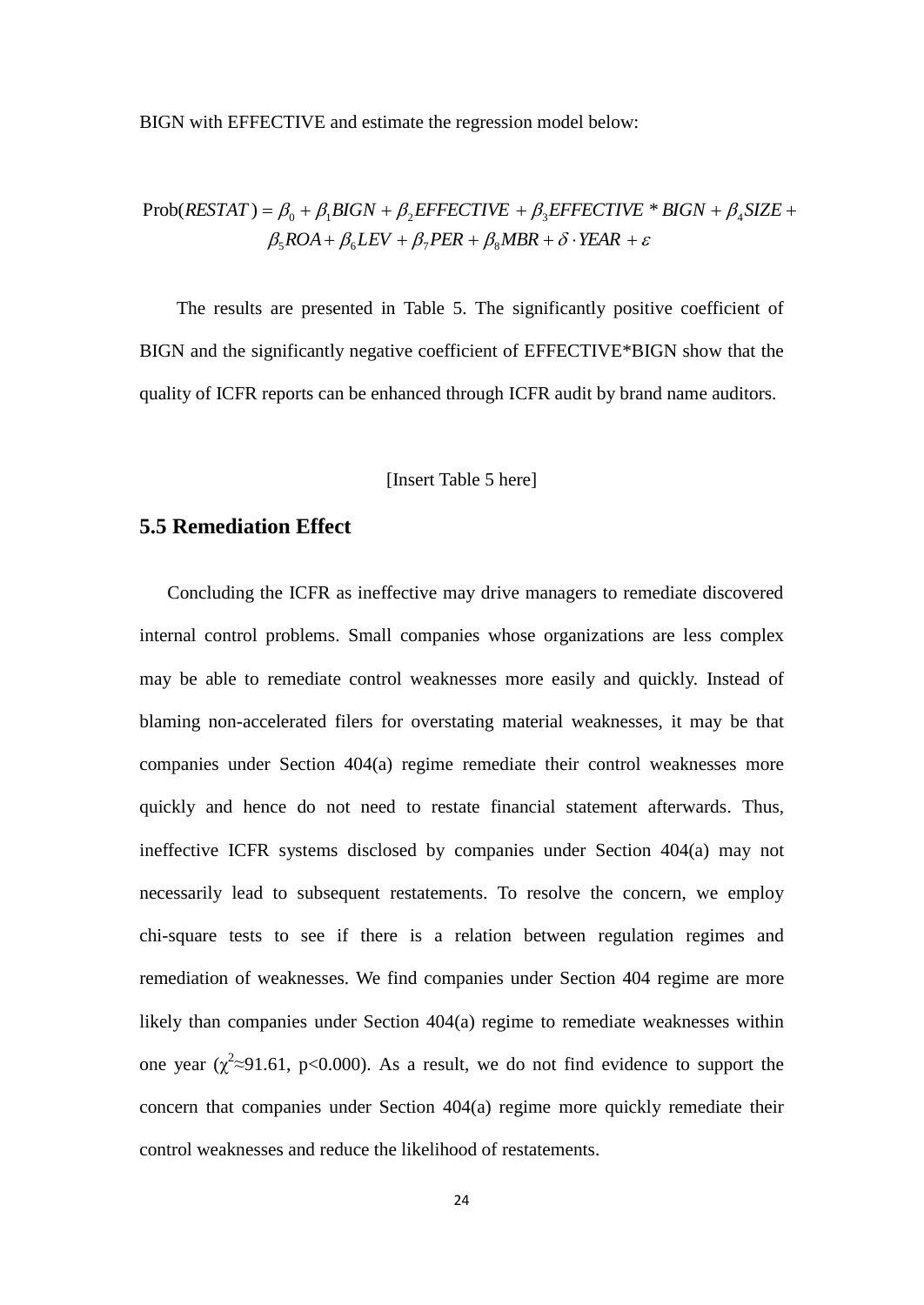# **5.6 Voluntary Regime Shift**

 Our sample covers firm-year observations between fiscal year 2002 and 2010 and there are two mandatory regime shifts in the sample period, i.e. implementation of Section 404 for accelerated filers in 2004 and implementation of Section 404(a) for non-accelerated filers in 2007. Except the mandatory regime shifts, some companies increase (decrease) its market float and transformed themselves into accelerated files (non-accelerated filers). The regime change may due to capital need for growth, circumvention of burdensome Section 404 and so on. There is a concern that incentives beyond the mandatory regime shift may have implications for our findings. To address the concern, we drop companies which shifted regimes voluntarily from the sample and re-estimate our model. The results (not tabulated) are quite similar to those in Table 3.

# **6. CONCLUSION**

We examine the differential effects of alternative regulations of internal control over financial reporting (ICFR) on the quality of ICFR disclosures. We document that companies under full Section 404 regime provide better-quality internal control reports than those subject to Section 302 regime or Section 404(a) regime. However, we find no supporting evidence that companies under Section 404(a), relative to Section 302 regime, show better quality of ICFR reports. Section 404(a) has been effective for only a few years and therefore it restricts our sample size of companies subject to Section 404(a). Future research to re-examine the effect of Section 404 (a) on the quality of ICFR disclosures may be worthwhile.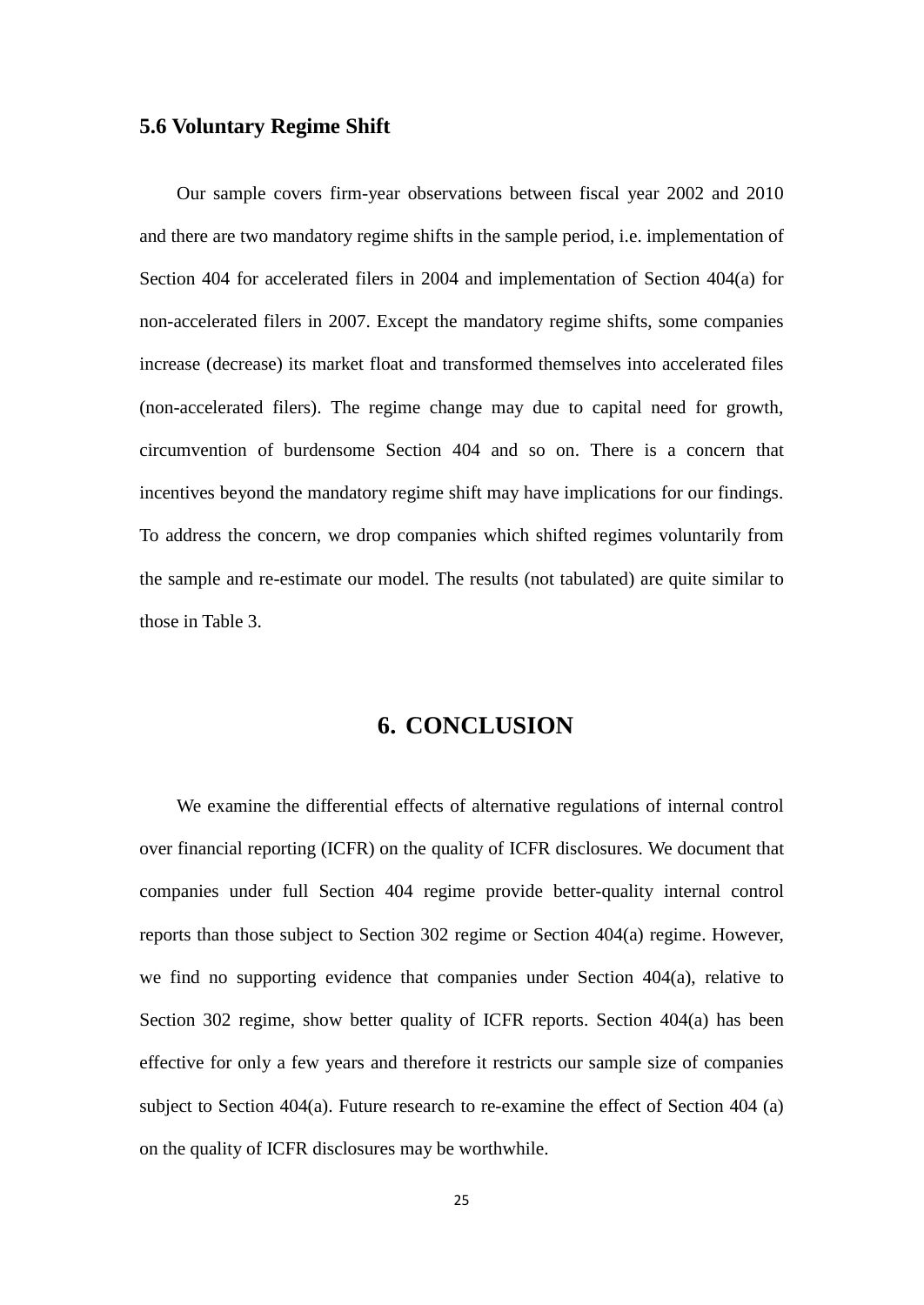By developing measurements based on the relation between ICFR disclosure quality and financial restatements, this study concludes that external auditor attestation can improve the quality of internal control disclosure. We also find the quality of ICFR reports further enhanced by brand name auditors. While non-accelerators do not have to comply with SOX 404(b) according to the *Dodd-Frank Wall Street Reform and Consumer Protection Act,* the Government Accountability Office are requested to evaluate the effects of the exemption. This study has direct implications for legislators and regulators in setting up related rulings in the future.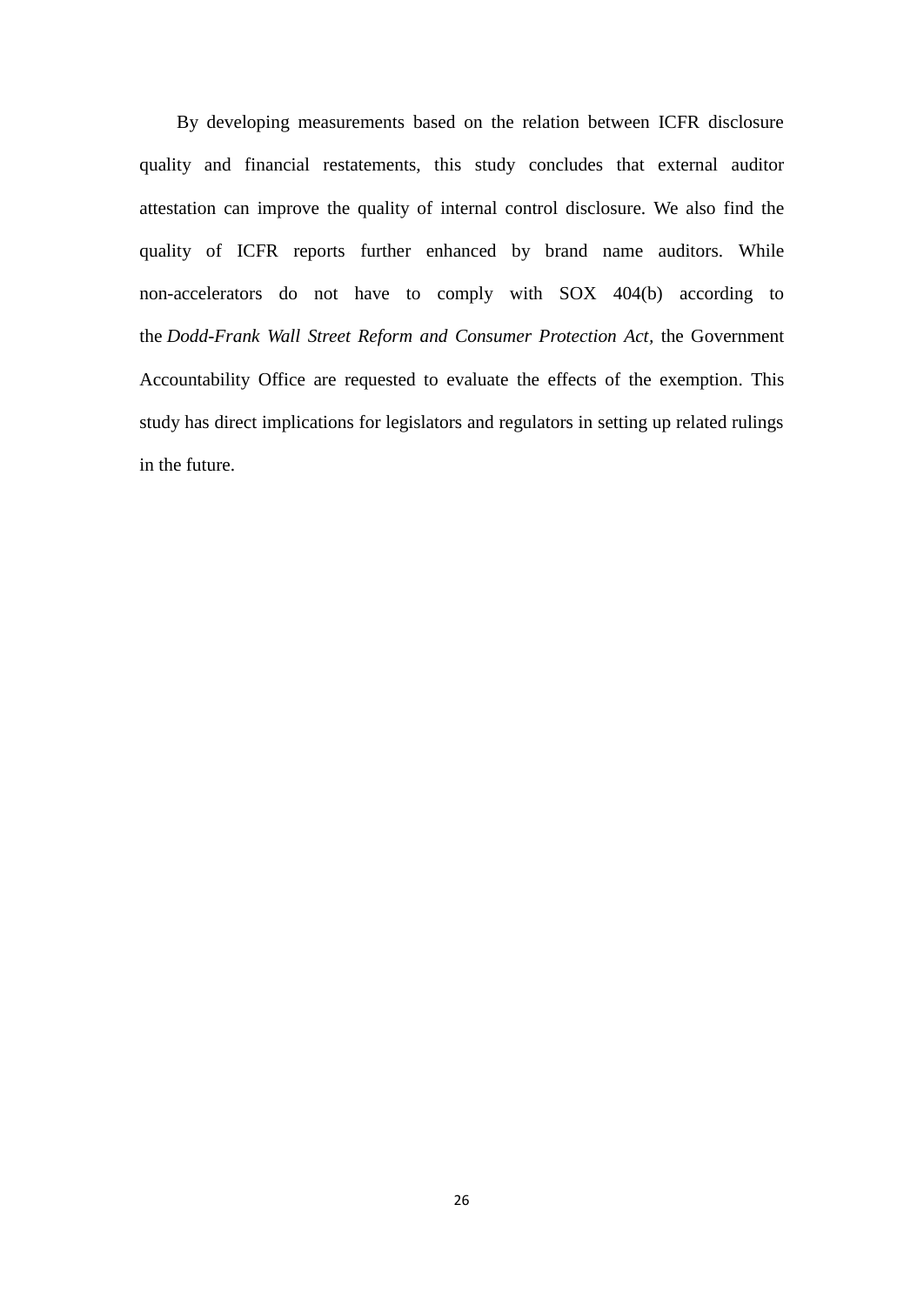# **REFERENCES**

- American Institute of CPAs (AICPA). 2008. *Communicating Internal Control Related Matters Identified in an Audit.* Statements on Auditing Standards(SAS) No. 115. Washington, D. C.: AICPA.
- Ashbaugh-Skaife, H., D. Collins, and W. Kinney. 2007. The discovery and reporting of internal control deficiencies prior to SOX-mandated audits. *Journal of Accounting and Economics* 44 (1-2): 166–192.
- Ashbaugh-Skaife, H., D. Collins, W. Kinney, and R. LaFond. 2008. The effect of SOX internal control deficiencies and their remediation on accrual quality. *The Accounting Review* 83 (1): 217–250.
- Baber, W. R., S. H. Kang, L. Liang, and Z. Zho. 2006. Shareholder Rights, Corporate Governance, and Accounting Restatements. Working Paper, George Washington University, Syracuse University.
- Becker, C. L., M. L. DeFond, J. Jiambalvo and K. R. Subramanyam. 1998. The effect of audit quality on earnings management. *Contemporary Accounting Research* 15 (1): 1–24.
- Bedard, J. C., and L. Graham. 2008. Archival evidence on processes and outcomes of internal control assessment under Section 404 of the Sarbanes-Oxley Act. Working paper, Bentley University.
- Bedard, J. C. and L. Graham. 2011. Detection and severity classifications of Sarbanes-Oxley Section 404 internal control deficiencies. *The Accounting Review* 86 (3): 825–855.
- Bedard, J. C., R. Hoitash and U. Hoitash. 2009. Evidence from the United States on the effect of auditor involvement in assessing internal control over financial reporting. *International Journal of Auditing* 13 (2): 105–125.
- Behn, B., J. H. Choi, and T. Kang. 2008. Audit quality and properties of analyst earnings forecasts. *The Accounting Review* 83 (2): 327–359.
- Beneish, M.D., M.B. Billings, and L.D. Hodder. 2008. Internal control weaknesses and information uncertainty. *The Accounting Review* 83 (3): 665–703.
- Bronson, S., J. Carcello, and K. Raghunandan. 2006. Firm characteristics and voluntary management reports on internal control. *Auditing: A Journal of Practice & Theory* 25 (2): 25–39.
- Comment, R., and G. Jarrell. 1991. The relative signaling power of Dutch-auction and fixed-price self-tender offers and open-market share repurchases. *Journal of Finance* 46(4): 1243–1271.
- Cox, C. 2007. Sarbanes-Oxley Section 404: new evidence on the cost of small companies. Presented at U.S. House of Representatives Committee on Small Business. December 12.
- DeAngelo, L. 1981. Auditor size and audit quality. *Journal of Accounting and Economics* 3 (3): 183–199.
- DeFond, M. L., and J. Jiambalvo. 1991. Incidence and circumstances of accounting errors. *The Accounting Review* 66 (3): 643–655.
- DeFond, M. and J. Jiambalvo. 1993. Factors Related to Auditor-Client Disagreements OverIncome-Increasing Accounting Methods. *Contemporary Accounting Research* 9 (2): 415–431.
- Dopuch, N., and D. Simunic. 1980. The nature of competition in the auditing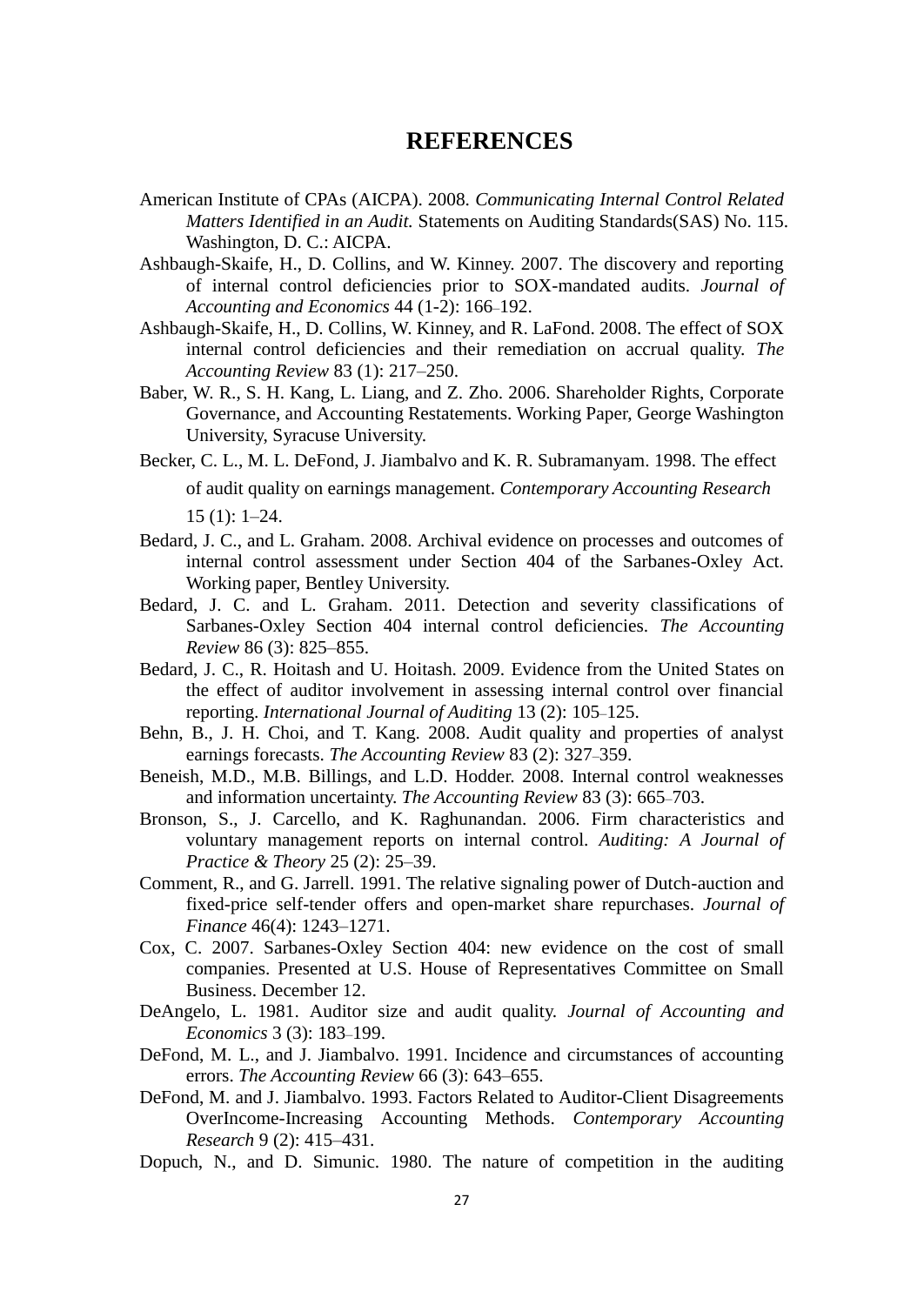profession: a descriptive and normative view. In *Regulation and the Accounting Profession*, 34, (2): edited by J. Buckley and F. Weston, 283–289. Belmont, CA: Lifetime Learning Publications.

- Doyle, J., W. Ge, and S. McVay. 2007a. Accruals quality and internal control over financial reporting. *The Accounting Review* 82 (5): 1141–1170.
- Doyle, J., W. Ge, and S. McVay. 2007b. Determinants of weaknesses in internal control over financial reporting. *Journal of Accounting and Economics* 44 (1–2): 193–223.
- Deumes, R., and W. R. Knechel. 2008. Economic incentives for voluntary reporting on internal risk management and control systems. *Auditing: A Journal of Practice & Theory* 27 (1): 35–66.
- Eldridge, S., and B. Kealey. 2005. SOX costs: auditor attestation under Section 404. Working Paper.
- Engel, E., R. M. Hayes, and X. Wang. 2007. The Sarbanes-Oxley Act and firms' going private decisions. *Journal of Accounting and Economics* 44 (1–2): 116–145.
- Gao F., J. S. Wu, and J. Zimmerman. 2009. Unintended consequences of granting small firms exemptions from securities regulation: evidence from the Sarbanes Oxley Act. *Journal of Accounting Research* 47 (2): 459–506.
- Hammersly, J.S., L.A. Myers., and C. Shakespeare. 2008. Market reactions to the disclosure of internal control weakness and to the characteristics of those weaknesses under section 302 of the Sarbanes Oxley Act of 2002. *Review of Accounting Studies* 13 (1): 141–165.
- Hartman T. E.. 2007. The cost of being public in the era of Sarbanes-Oxley. Foley  $\&$ Lardner LLP.
- Healy P. M. and K. G. Palepu. 2001. Information asymmetry, corporate disclosure, and the capital markets: a review of the empirical disclosure literature. *Journal of Accounting and Economics* 31 (1–3): 405–440.
- Hermanson, D. R. and Z. Ye. 2009. Why do some accelerated filers with SOX Section 404 material weaknesses provide early warning under Section 302? *Auditing: A Journal of Practice & Theory* 28 (2): 247–271.
- Jagadison, K., J. C. Aier, M. T. Gunlock and D. Lee. 2005. The financial expertise of CFOs and accounting restatements. Accounting Horizons 19 (3): 123–135.
- Khurana, I., and K. Raman. 2004. Litigation risk and the financial reporting credibility of Big 4 versus non-Big 4 audits: Evidence from Anglo-American countries. *The Accounting Review* 79 (2): 473–495.
- Kinney, W., and L. McDaniel. 1989. Characteristics of firms correcting previously reported earnings. *Journal of Accounting and Economics* 11 (1): 71–93.
- Kinney, W. R., and M. L. Shepardson. 2010. Do control effectiveness disclosures require SOX 404(b) internal control audits? A natural experiment with small U.S. public companies. *Journal of Accounting Research* 49 (2): 413–448.
- Leuz, C., A. Triantis, and T. Wang. 2008. Why do firms go dark: Causes and economic consequences of voluntary SEC deregistrations. *Journal of Accounting Research* 45 (2–3): 181–208.
- Lu, H., G. Richardson, and S. Salterio. 2010. Direct and indirect effects of internal control weaknesses on accrual quality: evidence from a unique Canadian regulatory setting. *Contemporary Accounting Research.* Forthcoming.
- Palmrose, Z. V. 1999. An analysis of auditor litigation and audit service quality. *The Accounting Review* 63 (1): 55–73
- Piotroski, J. D. and S. Srinivasan. 2008. Regulation and bonding: the Sarbanes-Oxley Act and the flow of international listings. *Journal of Accounting Research* 46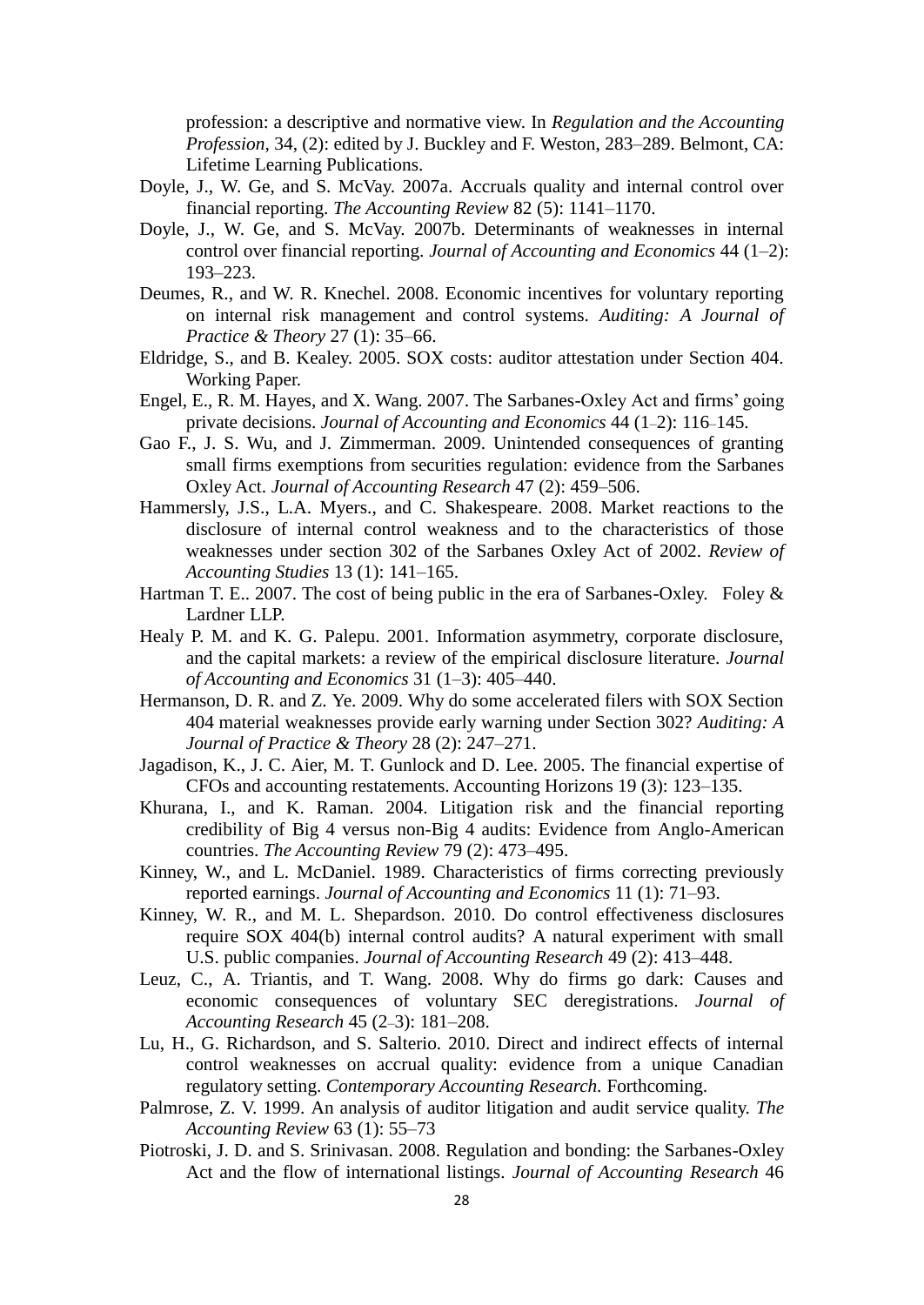(2): 383–425.

- Public Company Accounting Oversight Board (PCAOB). 2004. *An Audit of Internal Control over Financial Reporting Performed in Conjunction with an Audit of Financial Statements*. Auditing Standard (AS) No. 2. Washington, D. C.: PCAOB.
- Public Company Accounting Oversight Board (PCAOB). 2007. *An Audit of Internal Control Over Financial Reporting That Is Integrated with An Audit of Financial Statements*. Auditing Standard (AS) No. 5. Washington, D. C.: PCAOB.
- Rice, S. C. and D. P. Weber. 2012. How effective is internal control reporting under SOX 404? Determinants of the (Non-) Disclosure of Existing Material Weaknesses. *Journal of Accounting Research* 50 (3): 811–843.
- Richardson, S. A., A. I. Tuna, and M. Wu. 2002. Predicting Earnings Management: The case of earnings restatements. Working Paper, University of Pennsylvania, Hong Kong University of Science and Technology.
- Ross, S. 1977. The determination of financial structure: the incentive signaling approach. *The Bell Journal of Economics* 8(1):23–40.
- Securities and Exchange Commission (SEC). 2002. *Certification of Disclosure in Companies' Quarterly and Annual Reports*. Release Nos. 33-8124, 34-46427. Washington, D. C.: SEC.
- Securities and Exchange Commission (SEC). 2007a. *Approves new guidance for compliance with Section 404 of Sarbanes-Oxley*. Press release 2007-101. (Cox, C.) May 23.Washington, D. C.: SEC.
- Securities and Exchange Commission (SEC). 2007b. *Amendments to rules regarding managements report on internal control over financial reporting*. Release Nos. 33-8809, 34-55928. Washington, D. C.: SEC.
- Securities and Exchange Commission (SEC). 2007c. *Commission guidance regarding management;s report on internal control over financial reporting under Section 13(a) or 15(d) of the Securities Exchange Act of 1934*. Release Nos. 33-8810; 34-55929; FR-77; File No. S7-24-06. Washington, D. C.: SEC.
- Securities and Exchange Commission (SEC). 2007d. *Statement by SEC Staff: SEC's proposed interpretive guidance to management for Section 404 of Sarbanes-Oxley Act*. (Hewitt, C.) May 23.Washington, D. C.: SEC.
- Securities and Exchange Commission (SEC). 2009. *Study of the Sarbanes-Oxley Act of 2002 section 404 internal control over financial reporting*. Washington, D. C.: SEC.
- Spence, M. 1973. Job market signaling. *Quarterly Journal of Economics* 87(3): 355– 374.
- Teoh, S. H. and T. J. Wong. 1993. Perceived auditor quality and the earnings response coefficient. *The Accounting Review* 68(2): 346–67.
- Wang, X. 2010. Increased disclosure requirements and corporate governance decisions: Evidence from chief financial officers in the pre- and post-Sarbanes-Oxley periods. *Journal of Accounting Research* 48 (4): 885–920.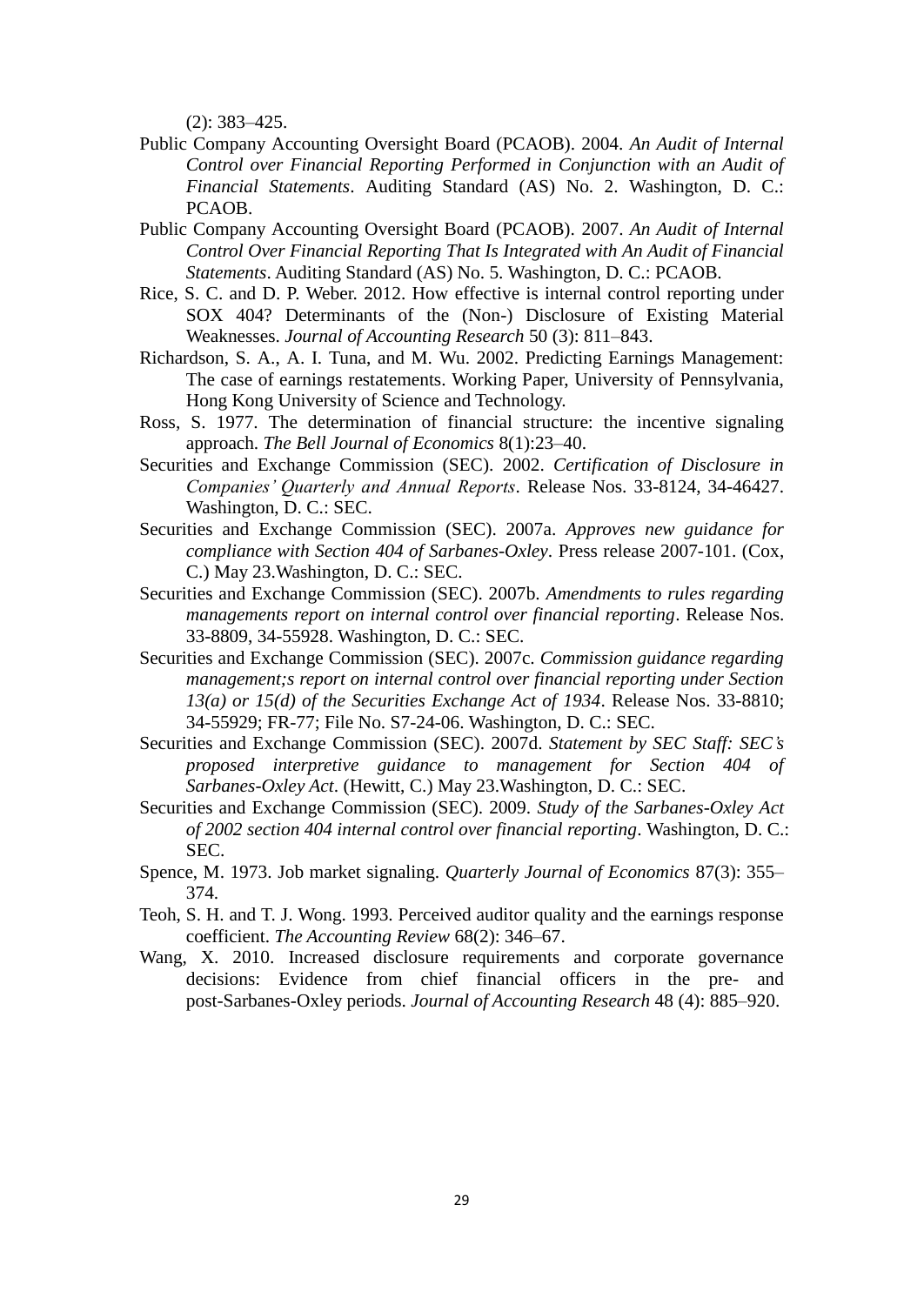

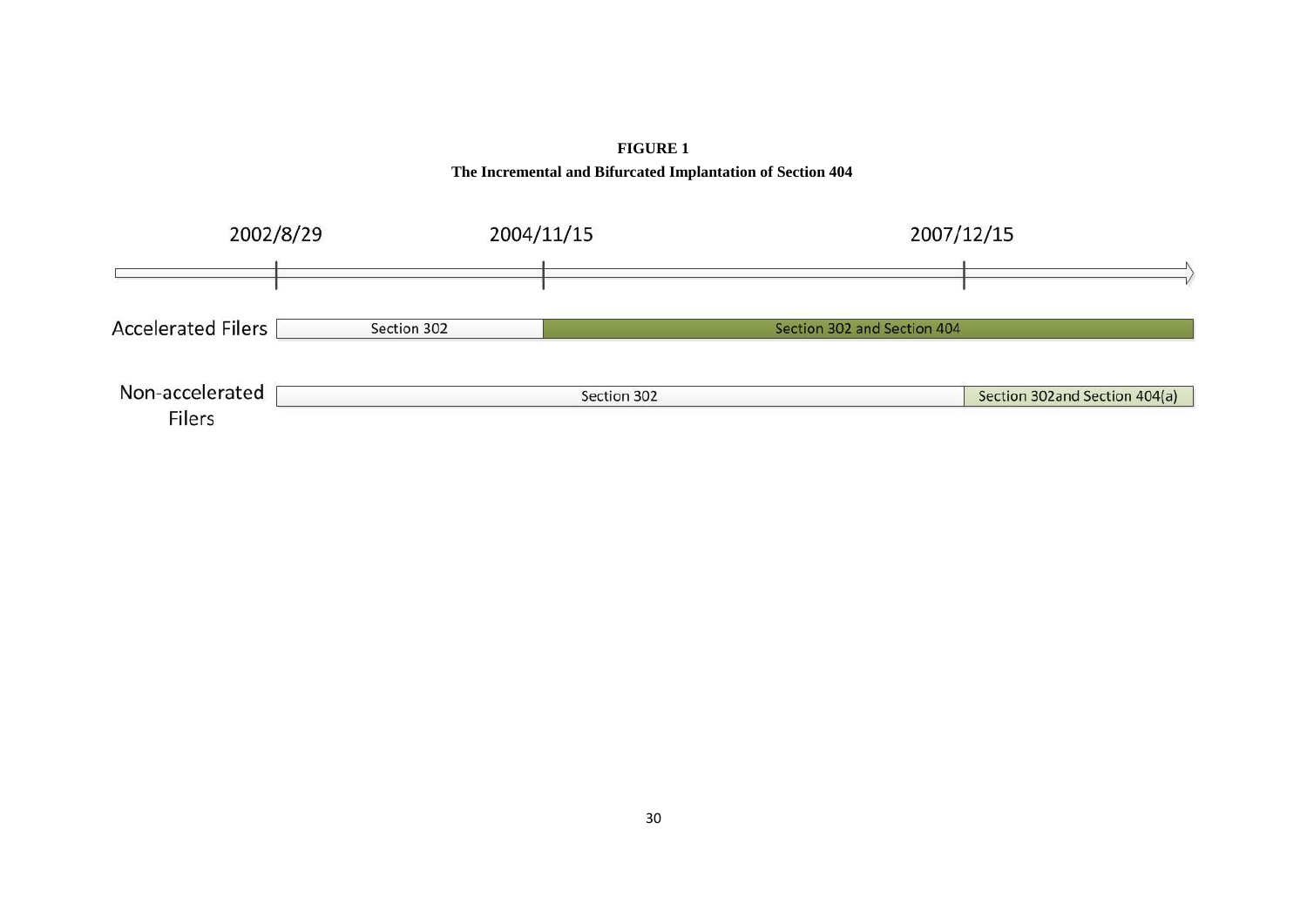#### **TABLE 1 Descriptive Statistics**

**Panel A: Temporal distribution of restatements and ineffective controls**

| <b>Restating Firms</b> |               |               | <b>Ineffective Control Firms</b> |               |  |  |
|------------------------|---------------|---------------|----------------------------------|---------------|--|--|
| <b>Year</b>            | <b>Number</b> | Freq. $(\% )$ | <b>Number</b>                    | Freq. $(\% )$ |  |  |
| 2002                   | 384           | 9.99          | 12                               | 0.66          |  |  |
| 2003                   | 643           | 16.74         | 45                               | 2.48          |  |  |
| 2004                   | 696           | 18.12         | 270                              | 14.88         |  |  |
| 2005                   | 595           | 15.49         | 342                              | 18.84         |  |  |
| 2006                   | 429           | 11.17         | 268                              | 14.77         |  |  |
| 2007                   | 329           | 8.56          | 240                              | 13.22         |  |  |
| 2008                   | 304           | 7.91          | 210                              | 11.57         |  |  |
| 2009                   | 269           | 7.00          | 218                              | 12.01         |  |  |
| 2010                   | 193           | 5.02          | 210                              | 11.57         |  |  |
| Total                  | 3842          | 100.00        | 1815                             | 100.00        |  |  |

#### **Panel B: Descriptive Statistics of Regression Variables**

| Variable <sup>a</sup> | <b>Mean</b> | <b>Median</b> | Std. Dev. | Min       | Max    |
|-----------------------|-------------|---------------|-----------|-----------|--------|
| <b>EFFECTI</b>        | 0.93        | 1.00          | 0.26      | 0.00      | 1.00   |
| VЕ                    |             |               |           |           |        |
| <b>SIZE</b>           | 5.78        | 5.78          | 2.04      | 0.42      | 10.57  |
| $ROA(\%)$             | $-7.80$     | 3.37          | 41.88     | $-297.95$ | 30.02  |
| LEV                   | 0.50        | 0.45          | 0.35      | 0.05      | 2.56   |
| <b>PER</b>            | 11.80       | 13.44         | 49.86     | $-221.20$ | 254.25 |
| <b>MBR</b>            | 2.88        | 2.05          | 4.73      | $-15.55$  | 30.03  |
| <b>BIGN</b>           | 0.75        | 1.00          | 0.43      | 0.00      | 1.00   |

**Panel C: Descriptive Statistics for Firms Subject to Different ICFR Regulations**

|                 | Section 302 only (n=8320) |        |           | $(n=2835)$<br>Section 404(a) only |         | Full Section $404$ (n=13761) |             |                          | 'Mean Difference<br>±est of ∍ |                    |         |
|-----------------|---------------------------|--------|-----------|-----------------------------------|---------|------------------------------|-------------|--------------------------|-------------------------------|--------------------|---------|
| <b>Variable</b> | vlean                     | Median | Std. Dev. | Mean                              | Vledian | Std. Dev.                    | <b>Mean</b> | $\blacksquare$<br>Median | Std. Dev.                     | $\nabla$ Statistic | '∙value |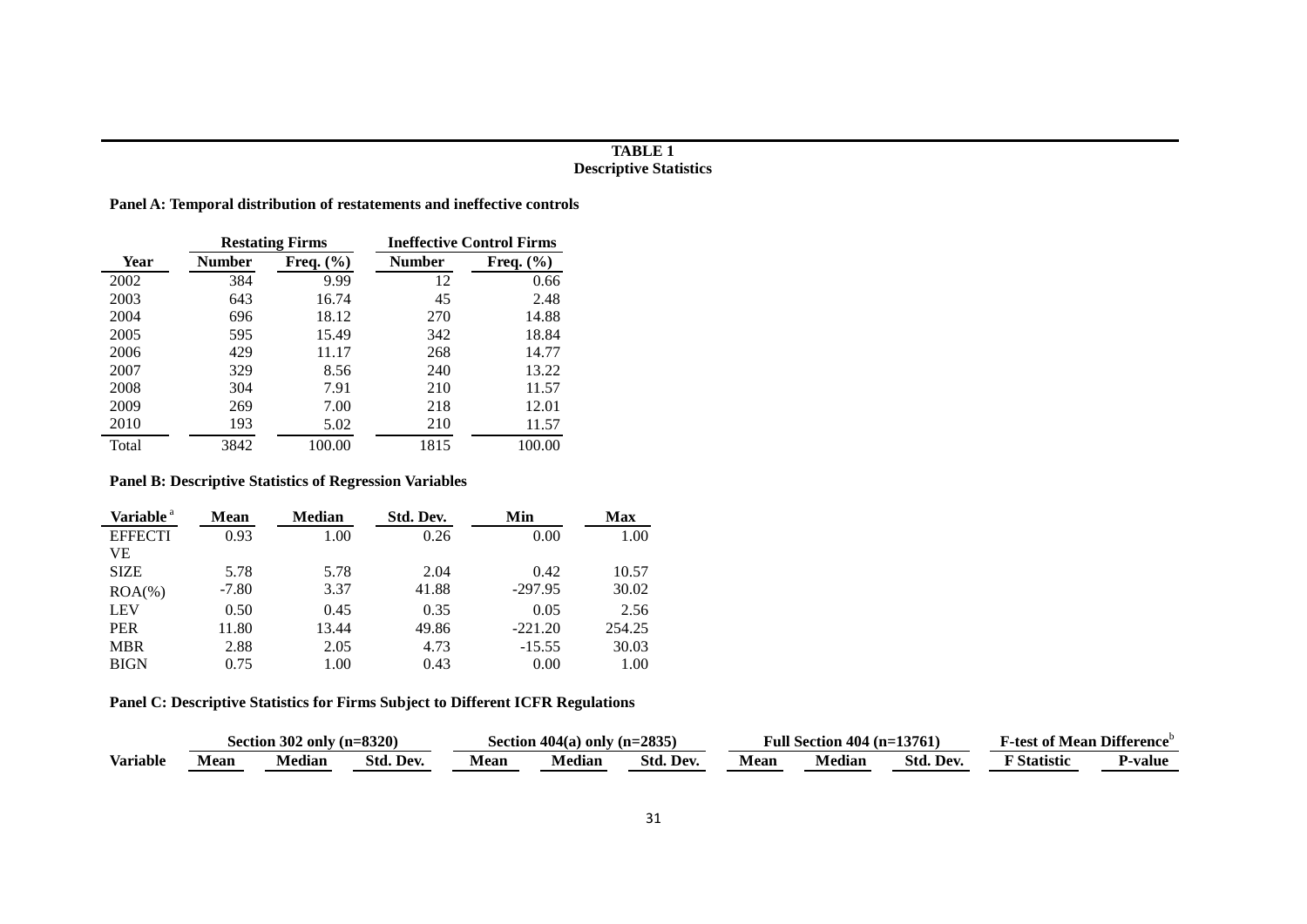| <b>EFFECT</b>             | 0.95    | 0.00  | 0.21  | 0.82     | .00     | 0.39         | 0.93    | 00.1     | 0.25  | 312.62***              | 0.00 |
|---------------------------|---------|-------|-------|----------|---------|--------------|---------|----------|-------|------------------------|------|
| <b>IVE</b><br><b>SIZE</b> | 5.21    | 5.02  | .90   | 3.22     | 3.36    | 1.43         | 6.65    | 6.55     | 1.63  | 5496.81***             | 0.00 |
| $ROA(\%)$                 | $-8.42$ | 2.42  | 38.45 | $-42.77$ | $-6.76$ | 85.03        | $-0.23$ | 4.53     | 21.97 | 1345.05***             | 0.00 |
| <b>LEV</b>                | 0.48    | 0.44  | 0.34  | 0.62     | 0.43    | 0.63         | 0.48    | 0.46     | 0.27  | 208.92***              | 0.00 |
| <b>PER</b>                | 10.72   | 12.47 | 51.84 | 2.12     | $-1.04$ | 35.37        | 14.44   | 15.76    | 50.92 | $75.15***$             | 0.00 |
| <b>MBR</b><br><b>BIGN</b> | 2.86    | 1.97  | 4.71  | 2.11     | 1.17    | 5.99<br>0.40 | 3.06    | 2.23     | 4.43  | 48.37***<br>3527.90*** | 0.00 |
|                           | 0.77    | 1.00  | 0.42  | 0.20     | 0.00    |              | 0.86    | $1.00\,$ | 0.35  |                        | 0.00 |

<sup>a</sup> Variable Definitions:

RESTATE = financial restatement; 1 if a company restated its financial statements of the same year in which the internal control report is issued, and 0 otherwise;

EFFECTIVE = effective controls; 1 if a company concludes its internal control system as effective in the 10-K filings and 0 otherwise;

SIZE = firm size; the natural log of a company's total assets (unit of total assets: millions of dollars)

 $ROA =$  return on assets (net income before extraordinary items divided by total assets);

LEV  $=$  leverage; total liabilities divided by total assets;

PER = price earnings ratios; year-end closing price divided by earnings per share;

 $MBR =$  market to book ratios; market value divided by book value;

 $BIGN = \text{audit firm type}; 1 \text{ if a company is audited by a Big-N auditory, and 0 otherwise}$ 

 $^{\text{b}}$  \*\*\*, \*\*, \* significant at a p-value no larger than 0.01, 0.05, or 0.1, respectively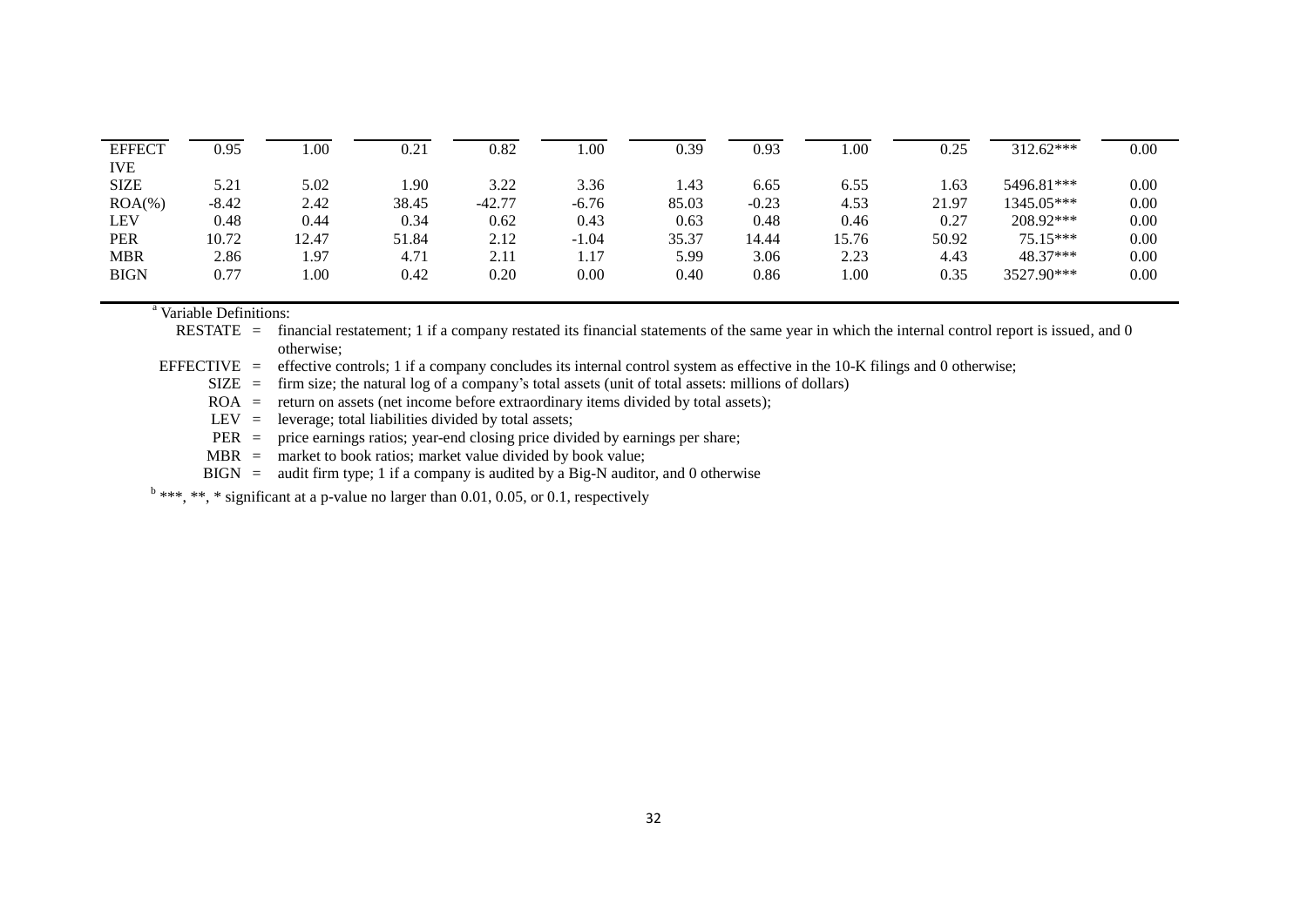| Pearson / Spearman Correlation Matrix <sup>abc</sup> |                |                             |             |            |            |            |            |             |                      |                   |
|------------------------------------------------------|----------------|-----------------------------|-------------|------------|------------|------------|------------|-------------|----------------------|-------------------|
|                                                      | <b>RESTATE</b> | <b>EFFEC</b><br><b>TIVE</b> | <b>SIZE</b> | <b>ROA</b> | <b>LEV</b> | <b>PER</b> | <b>MBR</b> | <b>BIGN</b> | <b>SOX</b><br>404(a) | <b>SOX</b><br>404 |
| <b>RESTATE</b>                                       |                | $-0.221$                    | 0.003       | $-0.049$   | 0.036      | 0.005      | $-0.026$   | 0.014       | $-0.041$             | $-0.073$          |
| <b>EFFECTIVE</b>                                     | $-0.221$       |                             | 0.125       | 0.113      | $-0.044$   | 0.067      | 0.048      | 0.146       | $-0.153$             | 0.028             |
| <b>SIZE</b>                                          | $-0.001$       | 0.138                       |             | 0.333      | 0.280      | 0.269      | 0.048      | 0.518       | $-0.433$             | 0.485             |
| <b>ROA</b>                                           | $-0.007$       | 0.146                       | 0.453       |            | $-0.132$   | 0.515      | 0.252      | 0.142       | $-0.193$             | 0.198             |
| <b>LEV</b>                                           | 0.033          | $-0.108$                    | $-0.011$    | $-0.444$   |            | $-0.082$   | $-0.044$   | 0.081       | 0.003                | 0.028             |
| <b>PER</b>                                           | 0.006          | 0.027                       | 0.104       | 0.128      | $-0.059$   |            | 0.173      | 0.149       | $-0.180$             | 0.144             |
| <b>MBR</b>                                           | $-0.020$       | 0.027                       | $-0.031$    | 0.015      | $-0.139$   | 0.015      |            | 0.110       | $-0.170$             | 0.139             |
| <b>BIGN</b>                                          | 0.014          | 0.146                       | 0.519       | 0.229      | $-0.055$   | 0.052      | 0.022      |             | $-0.462$             | 0.263             |
| $SOX$ 404(a)                                         | $-0.041$       | $-0.153$                    | $-0.449$    | $-0.299$   | 0.128      | $-0.070$   | $-0.059$   | $-0.462$    |                      | $-0.398$          |
| <b>SOX 404</b>                                       | $-0.073$       | 0.028                       | 0.475       | 0.201      | $-0.053$   | 0.059      | 0.042      | 0.263       | $-0.398$             |                   |

**TABLE 2**

<sup>a</sup> Pearson correlation are presented below the diagonal and Spearman correlation are presented above.

 $b$  Correlations significant at the two-tailed 0.05 level are in bold fonts.

<sup>c</sup> Variable Definitions:

|  | RESTATE = financial restatement; 1 if a company restated its financial statements of the same year in which the           |
|--|---------------------------------------------------------------------------------------------------------------------------|
|  | internal control report is issued, and 0 otherwise;                                                                       |
|  | EFFECTIVE = effective controls; 1 if a company concludes its internal control system as effective in the 10-K filings and |
|  | 0 otherwise:                                                                                                              |
|  | $\text{SIZE}$ = firm size; the natural log of the company's total assets (unit of total assets: millions of dollars)      |
|  | $ROA$ = return on assets (net income before extraordinary items divided by total assets);                                 |
|  | $LEV =$ leverage; total liabilities divided by total assets;                                                              |
|  | $PER = price earnings ratios; year-end closing price divided by earnings per share;$                                      |
|  | $MBR$ = market to book ratios; market value divided by book value;                                                        |
|  | $\text{BIGN}$ = audit firm type; 1 if a company is audited by a Big-N auditor, and 0 otherwise                            |
|  |                                                                                                                           |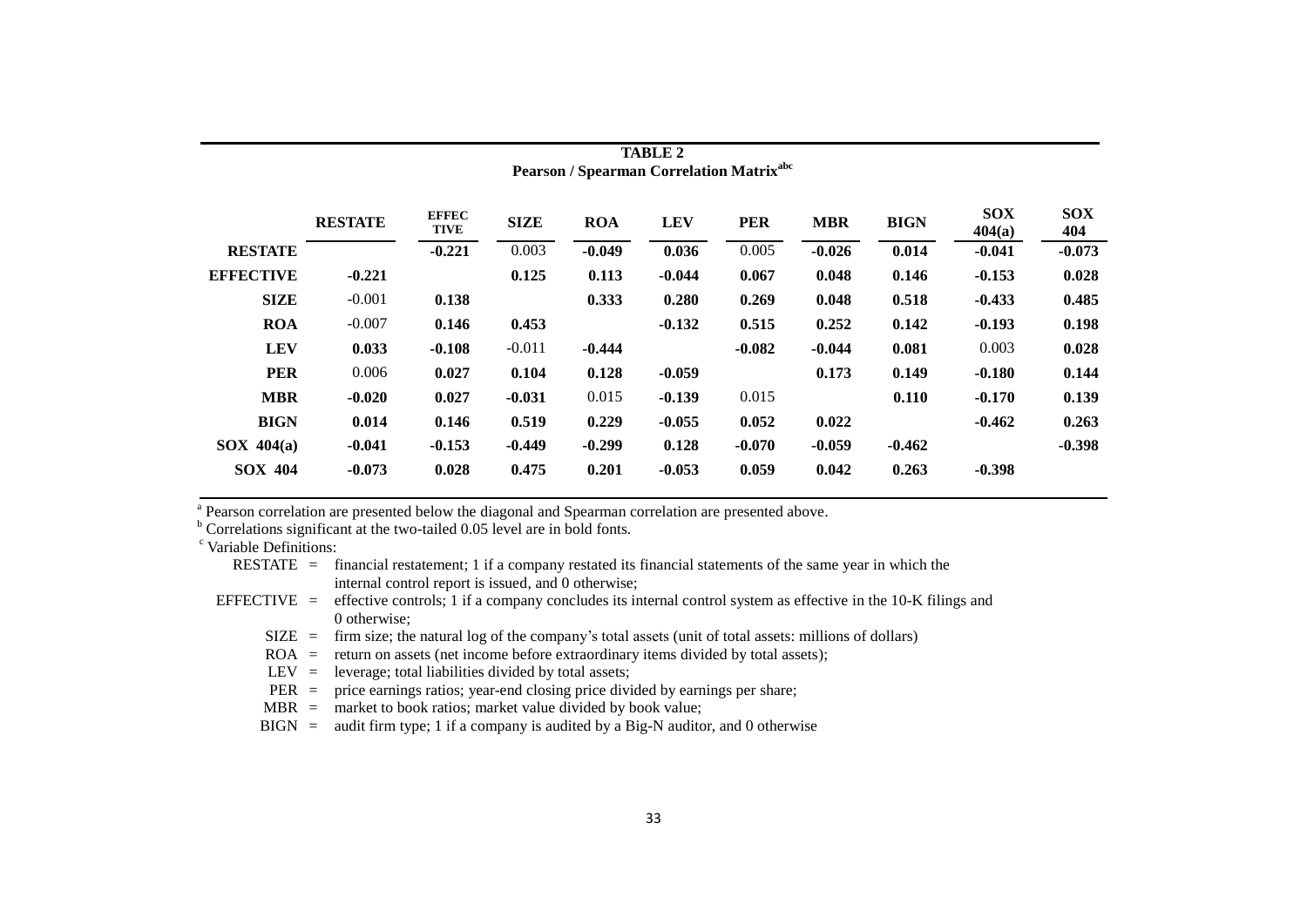#### **TABLE 3 Logistic Regression of Restatements on Disclosed Effectiveness and Internal Control Regulations**

| $Prob(RESTAT) = \beta_0 + \beta_1 EFFECTIVE + \beta_2 SOX 404(a) + \beta_3 SOX 404 +$ |
|---------------------------------------------------------------------------------------|
| $\beta_{A}$ EFFECTIVE * SOX 404(a) + $\beta_{5}$ EFFECTIVE * SOX 404 +                |
| $\beta_6$ SIZE + $\beta_7ROA + \beta_8LEV + \beta_9PER + \beta_{10}MBR +$             |
| $\beta_1$ BIGN + $\delta$ · YEAR + $\varepsilon$                                      |

|                              |                                   | <b>Base Model</b>         |         | <b>Main Model</b>         |         |  |
|------------------------------|-----------------------------------|---------------------------|---------|---------------------------|---------|--|
| <b>Variable</b> <sup>a</sup> | <b>Sign</b><br><b>Predictions</b> | Coeff.<br><b>Estimate</b> | p-value | Coeff.<br><b>Estimate</b> | p-value |  |
| <b>EFFECTIVE</b>             |                                   | $-1.805$                  | 0.000   | $-1.479$                  | 0.000   |  |
| SOX404(a)                    | $^{+}$                            |                           |         | $-0.114$                  | 0.464   |  |
| SOX404                       | $^{+}$                            |                           |         | 0.315                     | 0.013   |  |
| EFFECTIVE *SOX404(a)         | $\overline{\phantom{0}}$          |                           |         | 0.059                     | 0.728   |  |
| EFFECTIVE *SOX404            |                                   |                           |         | $-0.611$                  | 0.000   |  |
| <b>SIZE</b>                  | $\! +$                            | 0.040                     | 0.001   | 0.054                     | 0.000   |  |
| $ROA(\%)$                    |                                   | 0.001                     | 0.365   | 0.000                     | 0.696   |  |
| <b>LEV</b>                   | $^+$                              | 0.204                     | 0.001   | 0.215                     | 0.000   |  |
| <b>PER</b>                   | $^{+}$                            | 0.000                     | 0.361   | 0.000                     | 0.314   |  |
| <b>MBR</b>                   | $^{+}$                            | $-0.010$                  | 0.013   | $-0.009$                  | 0.020   |  |
| <b>BIGN</b>                  | $\overline{\phantom{0}}$          | $-0.046$                  | 0.387   | $-0.022$                  | 0.684   |  |
| Intercept                    | $\overline{\cdot}$                | $-1.403$                  | 0.000   | $-1.581$                  | 0.000   |  |
| <b>YEAR</b>                  | $\overline{\mathcal{L}}$          | (omitted)                 |         | (omitted)                 |         |  |
|                              |                                   |                           |         |                           |         |  |
|                              |                                   |                           |         |                           |         |  |
| <b>Joint Test</b>            |                                   |                           |         |                           |         |  |
| $\beta_2+\beta_4$            |                                   |                           |         | $-0.055$                  | 0.607   |  |
| $R + R$                      |                                   |                           |         | 0.206                     | 0.000   |  |

| $\beta_2+\beta_4$                       |     | $-0.055$ | 0.607 |
|-----------------------------------------|-----|----------|-------|
| $\beta_3+\beta_5$                       | _   | $-0.296$ | 0.000 |
| $\beta_3 - \beta_2$                     | $-$ | 0.429    | 0.002 |
| $\beta_3 + \beta_5 - \beta_2 - \beta_4$ |     | $-0.241$ | 0.014 |
|                                         |     |          |       |

| Pseudo R <sub>2</sub>                   | 0.083 | 0.085 |
|-----------------------------------------|-------|-------|
| Hosmer-Lemeshow<br>p-value <sup>b</sup> | 0.342 | 0.400 |
| # of observations                       | 24916 | 24916 |

<sup>a</sup> Variable Definitions:

RESTATE = financial restatement; 1 if a company restated its financial statements of the same year in which the internal control report is issued , and 0 otherwise;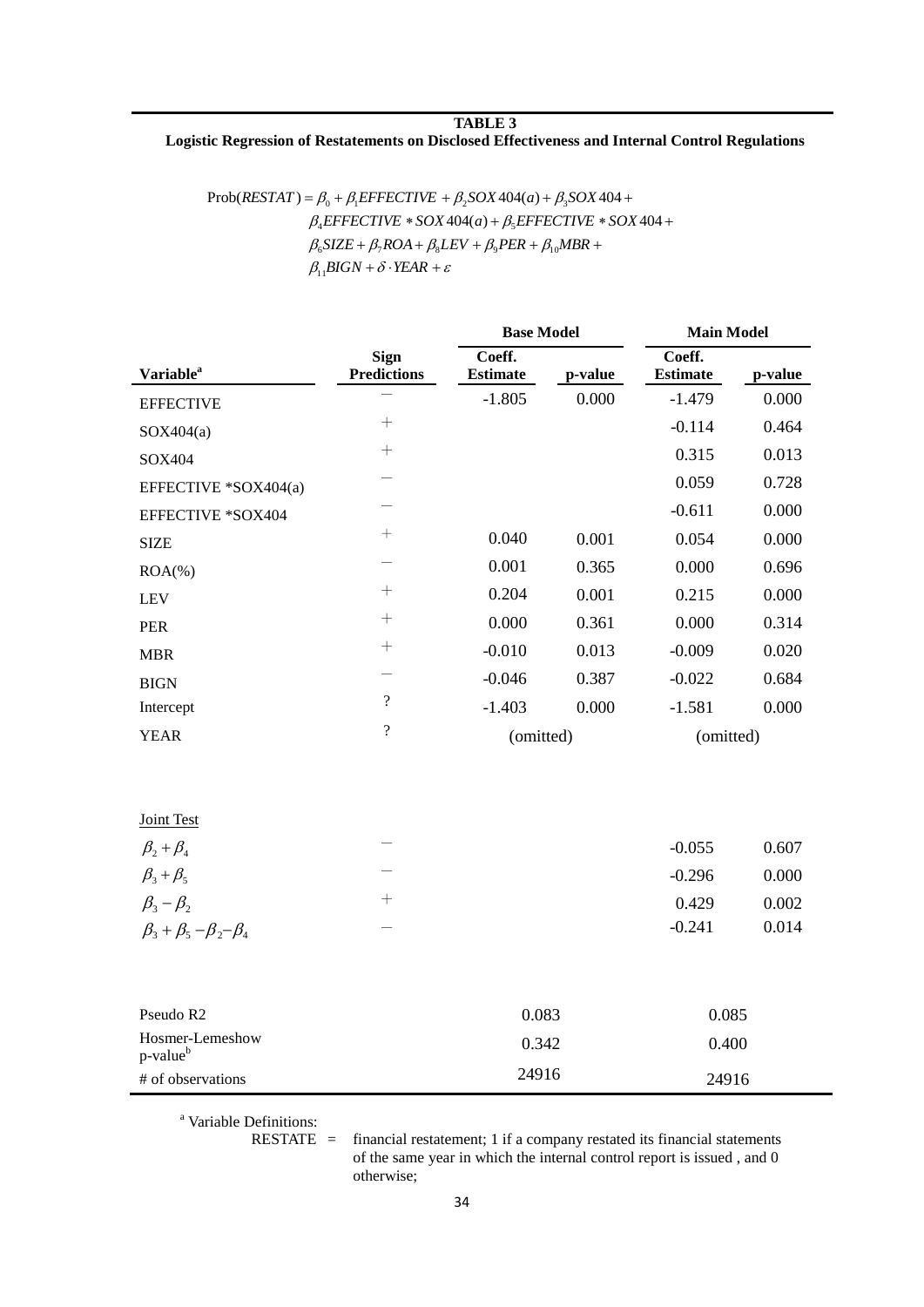- Effective  $=$  effective controls; 1 if a company concludes its internal control system as effective in the 10-K filings and 0 otherwise;  $SIZE = firm size$ ; the natural log of the company's total assets (unit of total assets: millions of dollars)
	- $ROA =$  return on assets (net income before extraordinary items divided by total assets);
	-
	- LEV = leverage; total liabilities divided by total assets;<br>PER = price earnings ratios; year-end closing price divi price earnings ratios; year-end closing price divided by earnings per share;
	- $MBR$  = market to book ratios; market value divided by book value;
	- $BIGN = \text{audit firm type}; 1 \text{ if a company is audited by a Big-N auditor, and } 0$ otherwise
- <sup>b</sup> The Hosmer-Lemeshow test is to measure the goodness of fit of the logistic regression model by comparing the expected and observed frequencies across intervals that are determined by the probability estimates derived from the model. The null hypothesis is stated as the model has an appropriate fit.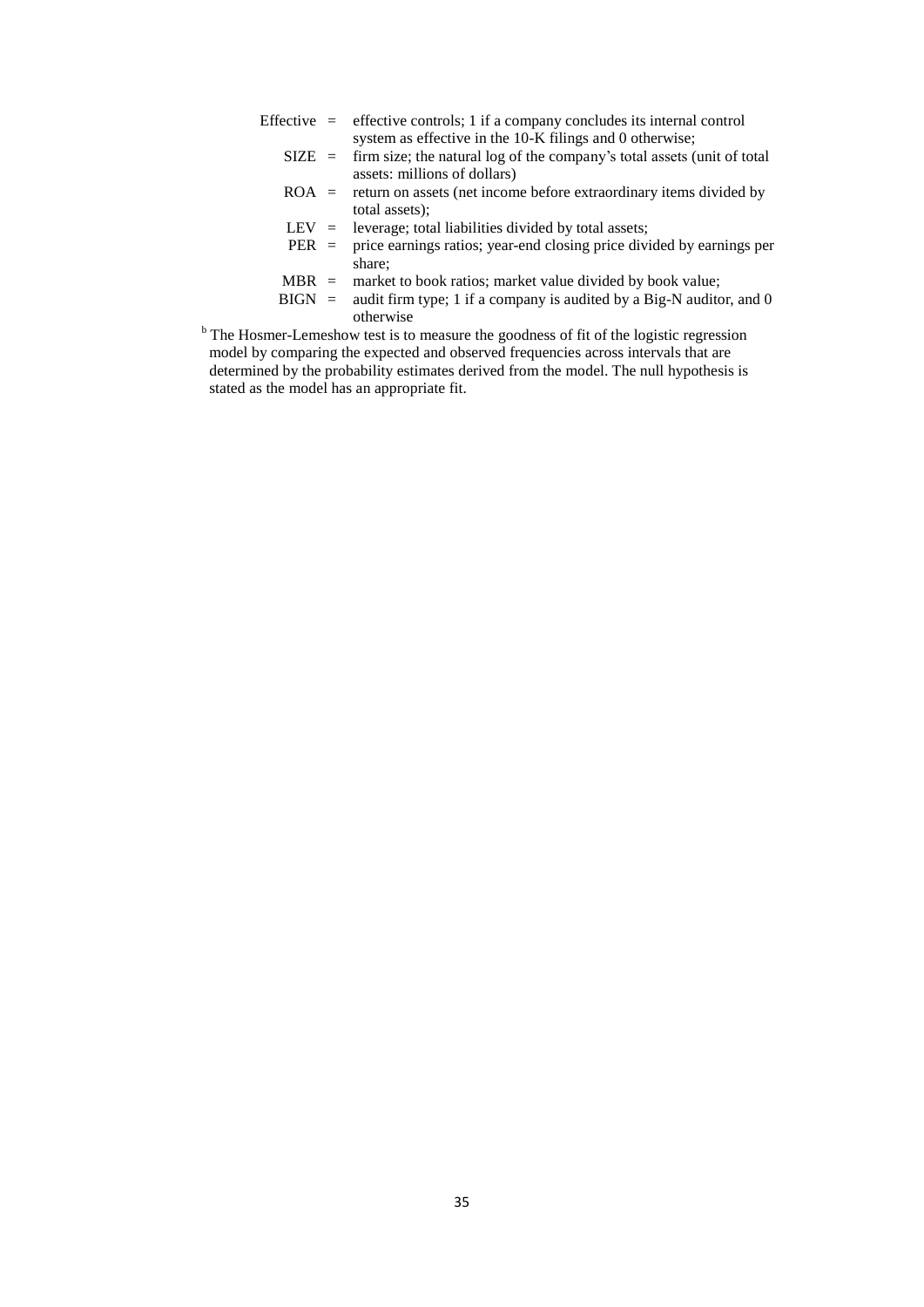#### **TABLE 4 Logistic Regression of Restatements on Disclosed Effectiveness and Internal Control Regulations**

# $\beta_6$ SIZE +  $\beta_7$ ROA +  $\beta_8$ LEV +  $\beta_9$ PER +  $\beta_{10}$ MBR +  $\beta_{11}$ BIGN +  $\delta$  · YEAR +  $\varepsilon$  $\beta_4$ EFFECTIVE  $*$  SOX 404(a) +  $\beta_5$ EFFECTIVE  $*$  SOX 404 +  $Prob(RESTAT) = \beta_0 + \beta_1 EFFECTIVE + \beta_2 SOX404(a) + \beta_3 SOX404 +$

|                                         |                                   | RESTATE_PS <sup>b</sup>   |         | <b>RESTATE_SFC</b>        |         |  |
|-----------------------------------------|-----------------------------------|---------------------------|---------|---------------------------|---------|--|
| <b>Variable</b> <sup>a</sup>            | <b>Sign</b><br><b>Predictions</b> | Coeff.<br><b>Estimate</b> | p-value | Coeff.<br><b>Estimate</b> | p-value |  |
| <b>EFFECTIVE</b>                        |                                   | $-1.565$                  | 0.000   | $-1.469$                  | 0.000   |  |
| SOX404(a)                               | $^+$                              | $-0.300$                  | 0.043   | $-0.164$                  | 0.278   |  |
| SOX404                                  |                                   | 0.301                     | 0.019   | 0.242                     | 0.056   |  |
| EFFECTIVE *SOX404(a)                    |                                   | 0.284                     | 0.070   | 0.202                     | 0.211   |  |
| EFFECTIVE *SOX404                       |                                   | $-0.516$                  | 0.000   | $-0.478$                  | 0.000   |  |
| <b>SIZE</b>                             |                                   | 0.026                     | 0.019   | 0.022                     | 0.064   |  |
| $ROA(\%)$                               |                                   | 0.001                     | 0.150   | 0.000                     | 0.378   |  |
| <b>LEV</b>                              |                                   | 0.293                     | 0.000   | 0.268                     | 0.000   |  |
| PER                                     | $^{+}$                            | $-0.000$                  | 0.220   | $-0.000$                  | 0.799   |  |
| <b>MBR</b>                              |                                   | $-0.012$                  | 0.001   | $-0.008$                  | 0.024   |  |
| <b>BIGN</b>                             |                                   | $-0.083$                  | 0.079   | $-0.077$                  | 0.123   |  |
| Intercept                               | $\overline{?}$                    | $-0.672$                  | 0.000   | $-1.319$                  | 0.000   |  |
| <b>YEAR</b>                             | $\overline{?}$                    | (omitted)                 |         | (omitted)                 |         |  |
| Joint Test                              |                                   |                           |         |                           |         |  |
| $\beta_2+\beta_4$                       |                                   | $-0.016$                  | 0.852   | 0.037                     | 0.693   |  |
| $\beta_3 + \beta_5$                     |                                   | $-0.215$                  | 0.000   | $-0.237$                  | 0.000   |  |
| $\beta_3 - \beta_2$                     | $^{+}$                            | 0.601                     | 0.000   | 0.406                     | 0.002   |  |
| $\beta_3 + \beta_5 - \beta_2 - \beta_4$ |                                   | $-0.199$                  | 0.011   | $-0.274$                  | 0.002   |  |
| Pseudo R2                               |                                   | 0.070                     |         | 0.082                     |         |  |
| Hosmer-Lemeshow<br>p-value <sup>d</sup> |                                   | 0.483                     |         | 0.496                     |         |  |
| # of observations                       |                                   | 24916                     |         | 24916                     |         |  |

abc Variable Definitions:

RESTATE\_PS = financial restatement; 1 if a company restated its financial statements of the same year in which the internal control report is issued or prior year, and 0 otherwise;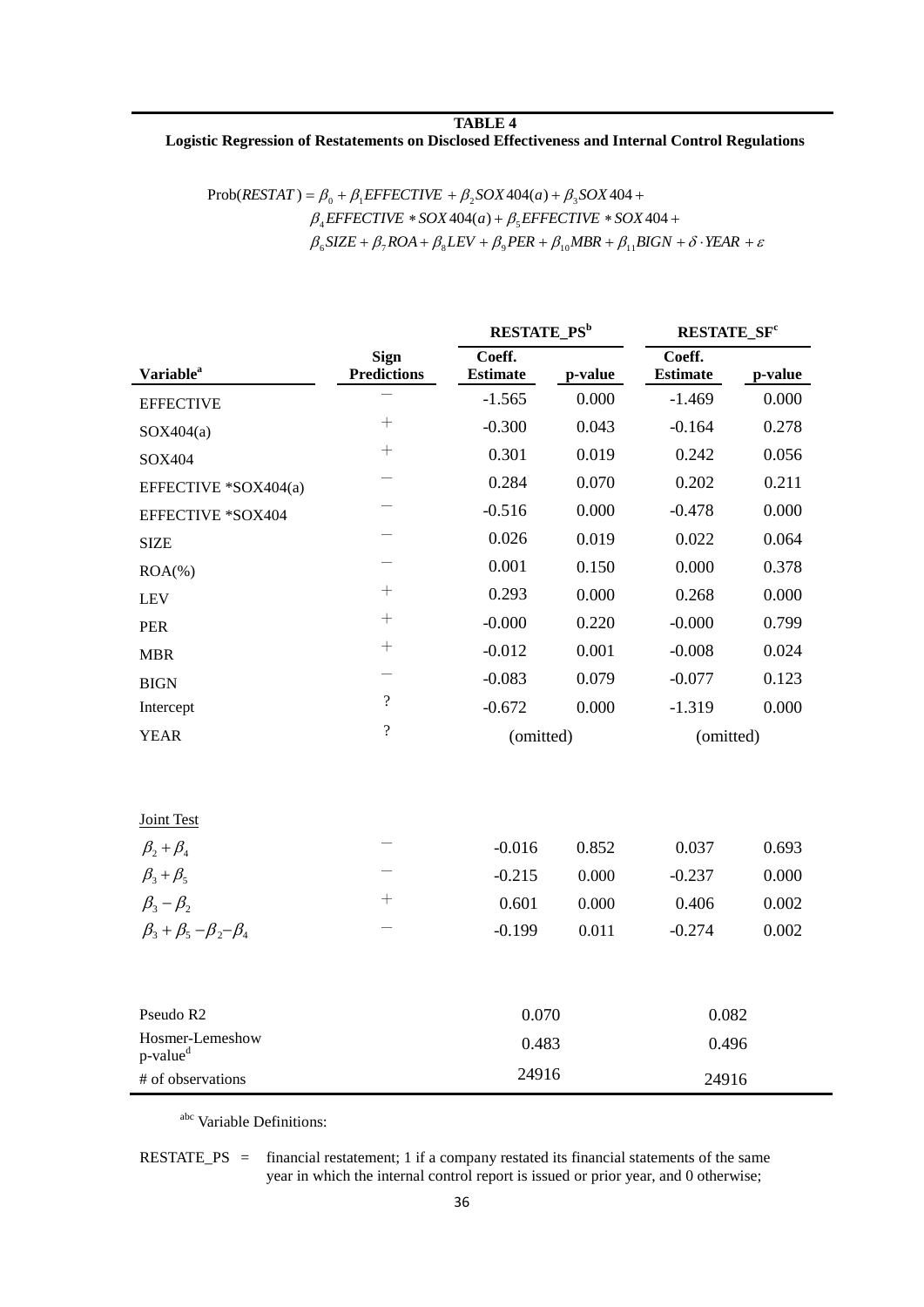|          | $RESTATE\_SF$ = financial restatement; 1 if a company restated its financial statements of the same      |
|----------|----------------------------------------------------------------------------------------------------------|
|          | year in which the internal control report is issued or next year, and 0 otherwise;                       |
|          | EFFECTIVE $=$ effective controls; 1 if a company concludes its internal control system as effective      |
|          | in the 10-K filings and 0 otherwise;                                                                     |
|          | $\text{SIZE}$ = firm size; the natural log of the company's total assets (unit of total assets: millions |
|          | of dollars)                                                                                              |
|          | $ROA$ = return on assets (net income before extraordinary items divided by total assets);                |
|          | LEV $=$ leverage; total liabilities divided by total assets;                                             |
|          | $PER = price earnings ratios; year-end closing price divided by earnings per share;$                     |
| $MBR =$  | market to book ratios; market value divided by book value;                                               |
| $BIGN =$ | audit firm type; 1 if a company is audited by a Big-N auditor, and 0 otherwise                           |
|          |                                                                                                          |

<sup>d</sup> The Hosmer-Lemeshow test is to measure the goodness of fit of the logistic regression model by comparing the expected and observed frequencies across intervals that are determined by the probability estimates derived from the model. The null hypothesis is stated as the model has an appropriate fit.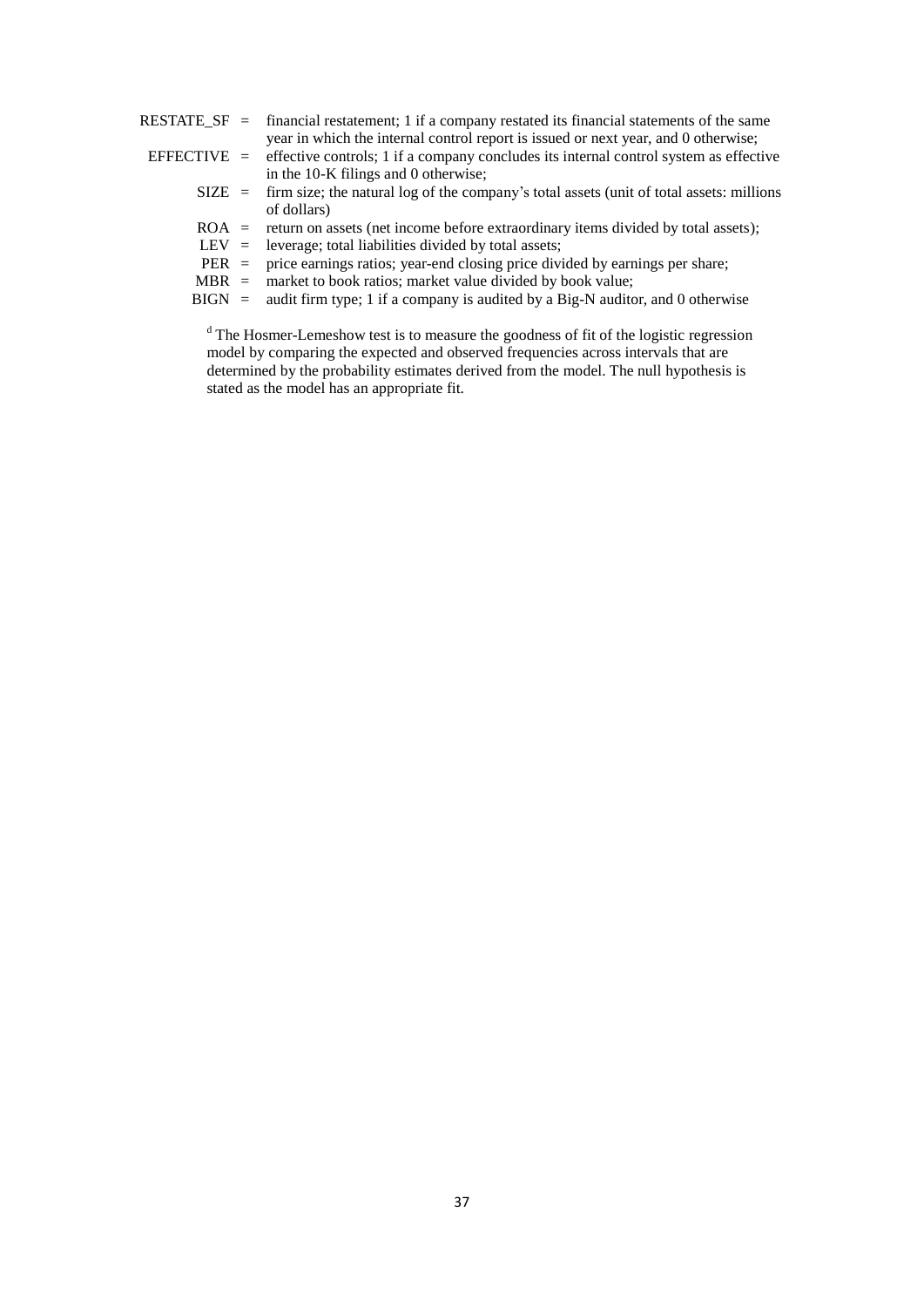#### **TABLE 5 Logistic Regression of Restatements on Disclosed Effectiveness and Brand Name Auditors**

 $\beta_{6} LEV + \beta_{7} PER + \beta_{8} MBR + \delta \cdot YEAR + \varepsilon$  $Prob(RESTAT) = \beta_0 + \beta_1 BIGN + \beta_2 EFFECTIVE + \beta_3 EFFECTIVE * BIGN + \beta_4 SIZE + \beta_5 ROA +$ 

|                          | Coeff.             |                                |
|--------------------------|--------------------|--------------------------------|
|                          |                    | p-value                        |
| $^+$                     | 0.509              | 0.002                          |
|                          | $-1.578$           | 0.000                          |
|                          | $-0.573$           | 0.001                          |
| $^+$                     | $-0.046$           | 0.024                          |
|                          | $-0.001$           | 0.314                          |
| $^+$                     | 0.241              | 0.021                          |
| $^+$                     | 0.001              | 0.025                          |
| $^{+}$                   | $-0.013$           | 0.031                          |
| $\overline{\mathcal{C}}$ | $-1.052$           | 0.000                          |
| $\overline{\cdot}$       | (omitted)          |                                |
|                          | <b>Predictions</b> | <b>Sign</b><br><b>Estimate</b> |

Joint Test

| $\beta_1 + \beta_3$                     | $\overline{\phantom{a}}$ | $-0.064$ | 0.479 |
|-----------------------------------------|--------------------------|----------|-------|
|                                         |                          |          |       |
|                                         |                          |          |       |
| Pseudo R <sub>2</sub>                   |                          | 0.108    |       |
| Hosmer-Lemeshow<br>p-value <sup>b</sup> |                          | 0.795    |       |
| # of observations                       |                          | 13761    |       |

| <sup>a</sup> Variable Definitions: |                                                                                                   |
|------------------------------------|---------------------------------------------------------------------------------------------------|
|                                    | $\text{RESTATE}$ = financial restatement; 1 if a company restated its financial statements        |
|                                    | of the same year in which the internal control report is issued, and 0<br>otherwise;              |
|                                    | Effective $=$ effective controls; 1 if a company concludes its internal control                   |
|                                    | system as effective in the 10-K filings and 0 otherwise;                                          |
|                                    | $SIZE =$ firm size; the natural log of the company's total assets (unit of total                  |
|                                    | assets: millions of dollars)                                                                      |
|                                    | ROA = return on assets (net income before extraordinary items divided by                          |
|                                    | total assets);                                                                                    |
|                                    | $LEV =$ leverage; total liabilities divided by total assets;                                      |
| $PER =$                            | price earnings ratios; year-end closing price divided by earnings per<br>share;                   |
|                                    | $MBR$ = market to book ratios; market value divided by book value;                                |
|                                    | $\text{BIGN}$ = audit firm type; 1 if a company is audited by a Big-N auditor, and 0<br>otherwise |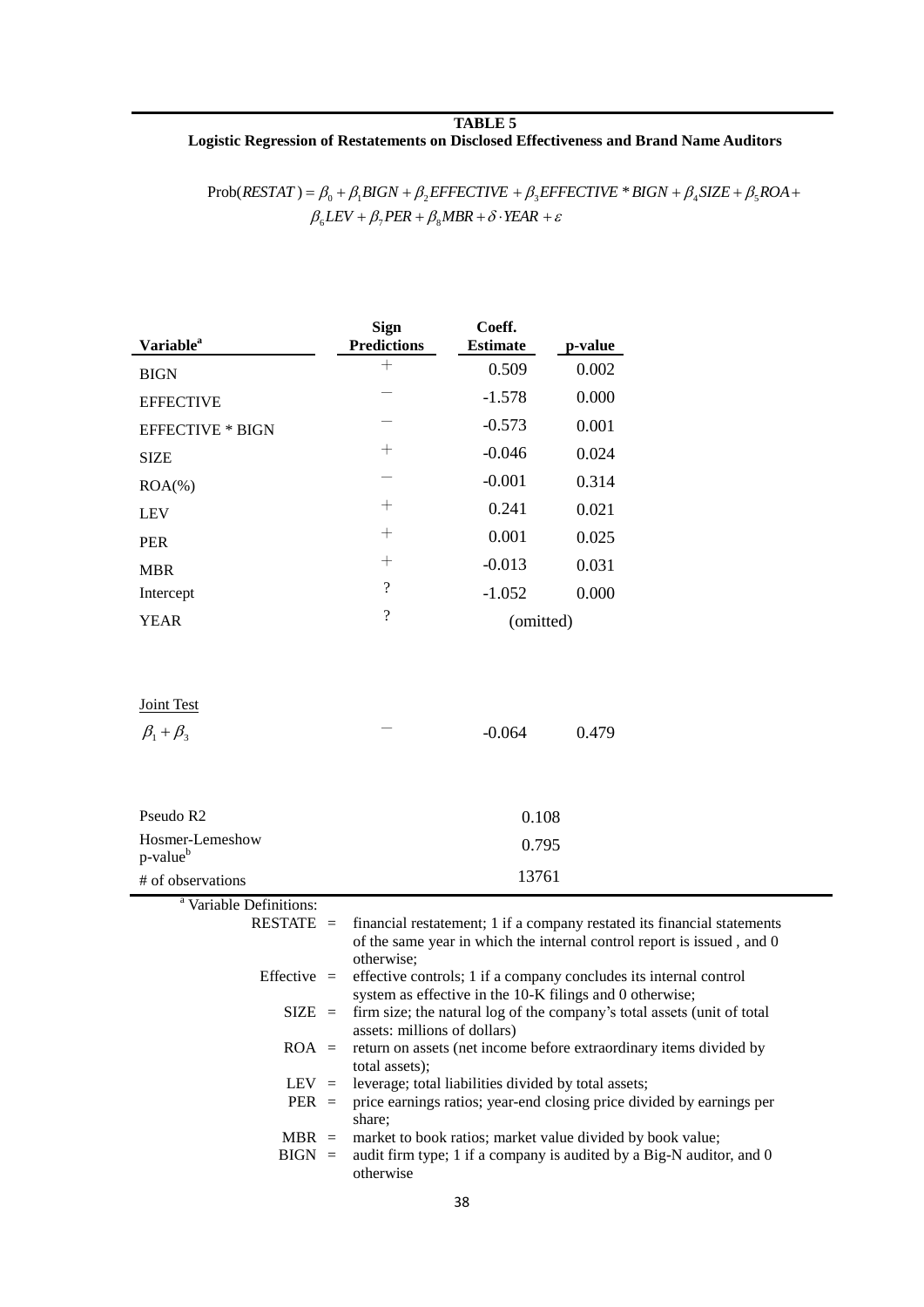$b<sup>b</sup>$  The Hosmer-Lemeshow test is to measure the goodness of fit of the logistic regression model by comparing the expected and observed frequencies across intervals that are determined by the probability estimates derived from the model. The null hypothesis is stated as the model has an appropriate fit.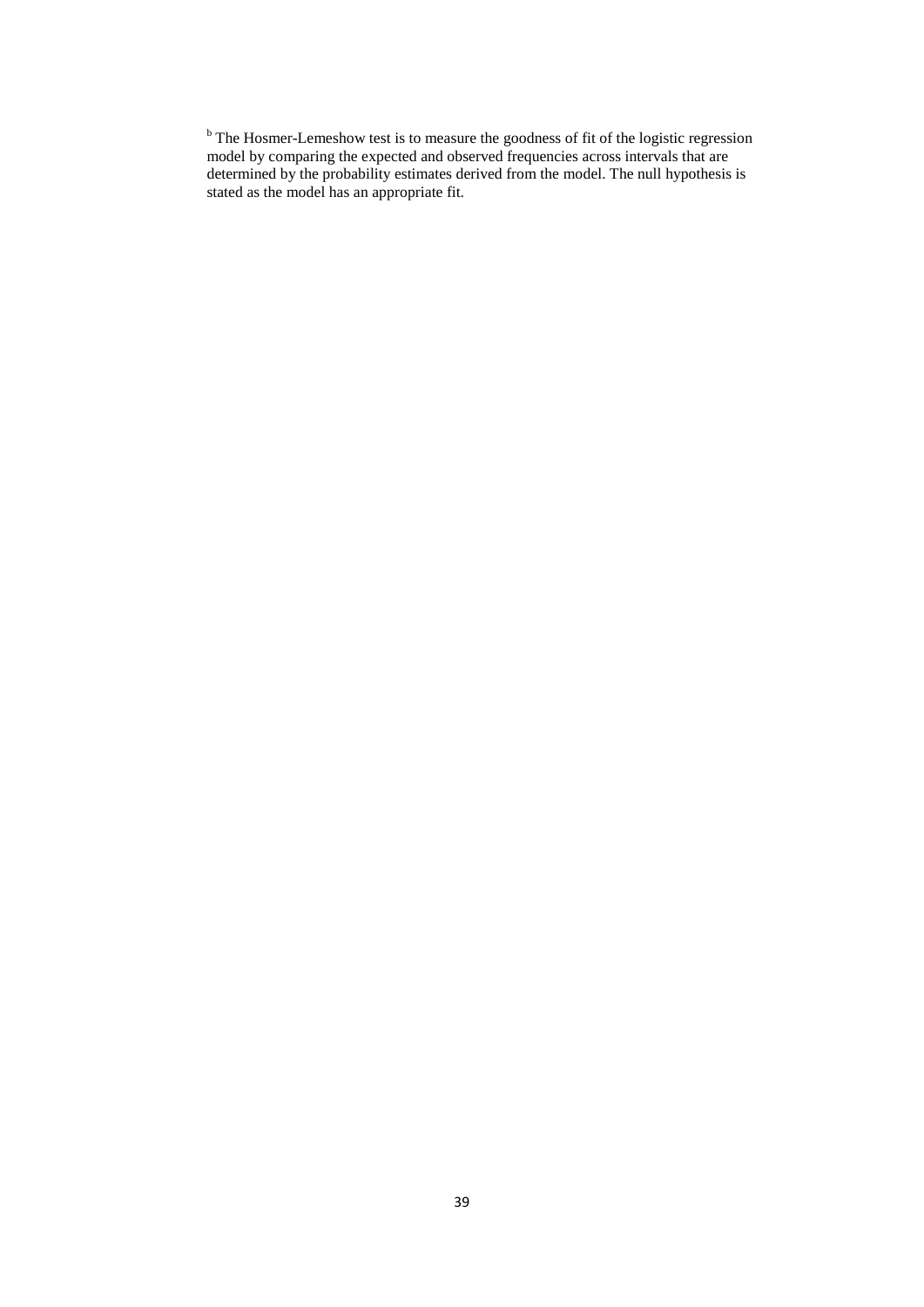

# 為獲取最佳體驗,請於 **Acrobat 9** 或 **Adobe Reader 9** 或更高版本中開啟此 **PDF** 文件夾。

立即購買 **[Adobe Reader](http://www.adobe.com/go/reader_download_tw)**!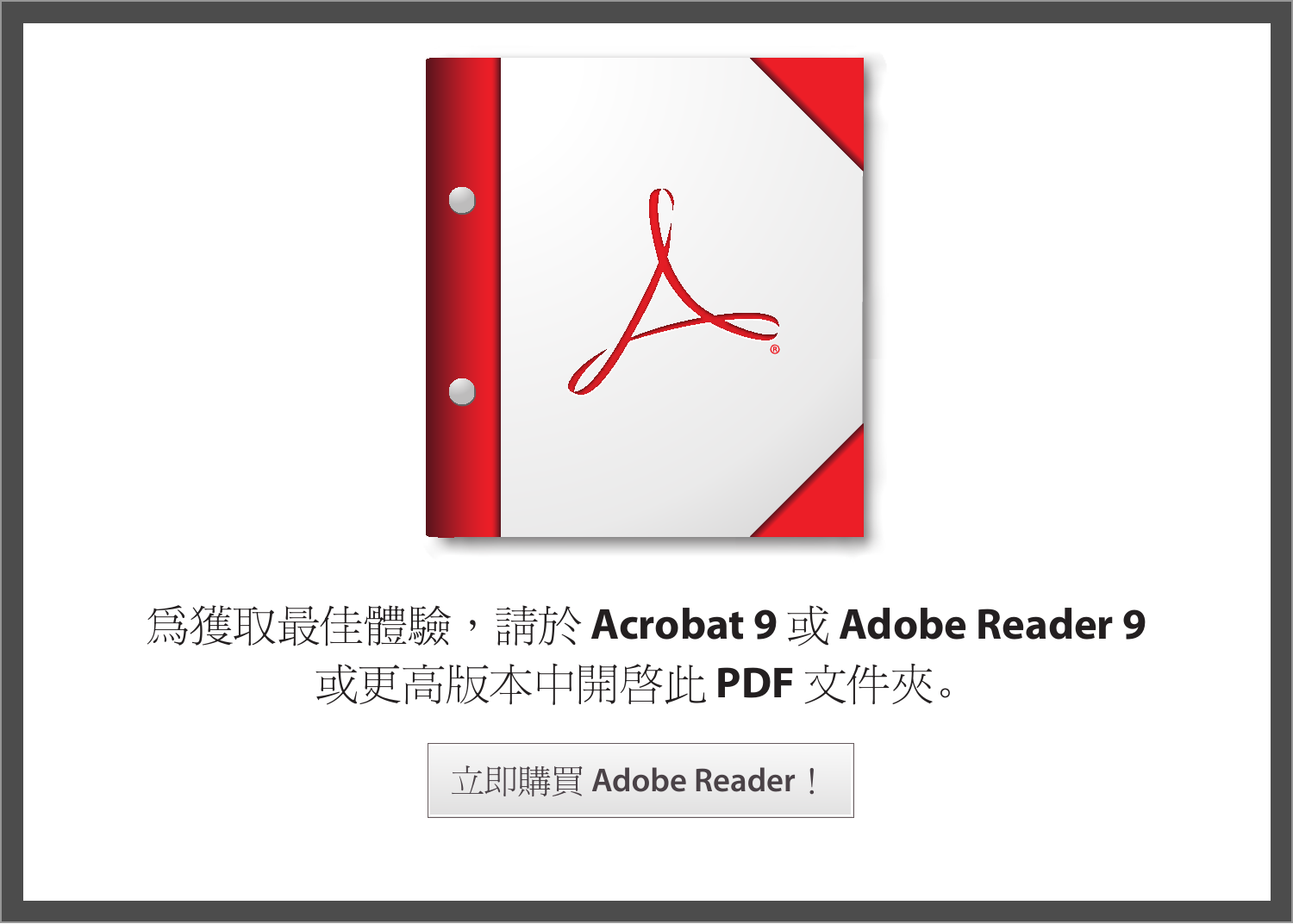# 國科會補助計畫衍生研發成果推廣資料表

日期:2012/08/04

|         | 計畫名稱: 內控缺失查核與內控缺失揭露可信度之研究 |         |  |  |  |
|---------|---------------------------|---------|--|--|--|
| 國科會補助計畫 | 計畫主持人:周玲臺                 |         |  |  |  |
|         | 計畫編號: 100-2410-H-004-047- | 學門領域:會計 |  |  |  |
|         |                           |         |  |  |  |
|         | 無研發成果推廣資料                 |         |  |  |  |
|         |                           |         |  |  |  |
|         |                           |         |  |  |  |
|         |                           |         |  |  |  |
|         |                           |         |  |  |  |
|         |                           |         |  |  |  |
|         |                           |         |  |  |  |
|         |                           |         |  |  |  |
|         |                           |         |  |  |  |
|         |                           |         |  |  |  |
|         |                           |         |  |  |  |
|         |                           |         |  |  |  |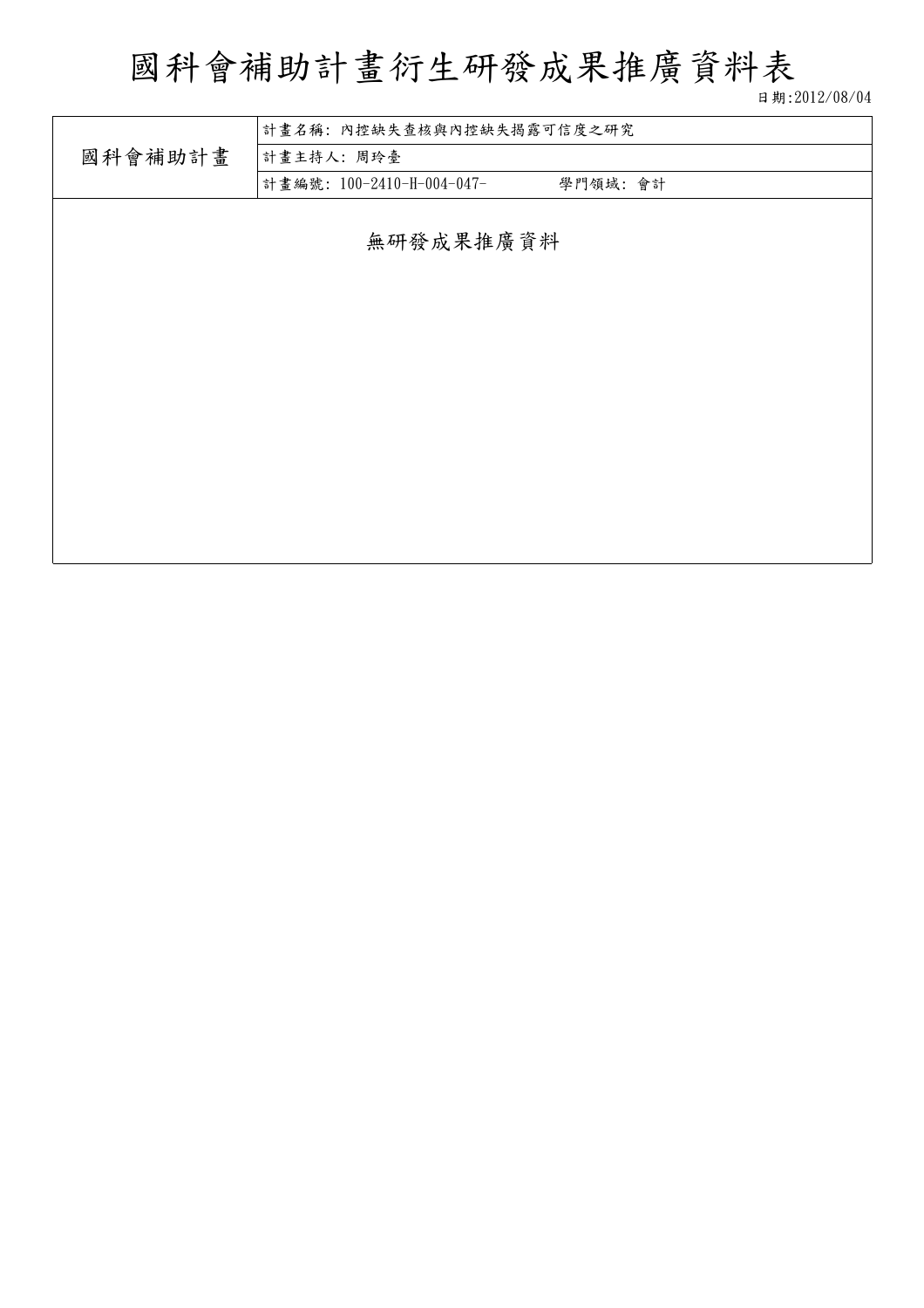# 100 年度專題研究計畫研究成果彙整表

| 計畫編號: 100-2410-H-004-047-<br>計畫主持人:周玲臺 |        |                                  |                                                          |                                           |                              |        |                                                                                                            |
|----------------------------------------|--------|----------------------------------|----------------------------------------------------------|-------------------------------------------|------------------------------|--------|------------------------------------------------------------------------------------------------------------|
| 計畫名稱:內控缺失查核與內控缺失揭露可信度之研究               |        |                                  |                                                          |                                           |                              |        |                                                                                                            |
| 成果項目                                   |        |                                  | 實際已達成<br>數 (被接受<br>或已發表)                                 | 量化<br>預期總達成 際貢獻百<br>數(含實際已<br>達成數)        | 本計畫實<br>分比                   | 單位     | 備註 (質化說<br>明:如數個計畫<br>共同成果、成果<br>列為該期刊之<br>封面故事<br>等)                                                      |
|                                        | 論文著作   | 期刊論文<br>研究報告/技術報告<br>研討會論文<br>專書 | $\theta$<br>$\boldsymbol{0}$<br>$\overline{0}$           | 0<br>0<br>$\boldsymbol{0}$                | 100%<br>100%<br>100%<br>100% | 篇      | 國科會結案報告                                                                                                    |
|                                        | 專利     | 申請中件數<br>已獲得件數<br>件數             | $\boldsymbol{0}$<br>$\boldsymbol{0}$<br>$\boldsymbol{0}$ | 0<br>$\boldsymbol{0}$<br>$\boldsymbol{0}$ | 100%<br>100%<br>100%         | 件<br>件 |                                                                                                            |
|                                        | 技術移轉   | 權利金                              | $\boldsymbol{0}$                                         | $\boldsymbol{0}$                          | 100%                         | 千元     |                                                                                                            |
| 國內<br>(本國籍)                            | 參與計畫人力 | 碩士生                              | $\boldsymbol{2}$                                         | $\mathbf{2}$                              | 100%                         | 人次     | 二位碩士學生(其<br>中之一未領取本<br>計畫之工讀金)皆<br>參與每週固定的<br>研究團隊會議,共<br>同學習討論並協<br>助計畫進行<br>二位博士學生(其                     |
|                                        |        | 博士生<br>博士後研究員                    | $\overline{2}$<br>$\boldsymbol{0}$                       | 2<br>$\boldsymbol{0}$                     | 100%<br>100%                 |        | 中之一未領取本<br>計畫之工讀金)皆<br>參與每週固定的 <br>研究團隊會議,共<br>同學習討論並協<br>助計畫進行                                            |
|                                        |        | 專任助理                             | 0                                                        | $\overline{0}$                            | 100%                         |        |                                                                                                            |
| 國外                                     | 論文著作   | 期刊論文                             | 0                                                        |                                           | 100%                         | 篇      | 根據參加國際會<br>議發表後得到的<br>寶貴意見,對論文<br>持續進行改善,目<br>前告一段落,已投<br>搞至 Accounting<br>Horizons (國科會<br>國際期刊評比 A<br>級) |
|                                        |        | 研究報告/技術報告                        | $\overline{0}$                                           | $\overline{0}$                            | 100%                         |        |                                                                                                            |
|                                        |        | 研討會論文                            | $\overline{3}$                                           | 3                                         | 100%                         |        | 2012<br>已先後被<br>AAA<br>Annual                                                                              |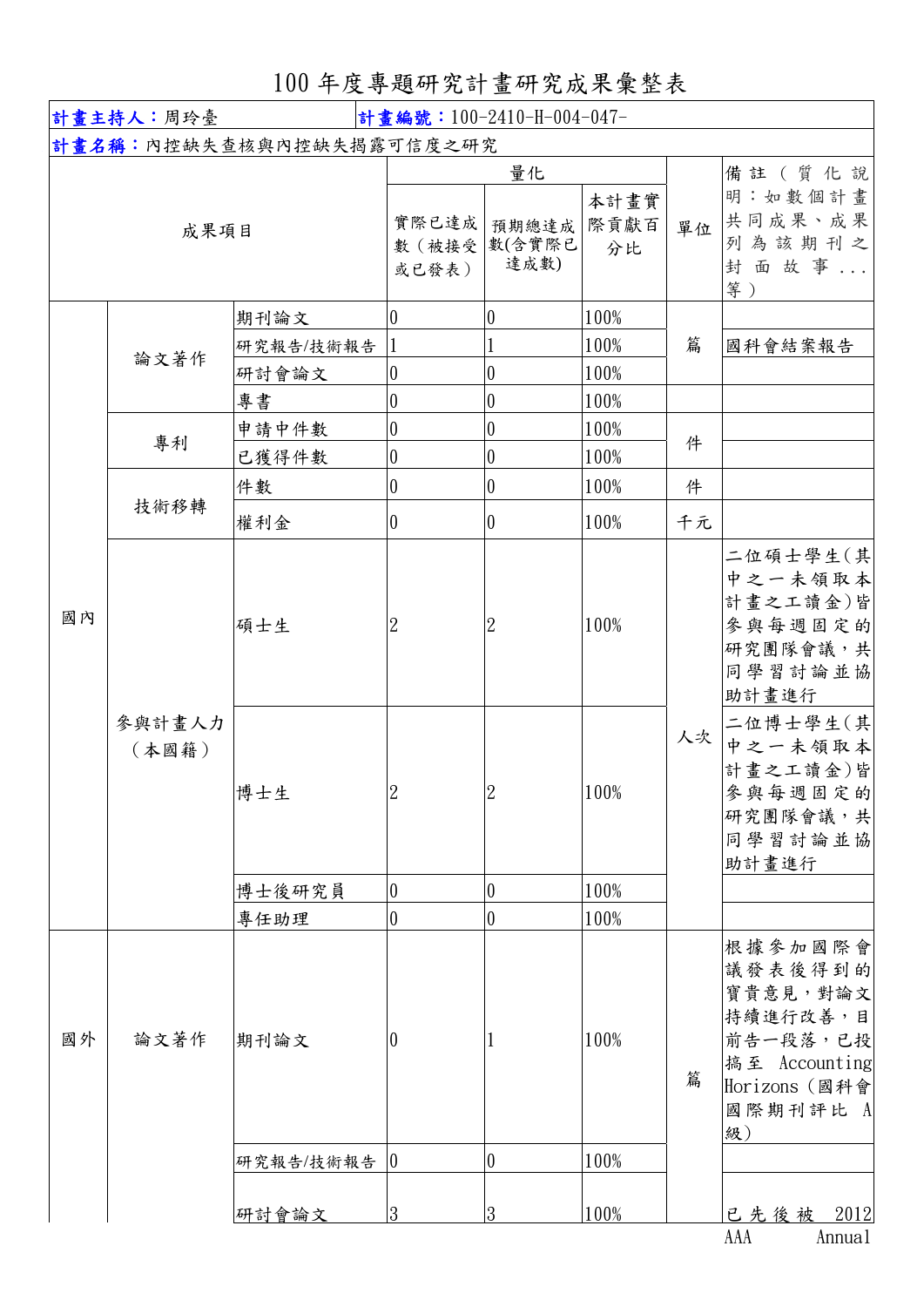|   |                                                                                                                                                                                                          |        |                                      |                  |         |           | Meeting, AAA NE<br>Region<br>2013<br>及<br>Audit<br>Meeting 接受發<br>表 | Meeting<br>AAA<br>Section |
|---|----------------------------------------------------------------------------------------------------------------------------------------------------------------------------------------------------------|--------|--------------------------------------|------------------|---------|-----------|---------------------------------------------------------------------|---------------------------|
|   |                                                                                                                                                                                                          | 專書     | 0                                    | $\pmb{0}$        | 100%    | 章/本       |                                                                     |                           |
|   | 專利                                                                                                                                                                                                       | 申請中件數  | $\pmb{0}$                            | 0                | $100\%$ | 件         |                                                                     |                           |
|   |                                                                                                                                                                                                          | 已獲得件數  | $\pmb{0}$                            | $\boldsymbol{0}$ | 100%    |           |                                                                     |                           |
|   | 技術移轉                                                                                                                                                                                                     | 件數     | 0                                    | 0                | 100%    | 件         |                                                                     |                           |
|   |                                                                                                                                                                                                          | 權利金    | 0                                    | $\pmb{0}$        | 100%    | 千元        |                                                                     |                           |
|   |                                                                                                                                                                                                          | 碩士生    | 0                                    | $\boldsymbol{0}$ | 100%    |           |                                                                     |                           |
|   | 參與計畫人力 博士生                                                                                                                                                                                               |        | $\boldsymbol{0}$                     | 0                | 100%    |           |                                                                     |                           |
|   | (外國籍)                                                                                                                                                                                                    | 博士後研究員 | $\boldsymbol{0}$                     | 0                | 100%    | 人次        |                                                                     |                           |
|   |                                                                                                                                                                                                          | 專任助理   | $\theta$                             | 0                | 100%    |           |                                                                     |                           |
|   | 本計畫博士生研究助理之一已被接受獲邀參加 2013 AAA Auditing Section<br>其他成果<br>Doctoral Consortium, 預期亦可對本論文的送審與發表有所助益.<br>(無法以量化表達之成<br>果如辦理學術活動、獲<br>得獎項、重要國際合<br>作、研究成果國際影響<br>力及其他協助產業技<br>術發展之具體效益事<br>項等,請以文字敘述填<br>列。) |        |                                      |                  |         |           |                                                                     |                           |
|   | 成果項目                                                                                                                                                                                                     |        | 量化                                   |                  |         | 名稱或內容性質簡述 |                                                                     |                           |
| 科 | 測驗工具(含質性與量性)                                                                                                                                                                                             |        | 0                                    |                  |         |           |                                                                     |                           |
| 處 | 教<br>課程/模組                                                                                                                                                                                               |        | $\boldsymbol{0}$<br>$\boldsymbol{0}$ |                  |         |           |                                                                     |                           |
| 計 | 電腦及網路系統或工具<br>教材                                                                                                                                                                                         |        | $\boldsymbol{0}$                     |                  |         |           |                                                                     |                           |
|   | 畫<br>舉辦之活動/競賽                                                                                                                                                                                            |        | $\boldsymbol{0}$                     |                  |         |           |                                                                     |                           |
| 填 | 加<br>研討會/工作坊                                                                                                                                                                                             |        | $\boldsymbol{0}$                     |                  |         |           |                                                                     |                           |
| 項 | 電子報、網站                                                                                                                                                                                                   |        | 0                                    |                  |         |           |                                                                     |                           |
| 目 | 計畫成果推廣之參與(閱聽)人數                                                                                                                                                                                          |        | $\boldsymbol{0}$                     |                  |         |           |                                                                     |                           |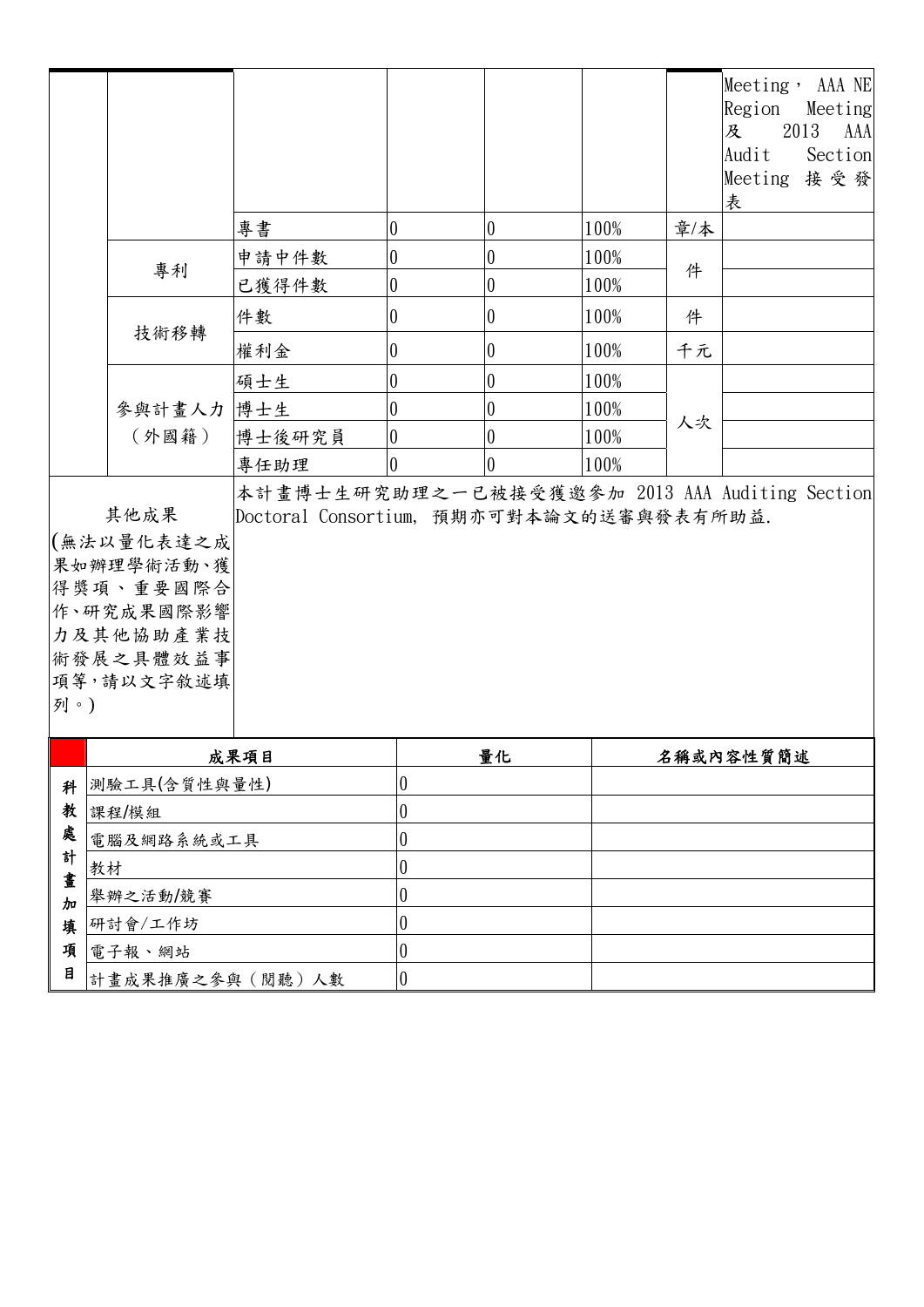# 國科會補助專題研究計畫成果報告自評表

請就研究內容與原計畫相符程度、達成預期目標情況、研究成果之學術或應用價 值(簡要敘述成果所代表之意義、價值、影響或進一步發展之可能性)、是否適 合在學術期刊發表或申請專利、主要發現或其他有關價值等,作一綜合評估。

|                         | 1. 請就研究內容與原計畫相符程度、達成預期目標情況作一綜合評估                                 |
|-------------------------|------------------------------------------------------------------|
| 量成目標                    |                                                                  |
| □未達成目標(請說明,以 100 字為限)   |                                                                  |
| □實驗失敗                   |                                                                  |
| □因故實驗中斷                 |                                                                  |
| □其他原因                   |                                                                  |
| 說明:                     |                                                                  |
| 2. 研究成果在學術期刊發表或申請專利等情形: |                                                                  |
|                         | 論文:□已發表 ■未發表之文稿 □撰寫中 □無                                          |
| 專利:□已獲得 □申請中 ■無         |                                                                  |
| 技轉:   已技轉    洽談中     無  |                                                                  |
| 其他: (以100字為限)           |                                                                  |
|                         | 本研究報告之學術論文除在 2012 AAA Annual Meeting 與 2013 AAA Auditing Section |
|                         | Meeting 中被接受發表外,並已被接受在 AAA Northeast Region Meeting 之 CURRENT    |
| 際期刊評比 A級) 期刊投稿中.        | SESSIONS 中進行口頭報告. 目前完成進一步的修訂, 已送往 Accounting Horizons (國科會國      |
|                         | 3. 請依學術成就、技術創新、社會影響等方面,評估研究成果之學術或應用價                             |
|                         | 值 (簡要敘述成果所代表之意義、價值、影響或進一步發展之可能性) (以                              |
| 500 字為限)                |                                                                  |
|                         | 美國國會於 2002 年通過沙氏法(Sarbanes-Oxley Act)以加強對公司治理及會計師之管              |
|                         | 制,其中302及404條為首度明文規定企業必須定期於財務報告中公開揭露與財務有關之                        |
|                         | 內部控制之資訊。由於404(a)條文要求管理階層必須對內部控制出具完整的評估報告,而                       |
|                         | 404(b)條文規定會計師必須對內部控制有效性進行查核並出具意見,對於企業而言,特別                       |
|                         | 是規模較小的公司,遵行404條規定會耗用許多成本,因而引發了許多爭議,故美國證管                         |
|                         | 會延後了小型公司404(a)條適用時間,並於2012年免除小型公司內控查核的要求,因此                      |
|                         | 整體 404 條實施時程可以辨別出三種不同程度的管制。                                      |
|                         | 儘管404條規定存有成本過高疑慮,然如此高成本之管制是否能增進內部控制揭露品                           |
|                         | 質仍不清楚,過去研究或僅討論缺失揭露與否,或僅討論大型公司發行人適用404條之效                         |
|                         | 果。本研究提出內部控制揭露品質衡量方法,並比較在三種不同程度管制下內部控制揭露                          |
|                         | 品質是否有差異。本研究發現遵行完整 404 條規定(包含管理階層內控評估報告及內控查                       |
|                         | 核)之公司相較於僅需出具管理階層評估報告或不受 404(b)條管制的公司,遵行完整 404                    |
|                         | 條規定的公司提供了較高品質的內部控制揭露。本研究發現內控揭露資訊查核價值的證                           |
|                         | 據,不僅在學術或是政策制定方面,皆能提供相當的貢獻。                                       |
|                         | 本研究目前業已於 2012 美國會計學會年會、美國會計學會東北區域會議發表,並將                         |